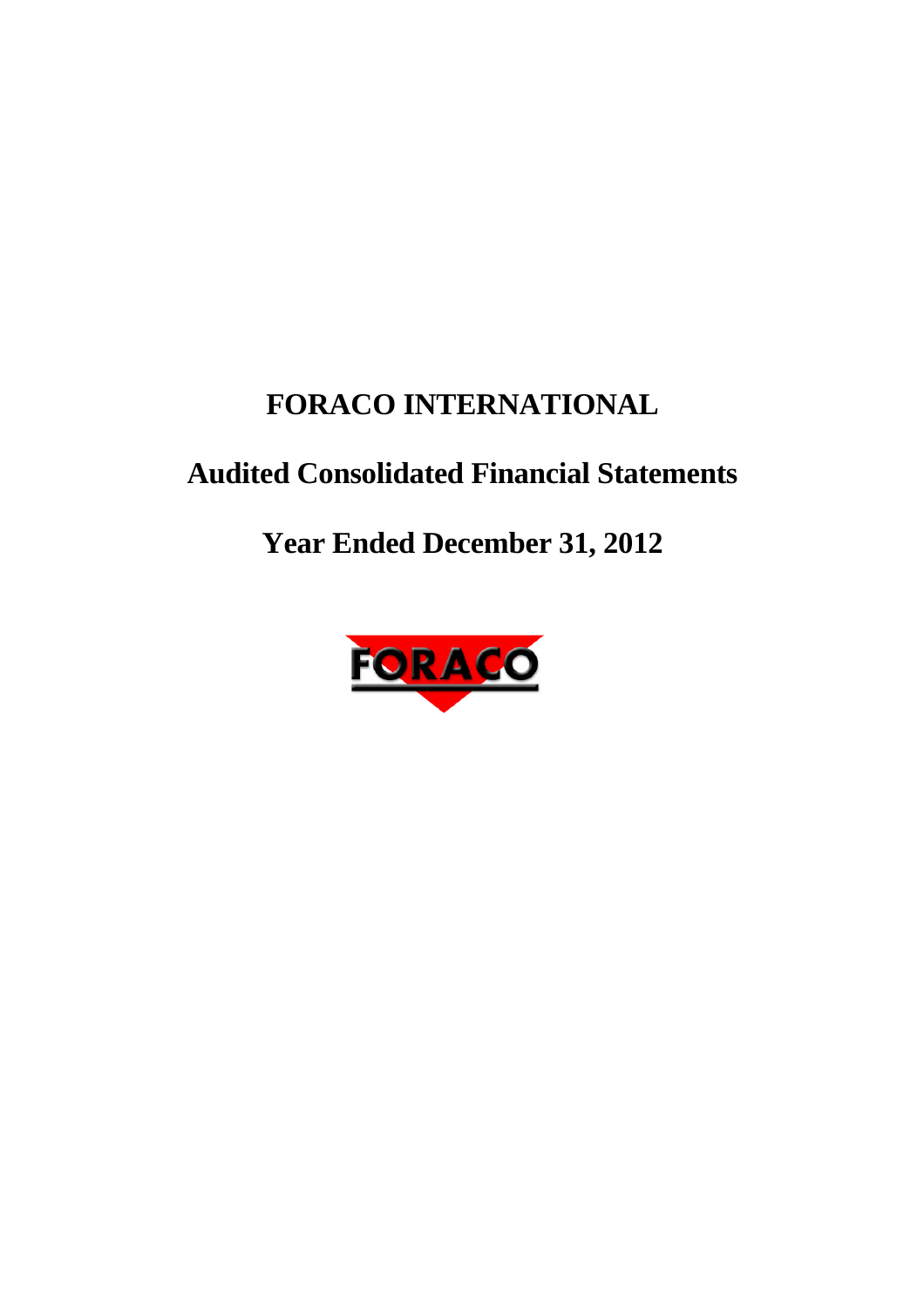

#### **INDEPENDENT AUDITOR'S REPORT**

To the Shareholders of Foraco International SA

#### **Report on the Consolidated Financial Statements**

#### *Introduction*

We have audited the accompanying consolidated financial statements of Foraco International SA and its subsidiaries which comprise the consolidated balance sheet as at December 31, 2012 and the consolidated income statement, consolidated statement of comprehensive income, consolidated statement of changes in equity and consolidated statement of cash flow for the year then ended and a summary of significant accounting policies and other explanatory notes.

#### *Managements Responsibility for the Consolidated Financial Statements*

Management is responsible for the preparation and fair presentation of these consolidated financial statements in accordance with International Financial Reporting Standards, and for such internal control as management determines is necessary to enable the preparation of consolidated financial statements that are free from material misstatement, whether due to fraud or error.

#### *Auditor's Responsibility*

Our responsibility is to express an opinion on these consolidated financial statements based on our audit. We conducted our audit in accordance with International Standards on Auditing. Those standards require that we comply with ethical requirements and plan and perform the audit to obtain reasonable assurance about whether the financial statements are free from material misstatement.

An audit involves performing procedures to obtain audit evidence about the amounts and disclosures in the consolidated financial statements. The procedures selected depend on the auditor's judgment, including the assessment of the risks of material misstatement of the consolidated financial statements, whether due to fraud or error. In making those risk assessments, the auditor considers internal control relevant to the entity's preparation and fair presentation of the consolidated financial statements in order to design audit procedures that are appropriate in the circumstances, but not for the purpose of expressing an opinion on the effectiveness of the entity's internal control. An audit also includes evaluating the appropriateness of accounting policies used and the reasonableness of accounting estimates made by management, as well as evaluating the overall presentation of the consolidated financial statements.

We believe that the audit evidence we have obtained is sufficient and appropriate to provide a basis for our audit opinion.

#### *Opinion*

In our opinion, the consolidated financial statements present fairly, in all material respects, the financial position of Foraco International SA and its subsidiaries as at December 31, 2012, and of its financial performance and its cash flows for the year then ended in accordance with International Financial Reporting Standards.

PricewaterhouseCoopers Audit

Pricuralchause Coper

Marseille, France March 4, 2013

*PricewaterhouseCoopers is represented by PricewaterhouseCoopers Audit, 63 rue de Villiers —92200 Neuilly-sur-Seine, France.*

PricewaterhouseCoopers Audit, SA, Les Docks, Atrium 10.1, 10 place de la Joliette, CS 81525, 13567 Marseille Cedex 02 - Téléphone: +33 (0)4 91 99 30 00, Fax: +33 (0)4 91 99 30 01, www.pwc.fr

Société d'expertise comptable inscrite au tableau de l'ordre de Paris - Ile de France. Société de commissariat aux comptes membre de la compagnie régionale de Versailles. Société Anonyme au capital de 2 510 460 €. Siège social : 63, rue de Villiers 92200 Neuilly-sur-Seine. RCS Nanterre 672 006 483. TVA n° FR 76 672 006 483. Siret 672 006 483 00362. Code APE 6920 Z. Bureaux : Bordeaux, Grenoble, Lille, Lyon, Marseille, Metz, Nantes, Neuilly-Sur-Seine, Nice, Poitiers, Rennes, Rouen, Strasbourg, Toulouse.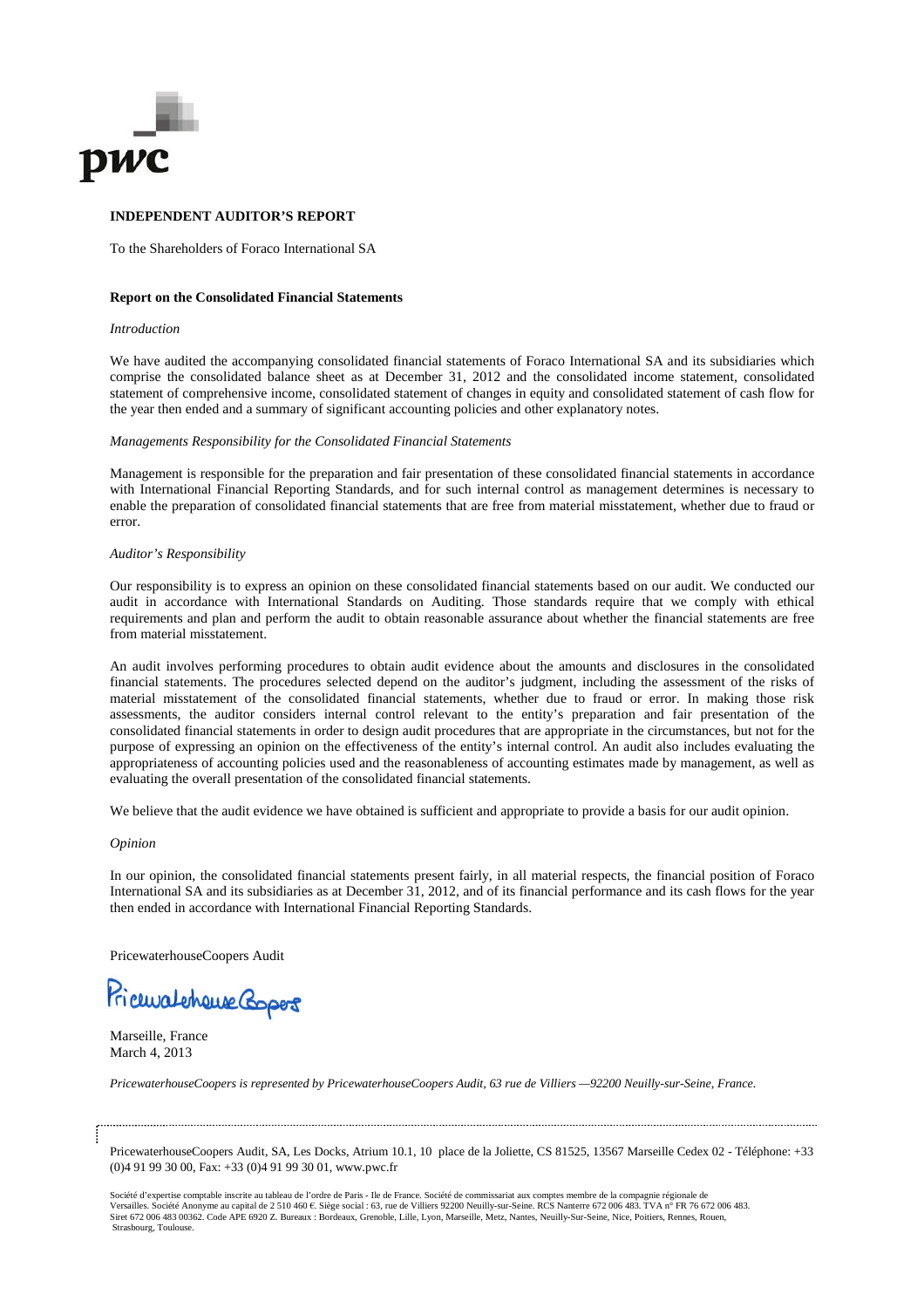# **TABLE OF CONTENT**

| 1.  |                                                       |  |
|-----|-------------------------------------------------------|--|
| 2.  |                                                       |  |
| 3.  |                                                       |  |
| 4.  |                                                       |  |
| 5.  |                                                       |  |
| 7.  |                                                       |  |
| 8.  |                                                       |  |
| 9.  |                                                       |  |
| 10. |                                                       |  |
| 11. |                                                       |  |
| 12. |                                                       |  |
| 13. | EQUITY ATTRIBUTABLE TO THE COMPANY'S EQUITY HOLDERS33 |  |
| 14. |                                                       |  |
| 15. |                                                       |  |
| 16. |                                                       |  |
| 17. |                                                       |  |
| 18. |                                                       |  |
| 19. |                                                       |  |
| 20. |                                                       |  |
| 21. |                                                       |  |
| 22. |                                                       |  |
| 23. |                                                       |  |
| 24. |                                                       |  |
| 25. |                                                       |  |
| 26. |                                                       |  |
| 27. |                                                       |  |
| 28. |                                                       |  |
| 29. |                                                       |  |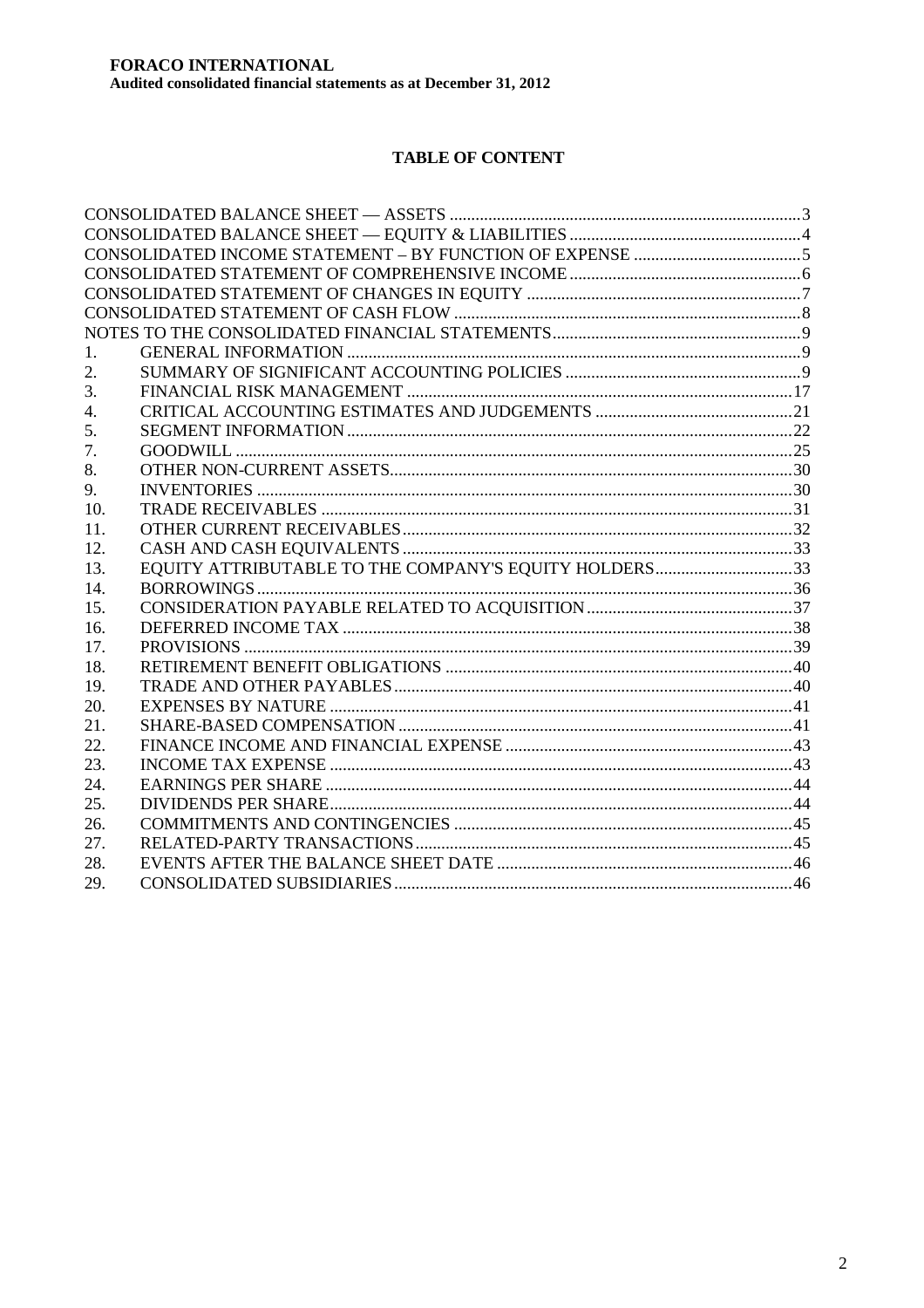# **CONSOLIDATED BALANCE SHEET — ASSETS**

#### **In thousands of US\$** As at December 31,

|                           | <b>Note</b> | 2012    | 2011           | <b>2010</b>    |
|---------------------------|-------------|---------|----------------|----------------|
| <b>ASSETS</b>             |             |         |                |                |
| <b>Non-current assets</b> |             |         |                |                |
|                           | (6)         | 146,780 | 92,500         | 78.289         |
|                           | (7)         | 133.675 | 50,629         | 50,667         |
|                           | (16)        | 23.111  | 7.984          | 10,805         |
|                           | (8)         | 1.416   | 1.006          | 1.699          |
|                           |             | 304,982 | 152,119        | 141,460        |
| <b>Current assets</b>     |             |         |                |                |
|                           | (9)         | 52.288  | 40.754         | 32.384         |
|                           | (10)        | 54.931  | 45,490         | 40.996         |
|                           | (11)        | 16,381  | 12.464         | 17.195         |
|                           | (12)        | 35,897  | 24,313         | 14,920         |
|                           |             | 159,497 | 123,021        | 105,495        |
|                           |             | 464.479 | <b>275.140</b> | <u>246.955</u> |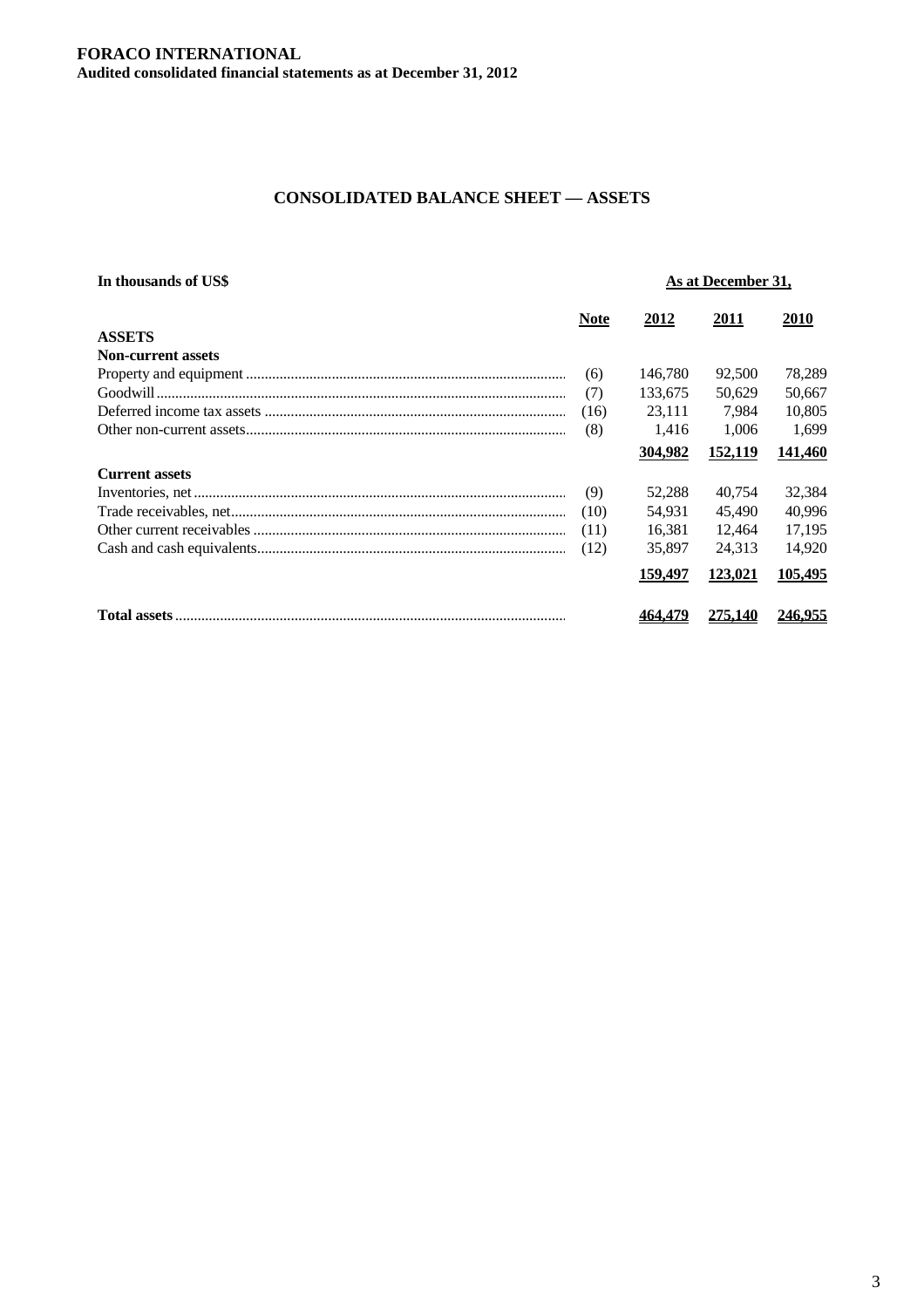# **CONSOLIDATED BALANCE SHEET — EQUITY & LIABILITIES**

| In thousand of US\$                                               |             |         | As at December 31,       |                |  |  |
|-------------------------------------------------------------------|-------------|---------|--------------------------|----------------|--|--|
|                                                                   | <b>Note</b> | 2012    | 2011                     | <b>2010</b>    |  |  |
| <b>EQUITY</b>                                                     |             |         |                          |                |  |  |
| Capital and reserves attributable to the Company's equity holders |             |         |                          |                |  |  |
|                                                                   | (13)        | 1.629   | 1.468                    | 1,468          |  |  |
|                                                                   | (13)        | 219,682 | 159,434                  | 137,342        |  |  |
|                                                                   | (13)        | (7,820) | (3,393)                  | 4,131          |  |  |
|                                                                   |             | 213,491 | <u>157,509</u>           | 142,941        |  |  |
|                                                                   |             | 8,415   | 5,033                    | 3,811          |  |  |
|                                                                   |             | 221,906 | 162,542                  | 146,751        |  |  |
| <b>LIABILITIES</b>                                                |             |         |                          |                |  |  |
| <b>Non-current liabilities</b>                                    |             |         |                          |                |  |  |
|                                                                   | (14)        | 61,733  | 17,292                   | 11,359         |  |  |
|                                                                   | (15)        | 44,358  | $\overline{\phantom{a}}$ |                |  |  |
|                                                                   | (16)        | 8,756   | 3,976                    | 7,213          |  |  |
|                                                                   |             | 871     | 677                      | 1,597          |  |  |
|                                                                   |             | 115,718 | 21,945                   | 20,169         |  |  |
| <b>Current liabilities</b>                                        |             |         |                          |                |  |  |
|                                                                   | (19)        | 53,463  | 51,535                   | 39,024         |  |  |
|                                                                   |             | 3,568   | 5,840                    | 2,374          |  |  |
|                                                                   | (14)        | 67,301  | 31,912                   | 30,332         |  |  |
|                                                                   | (15)        |         | 470                      | 7,941          |  |  |
|                                                                   | (7)         | 1,609   |                          |                |  |  |
|                                                                   | (17)        | 914     | 896                      | 364            |  |  |
|                                                                   |             | 126,855 | 90,655                   | 80,035         |  |  |
|                                                                   |             | 464,479 | <u>275,140</u>           | <u>246.955</u> |  |  |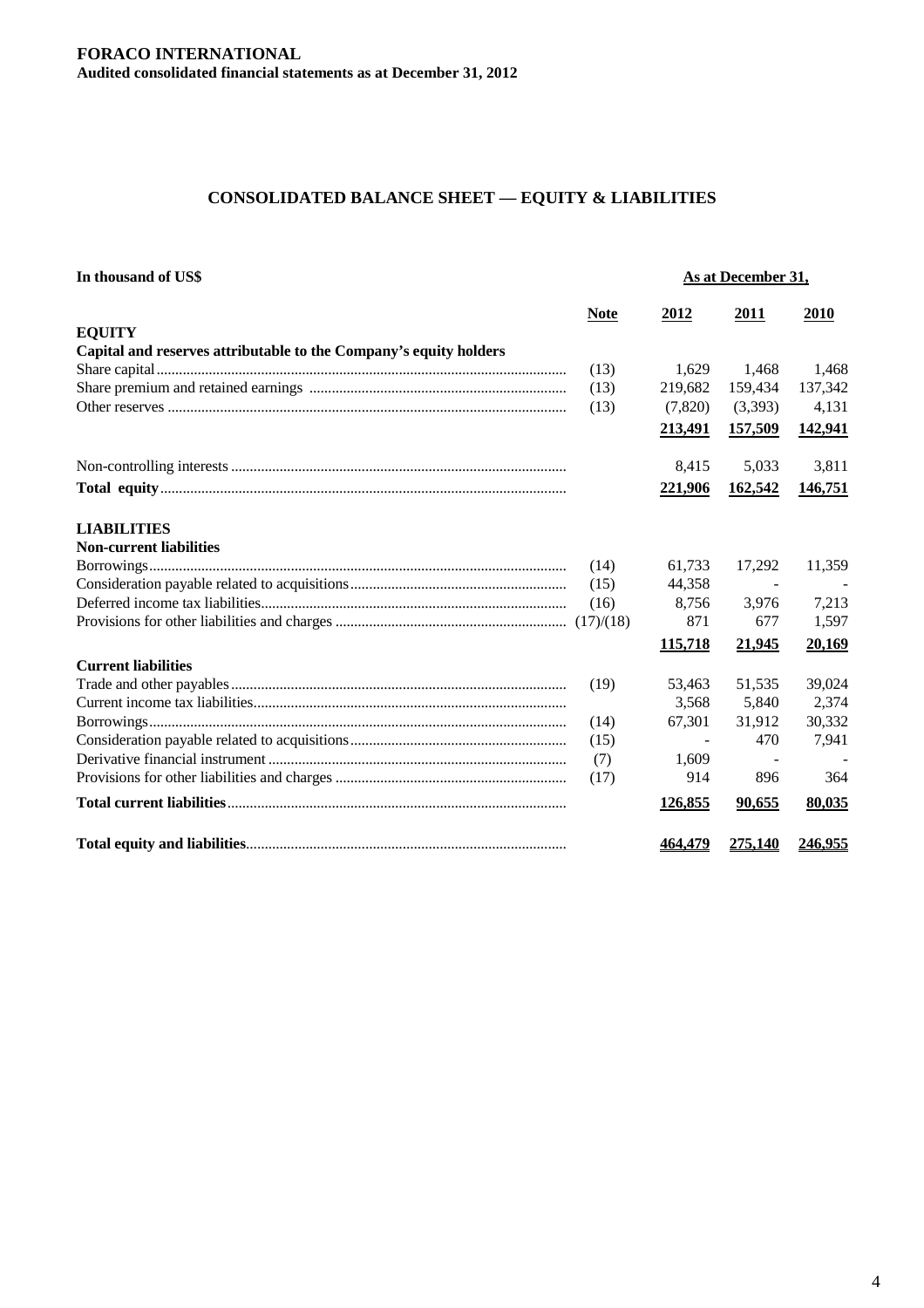# **CONSOLIDATED INCOME STATEMENT – BY FUNCTION OF EXPENSE**

| In thousand of US\$                                                                                                                  |             | <b>Year Ended December 31,</b> |               |               |  |
|--------------------------------------------------------------------------------------------------------------------------------------|-------------|--------------------------------|---------------|---------------|--|
|                                                                                                                                      | <b>Note</b> | 2012                           | <u> 2011</u>  | <u>2010</u>   |  |
|                                                                                                                                      | (5)         | 367,519                        | 301,139       | 164,040       |  |
|                                                                                                                                      | (20)        | (299, 586)                     | (231,714)     | (127, 932)    |  |
|                                                                                                                                      |             | 67,933                         | <u>69,425</u> | 36,108        |  |
|                                                                                                                                      | (20)        | (36,247)                       | (25,983)      | (19,508)      |  |
|                                                                                                                                      | (7)         | 13,303                         | (23)          | 301           |  |
|                                                                                                                                      |             | <u>44,989</u>                  | <u>43,419</u> | 16,901        |  |
|                                                                                                                                      | (22)        | 1,201                          | 417           | 212           |  |
|                                                                                                                                      | (22)        | (5,831)                        | (3,806)       | (1,637)       |  |
|                                                                                                                                      |             | 40,359                         | 40,030        | <u>15,475</u> |  |
|                                                                                                                                      | (23)        | (7, 742)                       | (9,616)       | (4,144)       |  |
|                                                                                                                                      |             | 32,617                         | 30,414        | 11,331        |  |
| Attributable to:                                                                                                                     |             |                                |               |               |  |
|                                                                                                                                      | (24)        | 27,130                         | 27,027        | 9,073         |  |
|                                                                                                                                      |             | 5,487                          | 3,387         | 2,258         |  |
|                                                                                                                                      |             | 32,617                         | 30,414        | 11,331        |  |
| Earnings per share for profit attributable to the equity holders of the<br>Company during the year (expressed in US cents per share) |             |                                |               |               |  |
|                                                                                                                                      | (24)        | 33.15                          | 34.51         | 12.85         |  |
|                                                                                                                                      | (24)        | 32.69                          | 34.25         | 12.69         |  |
|                                                                                                                                      |             |                                |               |               |  |
| Earnings per share for profit attributable to the equity holders of the                                                              |             |                                |               |               |  |
| Company during the year including the non-controlling interests                                                                      |             |                                |               |               |  |
| corresponding to Servitec which the Company is in the process of                                                                     |             |                                |               |               |  |
| acquiring and for which the consideration payable is recorded as a                                                                   |             |                                |               |               |  |
| liability (expressed in US cents per share)                                                                                          |             |                                |               |               |  |
|                                                                                                                                      | (24)        | 35.67                          | 34.51         | 12.85         |  |
|                                                                                                                                      | (24)        | 35.18                          | 34.25         | 12.69         |  |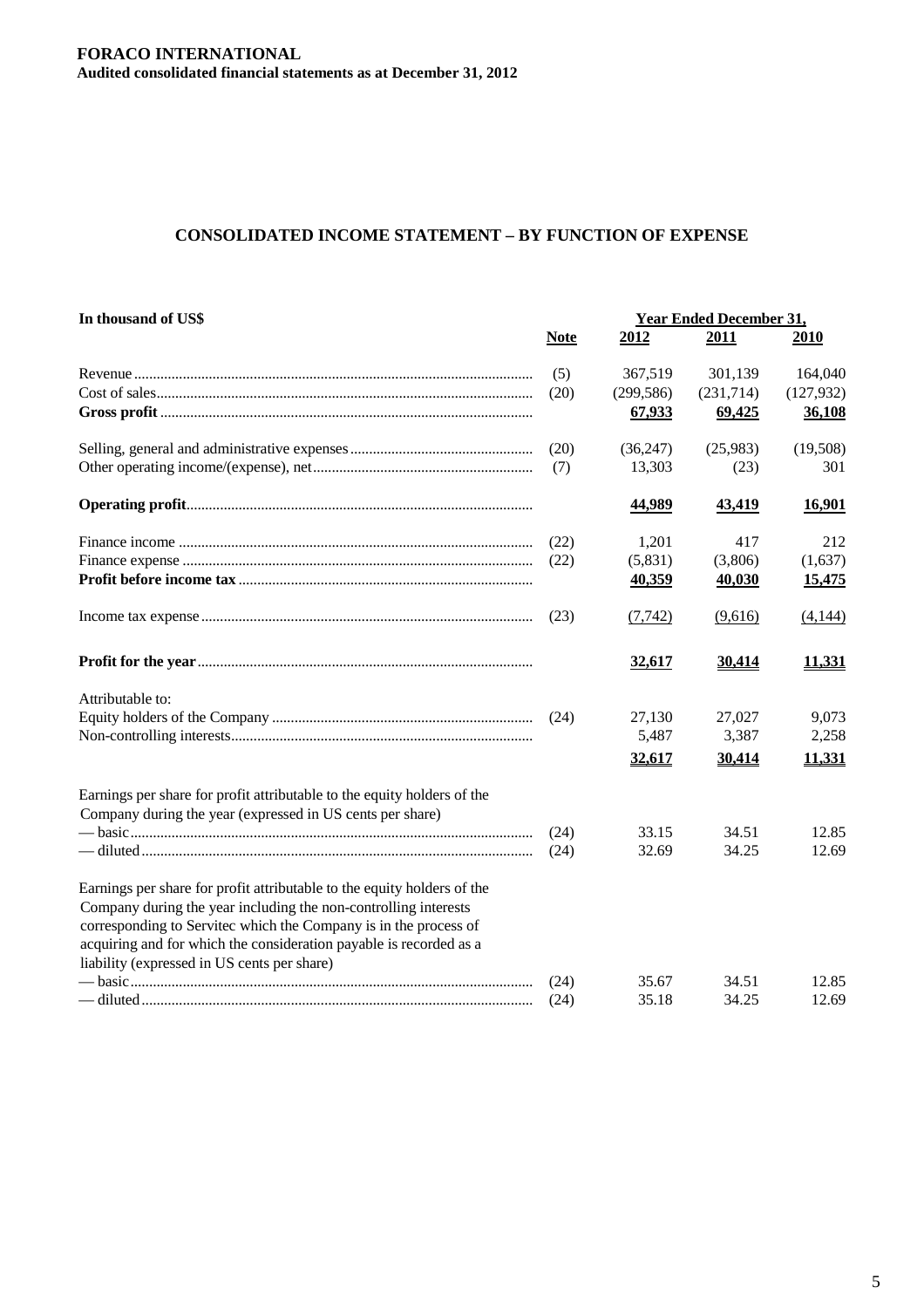#### **CONSOLIDATED STATEMENT OF COMPREHENSIVE INCOME**

| In thousand of US\$ | <b>Year Ended December 31,</b> |         |             |  |
|---------------------|--------------------------------|---------|-------------|--|
|                     | 2012                           | 2011    | <b>2010</b> |  |
|                     | 32,617                         | 30,414  | 11,331      |  |
|                     | (940)                          | (2,348) | 1,175       |  |
|                     | (24)                           | (5,047) | (4, 454)    |  |
|                     | (964)                          | (7,395) | (3,279)     |  |
|                     | 31.654                         | 23.019  | 8,052       |  |
| Attributable to:    |                                |         |             |  |
|                     | 28,272                         | 19.720  | 5.789       |  |
|                     | 3,382                          | 3.299   | 2.263       |  |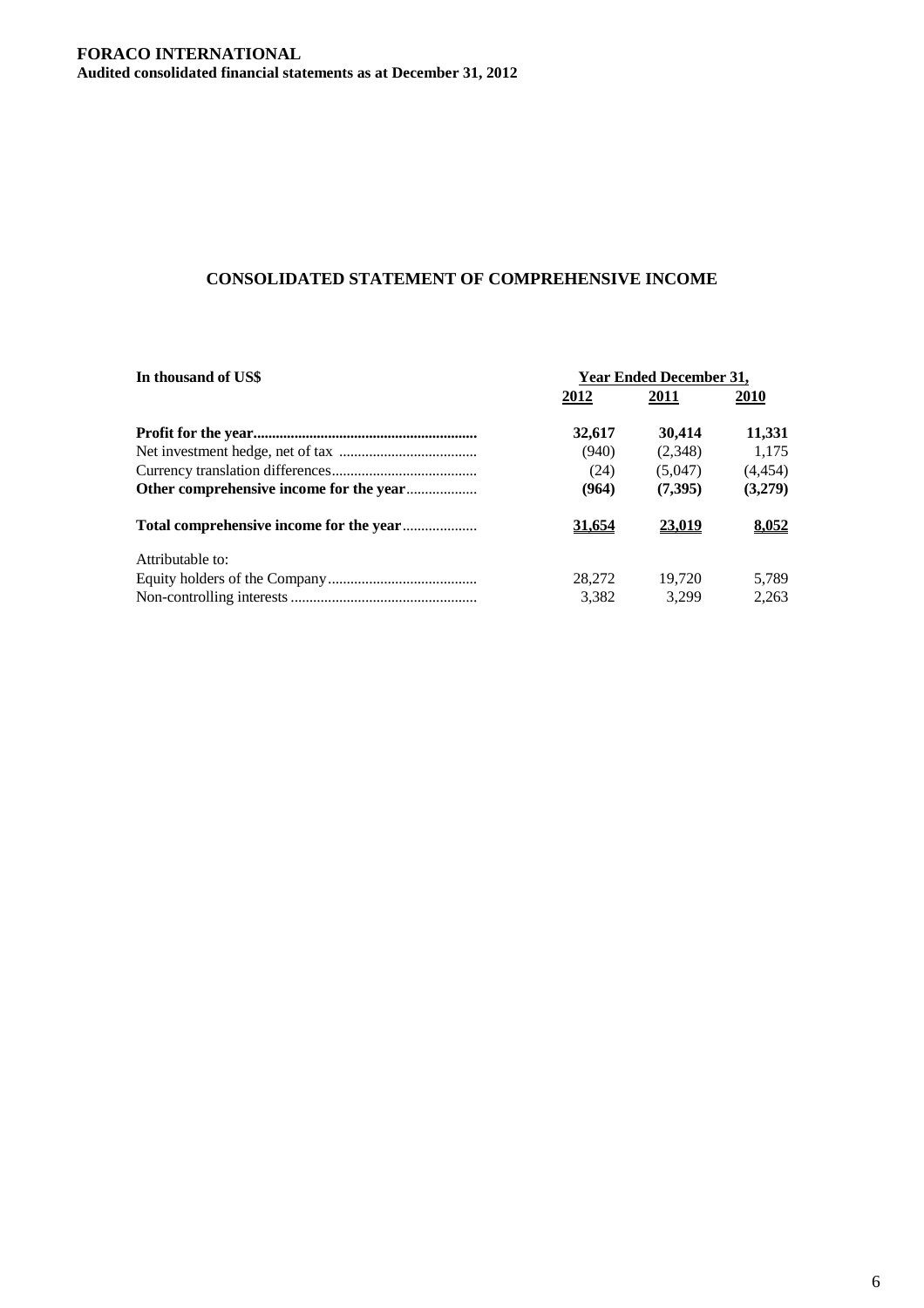# **CONSOLIDATED STATEMENT OF CHANGES IN EQUITY**

| In thousand of US\$                               | <b>Attributable to Equity Holders</b><br>of the Company |                                                                          |                                              |                                              | Non-<br>controlling<br><b>Interests</b> | <b>Total</b><br><b>Equity</b> |
|---------------------------------------------------|---------------------------------------------------------|--------------------------------------------------------------------------|----------------------------------------------|----------------------------------------------|-----------------------------------------|-------------------------------|
|                                                   | <b>Share</b><br>Capital                                 | <b>Share</b><br><b>Premium and</b><br><b>Retained</b><br><b>Earnings</b> | Other<br><b>Reserves</b><br>(see Note<br>13) | <b>Total</b>                                 |                                         |                               |
|                                                   | 1,190                                                   | 84,134                                                                   | 7,043                                        | 92,367                                       | 224                                     | 92,590                        |
|                                                   |                                                         | 9,073                                                                    |                                              | 9,073                                        | 2,258                                   | 11,331                        |
|                                                   |                                                         |                                                                          | (3,284)                                      | (3,284)                                      | 5                                       | (3,279)                       |
|                                                   | $\overline{\phantom{0}}$                                | (416)                                                                    |                                              | (416)                                        | $\overline{\phantom{0}}$                | (416)                         |
| Employee share-based compensation (Note 21)       |                                                         |                                                                          | 838                                          | 838                                          |                                         | 838                           |
| Acquisition of Adviser Drilling SA (Note 7)       | 278                                                     | 46,418                                                                   |                                              | 46,696                                       | $\overline{\phantom{0}}$                | 46,696                        |
|                                                   |                                                         | (373)                                                                    |                                              | (373)                                        | $\overline{\phantom{0}}$                | (373)                         |
| Vesting of share-based compensation (Note 13)     |                                                         | (2,007)<br>466                                                           | (466)                                        | (2,007)                                      | (29)                                    | (2,036)                       |
|                                                   |                                                         | 47                                                                       |                                              | $\frac{47}{1}$                               | (65)                                    | (18)                          |
| Acquisition of Eastern Drilling Company LLC       |                                                         |                                                                          |                                              |                                              |                                         |                               |
|                                                   |                                                         |                                                                          |                                              |                                              | 1,419                                   | 1,419                         |
|                                                   | 1,468                                                   | 137,342                                                                  | <u>4,131</u>                                 | 142,941                                      | 3,811                                   | <u>146,751</u>                |
|                                                   | 1,468                                                   | 137,342                                                                  | 4,131                                        | 142,941                                      | 3.811                                   | 146,751                       |
|                                                   | $\overline{\phantom{m}}$                                | 27,027                                                                   |                                              | 27,027                                       | 3,387                                   | 30,414                        |
| Other comprehensive income for the year           |                                                         |                                                                          | (7,307)                                      | (7, 307)                                     | (88)                                    | (7, 395)                      |
| Employee share-based compensation (Note 21)       |                                                         |                                                                          | 1,083                                        | 1,083                                        |                                         | 1,083                         |
|                                                   | $\overbrace{\phantom{aaaaa}}$                           | (3,272)                                                                  |                                              | (3,272)                                      |                                         | (3,272)                       |
|                                                   | $\overline{\phantom{m}}$                                | (2,962)                                                                  |                                              | (2,962)                                      | (2,077)                                 | (5,039)                       |
| Vesting of share-based compensation (Note 13)     | 1,468                                                   | 1,300<br>159,434                                                         | (1,300)<br>(3,393)                           | $\overbrace{\phantom{aaaaa}}^{x}$<br>157,510 | 5,033                                   | 162,542                       |
|                                                   |                                                         |                                                                          |                                              |                                              |                                         |                               |
|                                                   | 1,468                                                   | 159,434                                                                  | (3.393)                                      | 157,510                                      | 5,033                                   | 162,542                       |
|                                                   |                                                         | 27,130                                                                   |                                              | 27,130                                       | 5,487                                   | 32,617                        |
| Non controlling interests recorded as a liability |                                                         | 2,068                                                                    |                                              |                                              | (2,068)                                 |                               |
| Other comprehensive income for the year           |                                                         |                                                                          | (927)                                        | (927)                                        | (37)                                    | (964)                         |
| Employee share-based compensation (Note 21).      |                                                         |                                                                          | 1,566                                        | 1,566                                        |                                         | 1,566                         |
|                                                   | 91                                                      | (3,667)                                                                  |                                              | (3,667)                                      |                                         | (3,667)                       |
| Acquisition of Servitec and JND through:          |                                                         | (91)                                                                     |                                              |                                              |                                         |                               |
| Issuance of equity instruments (Note 13)          | 70                                                      | 34,684                                                                   |                                              | 34,754                                       |                                         | 34,754                        |
|                                                   |                                                         | 3,735                                                                    | (3,735)                                      |                                              |                                         |                               |
|                                                   |                                                         | (4,943)                                                                  |                                              | (4,943)                                      |                                         | (4,943)                       |
| Vesting of share-based compensation (Note 13)     |                                                         | 1,331                                                                    | (1, 331)                                     |                                              |                                         |                               |
| <b>Balance at December 31, 2012</b>               | 1,629                                                   | 219,682                                                                  | (7,820)                                      | <u>213,491</u>                               |                                         | 8,415 221,906                 |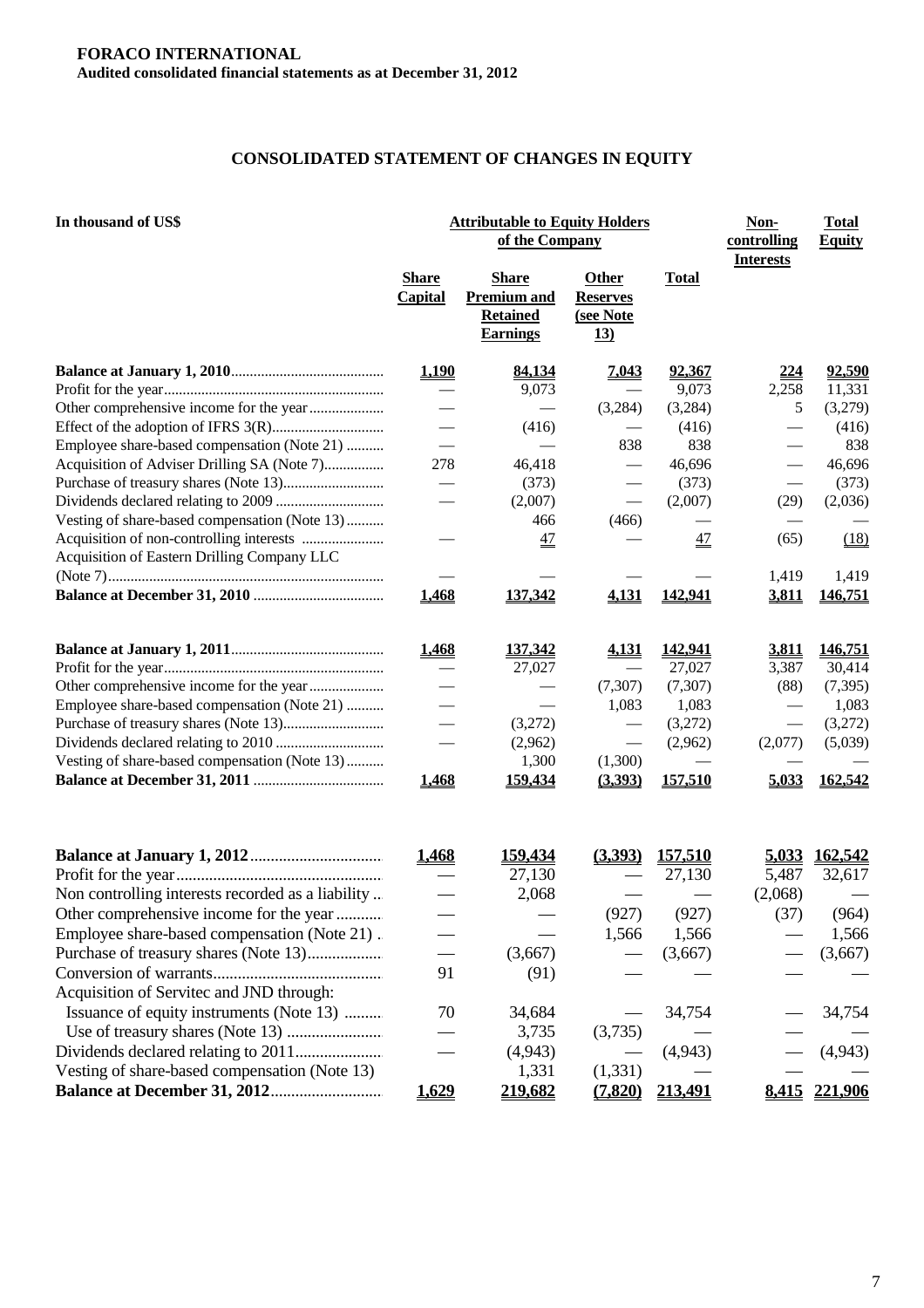# **CONSOLIDATED STATEMENT OF CASH FLOW**

| In thousand of US\$                                                                |             | <b>Year Ended December 31,</b> |               |             |
|------------------------------------------------------------------------------------|-------------|--------------------------------|---------------|-------------|
|                                                                                    | <b>Note</b> | 2012                           | <u>2011</u>   | <u>2010</u> |
| <b>Cash flows from operating activities</b>                                        |             |                                |               |             |
|                                                                                    |             | 32,617                         | 30,414        | 11,331      |
| Adjustments for:                                                                   |             |                                |               |             |
|                                                                                    | (20)        | 36,540                         | 28,804        | 20,018      |
| Changes in non-current portion of provisions and other liabilities                 |             | (13,052)                       | 374           | 55          |
|                                                                                    |             | 73                             | 409           |             |
|                                                                                    | (21)        | 1,566                          | 1,083         | 838         |
|                                                                                    | (23)        | 7,743                          | 9,615         | 3,798       |
|                                                                                    |             | 4,631                          | 3,389         | 1,426       |
| Cash generated from operations before changes in operating assets and              |             | 70,119                         | <b>74,088</b> | 37,466      |
| Changes in operating assets and liabilities:                                       |             |                                |               |             |
|                                                                                    |             | (3,609)                        | (9,168)       | (2,450)     |
|                                                                                    |             | 556                            | (1,649)       | (10, 106)   |
|                                                                                    |             | (9,271)                        | 7,717         | 2,767       |
|                                                                                    |             |                                |               | 27,677      |
|                                                                                    |             | <u>57,795</u>                  | <u>70,988</u> | (1, 386)    |
|                                                                                    |             | (3,731)                        | (2,989)       |             |
|                                                                                    |             | (12,091)                       | (231)         | (8,928)     |
|                                                                                    |             | <u>41,973</u>                  | 67,768        | 17,363      |
| <b>Cash flows from investing activities</b>                                        |             |                                |               |             |
|                                                                                    | (6)         | (39,512)                       | (35,702)      | (13,735)    |
|                                                                                    | (7)         | (18,223)                       |               |             |
|                                                                                    | (7)         | (31,212)                       |               |             |
|                                                                                    | (7)         |                                |               | (2,700)     |
|                                                                                    | (7)         |                                |               | 467         |
| Acquisition of Eastern Drilling Company, net of cash acquired (***)                | (7)         |                                | (7,600)       | (1,588)     |
| Acquisition of Mosslake Drilling Services Pty Ltd, net of cash acquired (**)/(***) | (7)         |                                |               | (3,180)     |
|                                                                                    |             |                                |               | (18)        |
|                                                                                    |             | (88, 947)                      | (43,302)      | (20,754)    |
| <b>Cash flows from financing activities</b>                                        |             |                                |               |             |
|                                                                                    |             | (3,667)                        | (3,272)       | (373)       |
|                                                                                    |             | (18, 430)                      | (20, 525)     | (14,520)    |
|                                                                                    |             | 67,104                         | 8,634         | 7,039       |
|                                                                                    |             | 20,161                         | 3,910         | 5,327       |
|                                                                                    |             | (4,943)                        | (2,957)       | (2,007)     |
|                                                                                    |             | (2,125)                        |               | (32)        |
|                                                                                    |             | <u>58,100</u>                  | (14,210)      | (4,566)     |
|                                                                                    |             | 458                            | (863)         | (3,028)     |
|                                                                                    |             | 11,584                         | 9,393         | (10,985)    |
|                                                                                    |             | 24,313                         | 14,920        | 25,905      |
|                                                                                    | (12)        | 35,897                         | 24,313        | 14,920      |
|                                                                                    |             | 2,128                          | 15,608        | 4,402       |
| (**) Excluding portion of purchased through shares, warrants and treasury shares   |             |                                |               | 46,697      |
| (***) Excluding deferred cash consideration to be paid in future periods           |             |                                | 470           | 7,941       |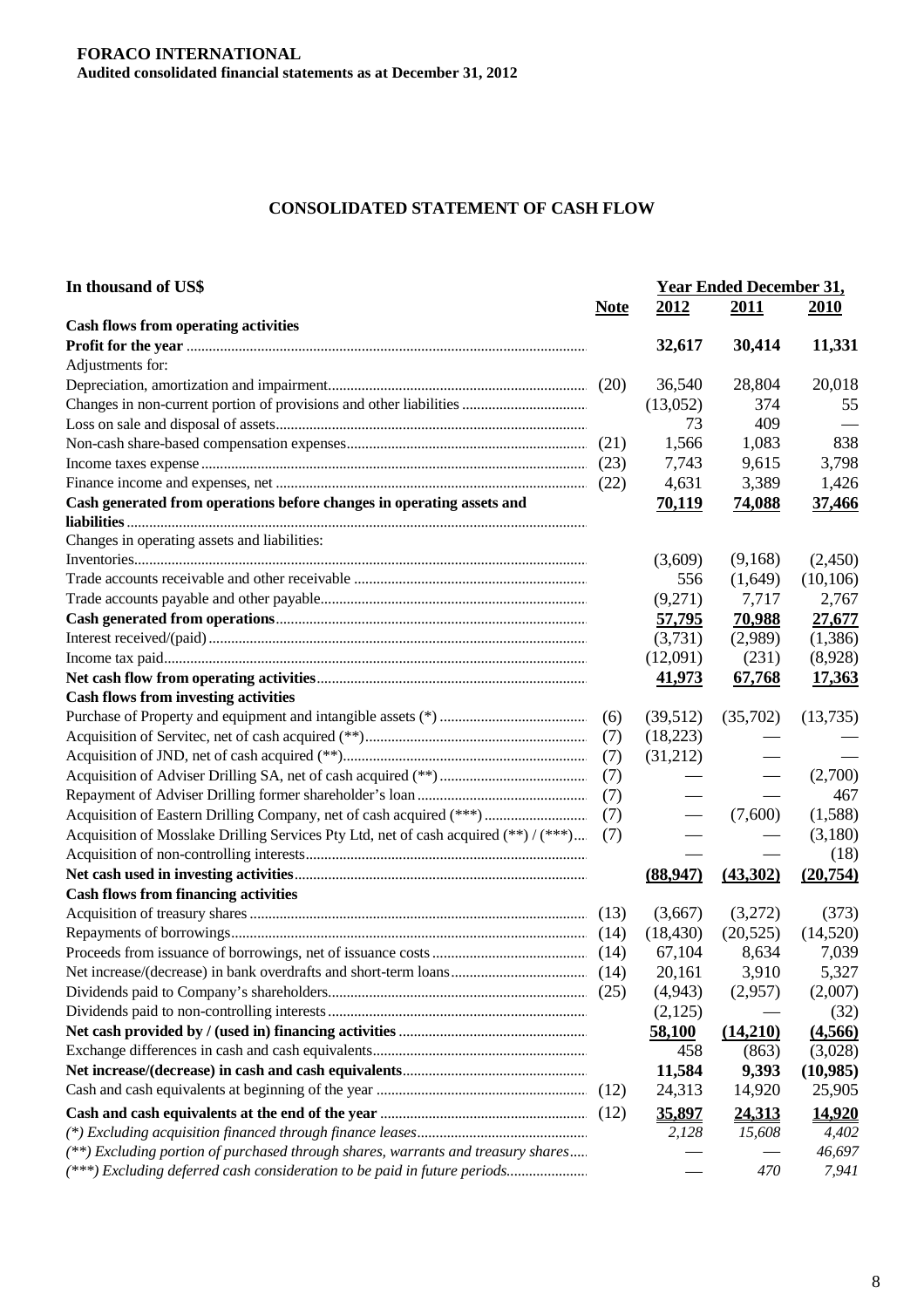# **NOTES TO THE CONSOLIDATED FINANCIAL STATEMENTS**

# **1. GENERAL INFORMATION**

Foraco International SA (the Company) and its subsidiaries (together, the Group or Foraco Group) trade mainly in the mining, geological and hydraulic drilling sectors.

The principle sources of revenue consist of drilling contracts for companies primarily involved in mining and water exploration. The Company has operations in Europe, Middle East and Africa, North America, South America and Asia Pacific.

The Company is a "société anonyme" incorporated in France. The address of its registered office is 26, plage de l'Estaque, 13016 Marseille, France.

These consolidated financial statements were authorized for issue by the Board of Directors on March 4, 2013.

The Company is listed on the Toronto Stock Exchange (TSX) under the symbol "FAR".

# **2. SUMMARY OF SIGNIFICANT ACCOUNTING POLICIES**

The principal accounting policies applied in the preparation of these consolidated financial statements are set out below. These policies have been consistently applied to all periods presented, unless otherwise stated.

#### **2.1 Basis of Preparation**

The consolidated financial statements of Foraco Group have been prepared in accordance with International Financial Reporting Standards (IFRS).

The consolidated financial statements have been prepared under the historical cost convention except for certain financial assets recognized at fair value through profit and loss.

The preparation of financial statements in conformity with IFRS requires the use of certain critical accounting estimates. It also requires management to exercise its judgment in the process of applying the Company's accounting policies. The areas involving a higher degree of judgment or complexity, or areas where assumptions and estimates are significant to the consolidated financial statements are disclosed in Note 4.

Except otherwise stated, all amounts are presented in thousands of US\$.

The Company is a drilling service provider and as such IFRS 6, 'Exploration for and evaluation of mineral resources' is not applicable to its operations.

#### *Standards, amendments and interpretations to existing standards that have been adopted by the Company on January 1, 2012 with no material impact on the consolidated financial statements*

- Amendment to IAS  $12 -$  "Income taxes" deferred taxes accounting for investment properties
- IFRS 7 "Financial instruments: Disclosures"– disclosures on transfers of financial assets
- Improvements to IFRS 2011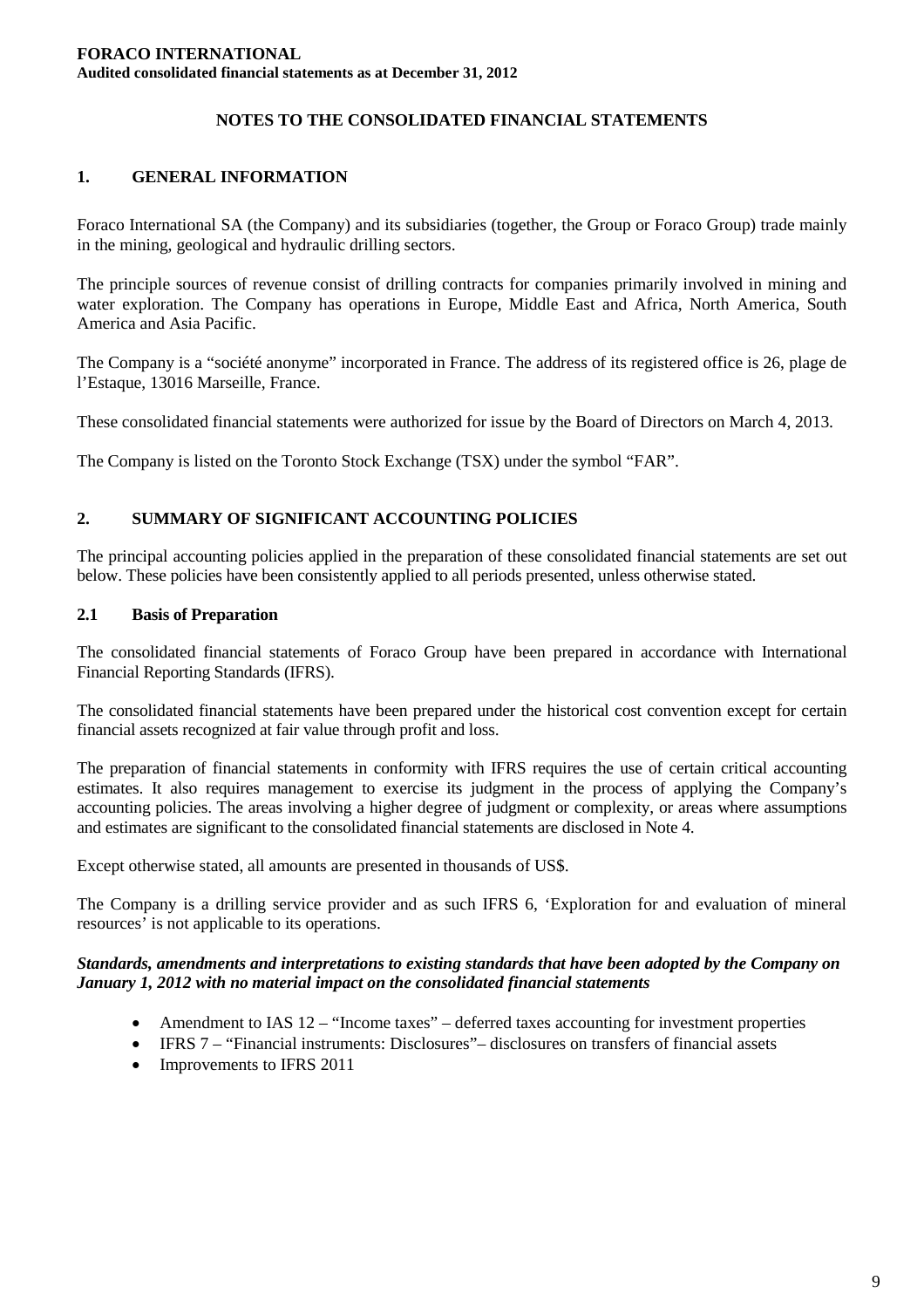# *Standards, amendments and interpretations to existing standards that are not yet effective and have not been early adopted by the Company*

The following standards and amendments to existing standards have been published and are mandatory for the Group's accounting periods beginning on or after January 1, 2013 or later periods, but the Group has not early adopted them:

- IFRS 10 Consolidated Financial Statements
- $\bullet$  IFRS 11 Joint arrangements
- IFRS 12 Disclosure of interests in other entities
- IFRS 13 Fair value measurement
- Amendment to IAS 1 Presentation of financial statements
- Amendment to IAS 19 Employee benefits
- Amendment to IAS 27 Separate financial statements
- Amendment to IAS 28 Associates and joint ventures
- IFRS 7 Financial instruments Disclosures
- Amendment to IAS 32 Financial instruments: presentation
- IFRIC 20 Stripping costs in the production phase of a surface mine

The impact resulting from the application of these standards, amendments and interpretations is currently being assessed.

# **2.2 Consolidation**

# **(a) Subsidiaries**

Subsidiaries are all entities over which the Company has the power to govern the financial and operating policies generally accompanying a shareholding of more than one half of the voting rights. The existence and effect of potential voting rights that are currently exercisable or convertible are considered when assessing whether the Company controls another entity. The Group also assesses existence of control where it does not have more than 50% of the voting power but is able to govern the financial and operating policies. Subsidiaries are fully consolidated from the date on which control is transferred to the Company. They are de-consolidated from the date that control ceases.

The Company applies the acquisition method to account for business acquisitions. The consideration transferred for the acquisition of a subsidiary is the fair value of the assets transferred, the liabilities incurred to the former owners of the acquiree and the equity interests issued. The consideration transferred includes the fair value of any asset or liability resulting from a contingent consideration arrangement.

Identifiable assets acquired and liabilities and contingent liabilities assumed in a business combination are measured initially at their fair values at the acquisition date. The Company recognizes any non-controlling interest in the acquiree on an acquisition-by-acquisition basis, either at fair value or at the non-controlling interest's proportionate share of the recognized amounts of acquiree's identifiable net assets.

Acquisition-related costs are expensed as incurred.

If the business combination is achieved in stages, the acquisition date fair value of the acquirer's previously held equity interest in the acquiree is remeasured to fair value at the acquisition date through profit and loss.

Any contingent consideration to be transferred by the Company is recognized at fair value at the acquisition date. Subsequent changes to the fair value of the contingent consideration that is deemed to be an asset or liability is recognized in accordance with IAS 39 either in profit or loss or as a change to other comprehensive income. Contingent consideration that is classified as equity is not remeasured, and its subsequent settlement is accounted for within equity.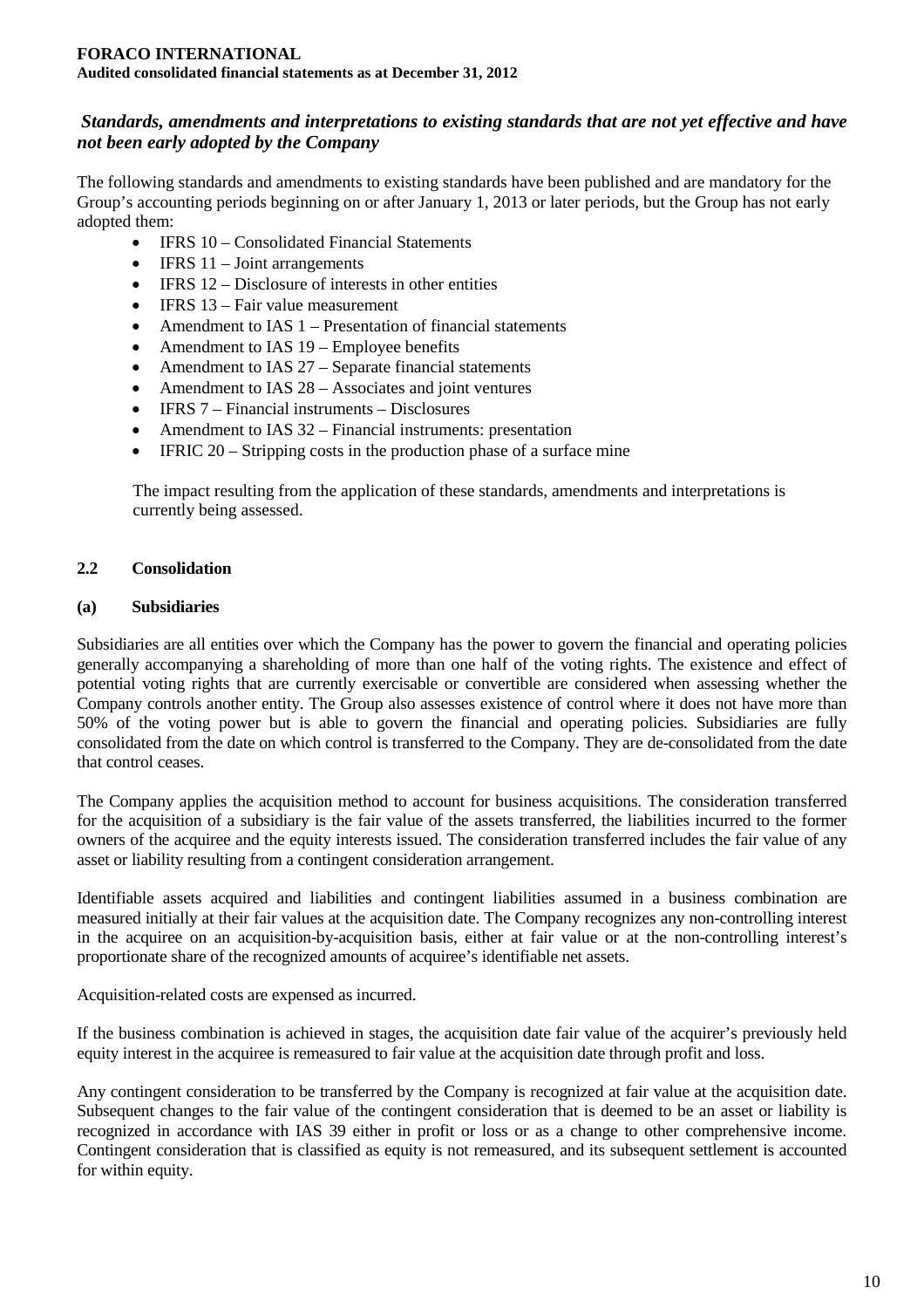Goodwill is initially measured as the excess of the aggregate of the consideration transferred and the fair value of non-controlling interest over the net identifiable assets and acquired liabilities assumed (Note 7).

Inter-company transactions, balances, income and expenses on transactions between group companies are eliminated. Profits and losses resulting from inter-company transactions that are recognized in assets are also eliminated. Accounting policies of subsidiaries have been changed where necessary to ensure consistency with the policies adopted by the Company.

# **(b) Transactions with non-controlling interests**

The effects of all transactions with non-controlling interests have to be recorded in equity if there is no change in control and these transactions no longer result in goodwill or gains and losses. The standard also specifies the accounting when control is lost. Any remaining interest in the entity is re-measured to fair value, and a gain or loss is recognised in profit or loss.

The accounting treatment for put and call options on non controlling interests is presented in further details in Note 7.

# **2.3 Segment Reporting**

Operating segments are reported in a manner consistent with the internal reporting provided to the chief operating decision-maker. The chief operating decision-maker, who is responsible for allocating resources and assessing performance of the operating segments, has been identified as the management (Chief Executive Officer and vice Chief Executive Officer).

The Group reports its financial performance based on its business segments. Segment reporting disclosures are provided in Note 5.

# **2.4 Foreign Currency translation**

# **(a) Functional and Presentation Currency**

Items included in the consolidated financial statements of each of the Group's entities are measured using the currency of the primary economic environment in which the entity operates ("the functional currency"). In accordance with IAS 21.38, the Company has elected to report its consolidated financial statements using the US Dollar as its presentation currency.

# **(b) Transactions and Balances**

Foreign currency transactions are translated into the functional currency using the exchange rates prevailing at the dates of the transactions' valuation where items are re-measured. The exchange rates prevailing at the dates of the transactions are approximated by a single rate per currency for each month (unless these rates are not reasonable approximations of the cumulative effect of the rates prevailing on the transaction dates). Foreign exchange gains and losses resulting from the settlement of such transactions and from the translation at year-end exchange rates of monetary assets and liabilities denominated in foreign currencies are recognized in the income statement except when deferred in other comprehensive income as qualifying net investment hedges.

Foreign exchange gains and losses that relate to borrowings and cash and cash equivalents are presented in the income statement within finance income or expense. All other foreign exchange gains and losses are presented in the income statement within 'other operating income / (expense), net'.

# **(c) Group Companies**

None of the Company's entities has the functional currency of a hyperinflation economy.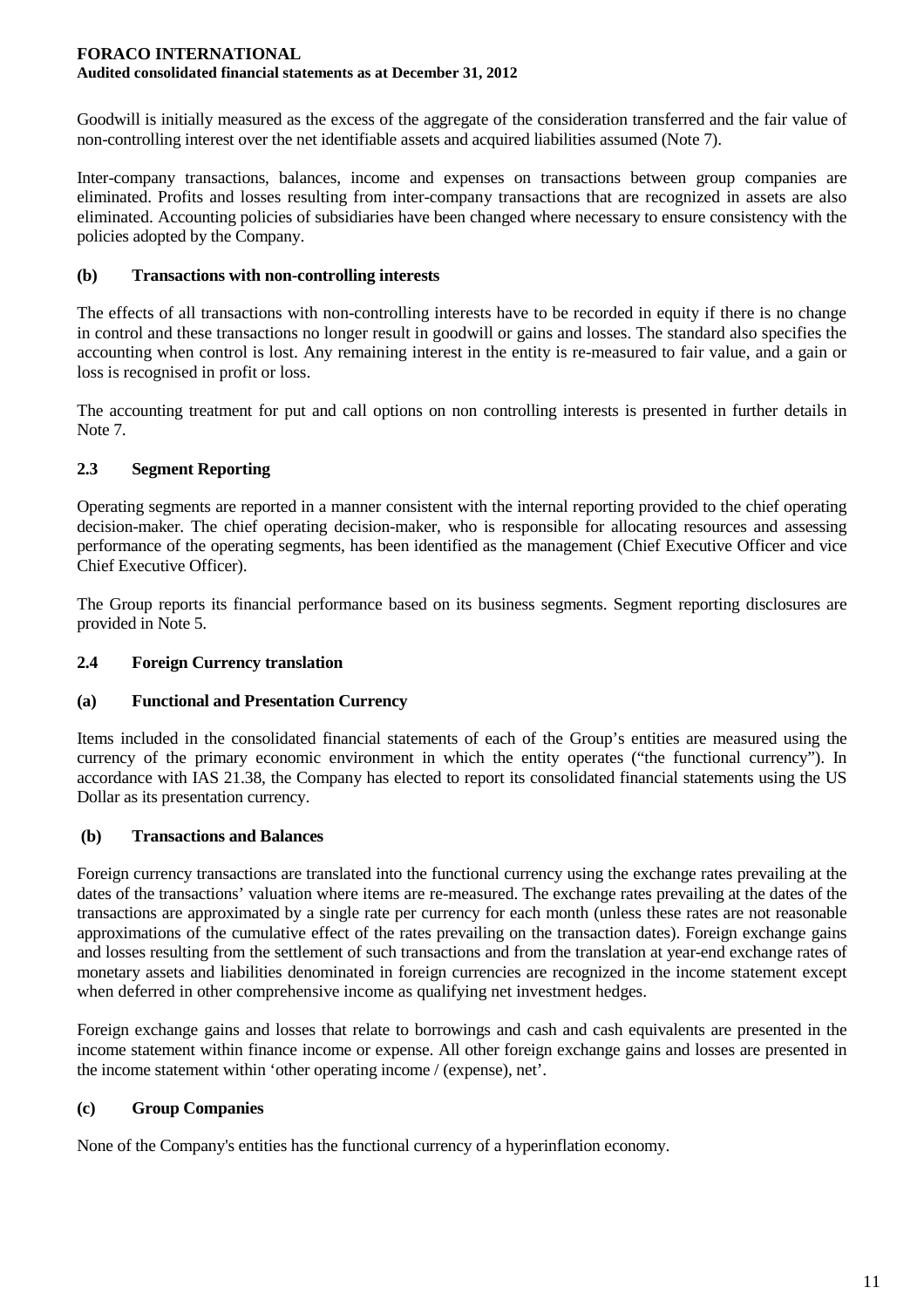The results and financial position of all the Group entities that have a functional currency different from the presentation currency are translated into the presentation currency as follows:

- (i) assets and liabilities for each balance sheet presented are translated at the closing rate at the date of that balance sheet;
- (ii) income and expenses for each statement of income are translated at a monthly average exchange rate (unless this rate is not a reasonable approximation of the cumulative effect of the rates prevailing on the transaction dates, in which case income and expenses are translated at the dates of the transactions); and
- (iii) all resulting exchange differences are recognized in other comprehensive income and as a separate component of equity within "Other reserves".

On consolidation, exchange differences arising from the translation of the net investment in foreign operations, and of borrowings and other currency instruments designated as hedges of such investments, are taken to shareholders' other comprehensive income. When a foreign operation is partially disposed of or sold, exchange differences that were recorded in other comprehensive income are recognized in the income statement as part of the gain or loss on sale.

Goodwill and fair value adjustments arising on the acquisition of a foreign entity are treated as assets and liabilities of the foreign entity and are translated at the closing rate.

# **2.5 Property and Equipment**

Property and equipment are stated at historical cost less depreciation. Historical cost includes expenditure that is directly attributable to the acquisition of the items.

Subsequent costs are included in the asset's carrying amount or recognized as a separate asset, as appropriate, only when it is probable that future economic benefits associated with the item will flow to the Group and the cost of the item can be measured reliably. Major refurbishment work and improvements are capitalized with the carrying amount of the replaced part derecognized. All other repairs and maintenance are charged to the income statement during the financial period in which they are incurred. Borrowing costs are capitalized as part of the cost of property and equipment. There was no significant borrowing cost capitalized over the periods presented.

Depreciation of property and equipment is calculated using the straight-line method to allocate their cost to their residual values over their estimated useful life (Note 6).

The useful lives are as follows:

The assets' residual values and useful lives are reviewed, and adjusted if appropriate, at each reporting period.

When the Company leases assets under the terms of a long-term contract or other agreements that substantially transfer all of the risks and rewards of ownership to the Company, the value of the leased property is capitalized and depreciated (as described above) and the corresponding obligation is recorded as a liability within borrowings.

An asset's carrying amount is written down immediately to its recoverable amount if the asset's carrying amount is greater than its estimated recoverable amount (see Note 2.7).

Gains and losses on disposals are determined by comparing the proceeds with the carrying amount and are recognised within 'Other operating income / (expense), net' in the income statement.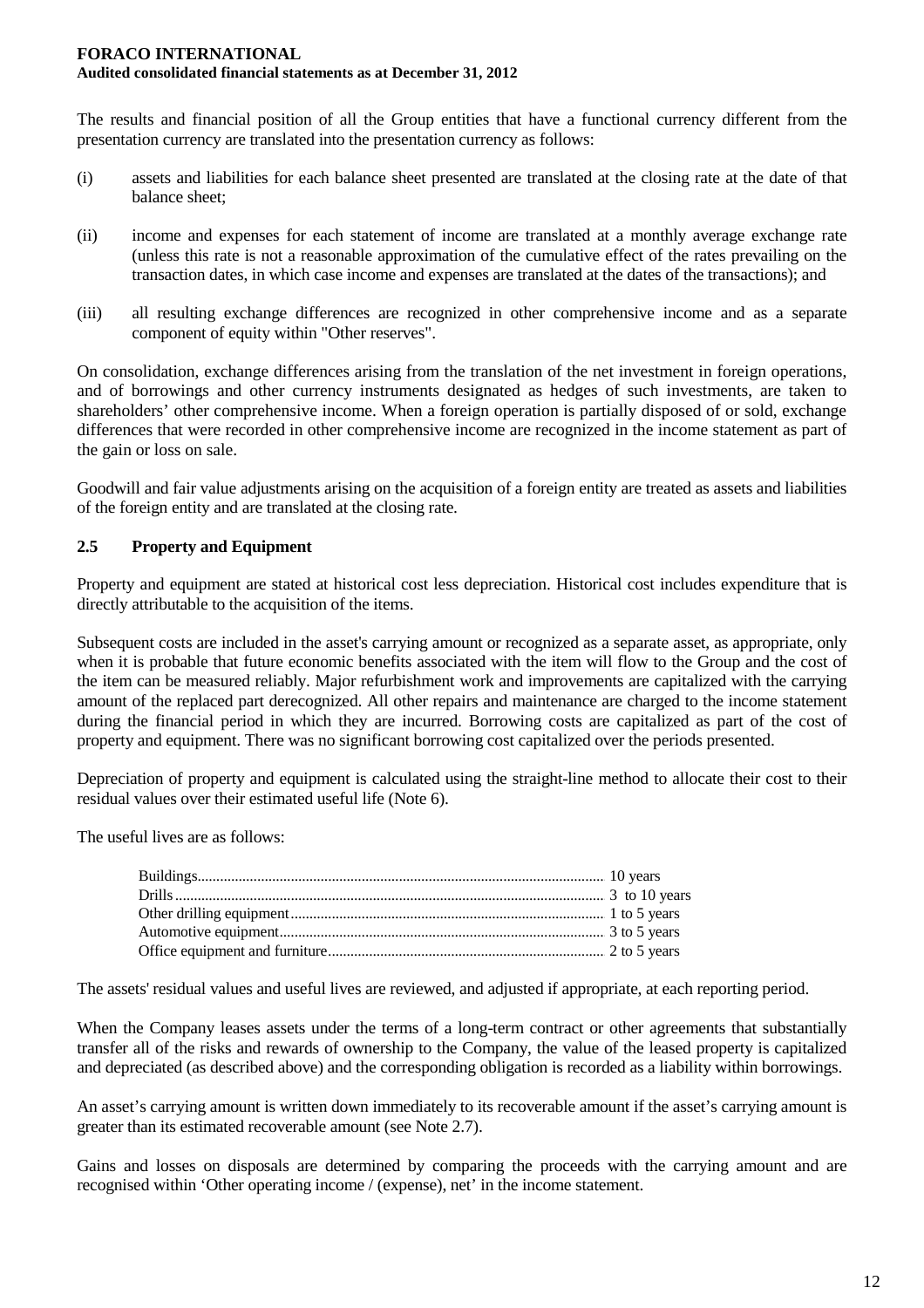# **2.6 Intangible Assets**

# **Goodwill**

The excess of the consideration transferred, the amount of any non-controlling interest in the acquiree and the acquisition-date fair value of any previous equity interest in the acquiree over the fair value of the Group's share of the identifiable net assets acquired, is recorded as goodwill. Goodwill on acquisitions of subsidiaries is presented on the consolidated balance sheet under the line item "Goodwill".

Goodwill is tested annually for impairment (or when events or changes in circumstances indicate a potential impairment) and carried at cost less accumulated impairment losses. Impairment losses on goodwill are not reversed. Gains and losses on the disposal of an entity include the carrying amount of goodwill relating to the entity sold.

Goodwill is allocated to cash-generating units for the purpose of impairment testing. The allocation is made to those cash-generating units or groups of cash-generating units that are expected to benefit from the business combination in which the goodwill arose identified according to operating segment (see Note 5).

# **2.7 Impairment of Non-financial Assets**

Assets that have an indefinite useful life, for example goodwill, are not subject to amortization and are tested annually for impairment. Assets that are subject to amortization are reviewed for impairment whenever events or changes in circumstances indicate that the carrying amount may not be recoverable. An impairment loss is recognized for the amount by which the asset's carrying amount exceeds its recoverable amount. The recoverable amount is the higher of an asset's fair value less costs to sell and value in use. For the purposes of assessing impairment, assets are grouped at the lowest levels for which there are separately identifiable cash flows (cashgenerating units). Non-financial assets other than goodwill that suffered an impairment are reviewed for possible reversal of the impairment at each reporting date.

# **2.8 Financial Assets**

Loans and receivables are non-derivative financial assets with fixed or determinable payments that are not quoted in an active market. They are included in current assets, except for maturities greater than 12 months after the end of the reporting period. These are classified as non-current assets. Loans and receivables originated by the Company are included in trade and other current receivables in the consolidated balance sheet.

The Group holds certain financial assets presented within cash and cash equivalents that are treated as financial assets at fair value with changes recognized through net income.

# **2.9 Derivative Financial Instruments and Hedging Activities**

Derivatives are initially recognized at fair value on the date a derivative contract is entered into and are subsequently re-measured at their fair value.

The Group does not enter into hedging activities.

# **2.10 Lease**

Leases in which a significant portion of the risks and rewards of ownership are retained by the lessor are classified as operating leases. Payments made under operating leases (net of any incentives received from the lessor) are charged to the statement of income within operating expenses on a straight-line basis over the period of the lease.

Where the Group has substantially all the risks and rewards of ownership, the lease is classified as finance lease. Finance leases are capitalized at the lease's commencement date at the lower of the fair value of the leased property and the present value of the minimum lease payments. Each lease payment is allocated between the liability and finance charges so as to achieve a constant rate on the finance balance outstanding. The corresponding obligations, net of finance charges, are included in borrowings. The interest element of the finance cost is charged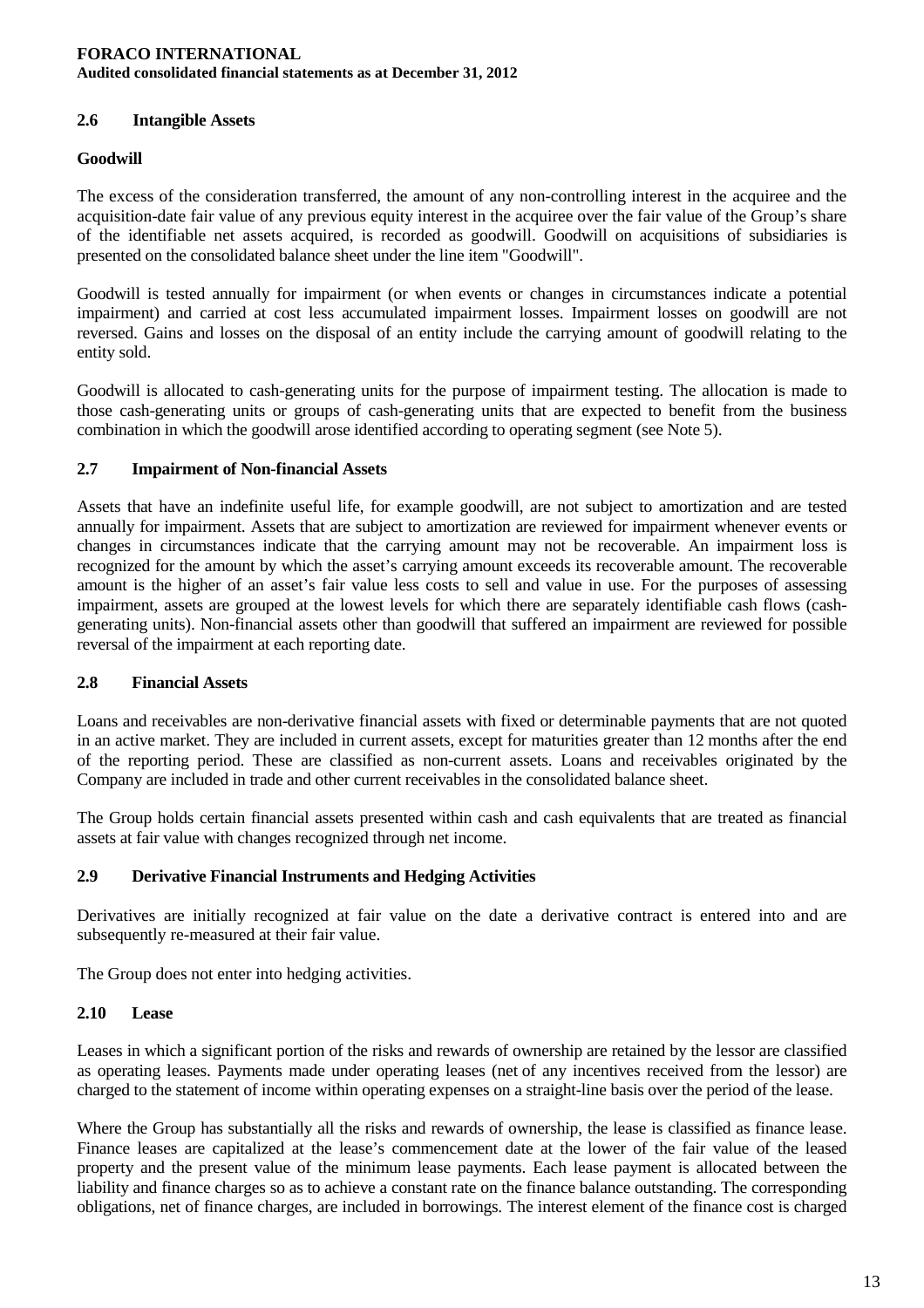to the income statement over the lease period so as to produce a constant periodic rate of interest on the remaining balance of the liability for each period. The property, plant and equipment acquired under finance leases is depreciated over the shorter of the useful life of the asset and the lease term.

# **2.11 Inventories**

The Company maintains an inventory of operating supplies and drill consumables such as bits additives and chunks.

Inventories are stated at the lower of cost and net realizable value. Cost is determined using the average weighted unit cost method. It excludes borrowing costs. Net realizable value is the estimated selling price in the ordinary course of business, less applicable variable selling expenses.

# **2.12 Revenue Recognition**

Revenue comprises the fair value of the consideration received or receivable for services in the ordinary course of the Company's activities. Revenue is shown net of value-added tax, returns, rebates and discounts and after eliminating sales within the Company.

Drilling work is periodically approved by customers. Accordingly, revenues and receivables are accounted for when services have been approved. The amount of revenue is not considered to be reliably measurable until all contingencies relating to services rendered have been resolved. Contracts in progress at the closing date are accounted for using the percentage of completion method whereby revenues and directly attributable costs are recognized in each period based on the proportion that contract costs incurred for work performed to date bear to the estimated total contract costs including the cost for mobilizing and demobilizing drilling equipment.

When the global income from a contract cannot be reliably estimated, no gross profit is recognized during the period.

Under either of the policies mentioned above, when it is probable that total contract costs will exceed total contract revenue, the expected loss is recognized as an expense immediately. This loss is equal to the total estimated loss on the project minus the loss already accounted for and is first applied against the project's receivables. Any excess is then credited to provisions.

# **2.13 Trade Receivables**

Trade receivables are recognized initially at fair value and subsequently measured at amortized cost using the effective interest method, less provision for impairment. A provision for impairment of trade receivables is established on a case by case basis when there is objective evidence that the Company will not be able to collect all amounts due according to the original terms of receivables. The amount of the provision is the difference between the asset's carrying amount and the present value of estimated future cash flows, discounted at the effective interest rate. The amount of the provision is recognized in the income statement.

The Company transfers certain receivables to banks as collateral under an assignment of receivables program. As risks and rewards related to the trade receivables have been retained by the Group, accounts receivable are not derecognized and a financial liability is accounted for against the consideration received from the lenders.

# **2.14 Cash and Cash Equivalents**

Cash and cash equivalents include cash in hand, deposits held at call with banks, other short-term highly liquid investments with original maturities up to six months or provided that these investments are held to meet short term cash needs and there is no significant risks of change in value as a result of an early withdraw. Bank overdrafts are shown within current liabilities on the consolidated balance sheet.

The Company owns certain highly liquid securities based on the  $\epsilon$ , RUB and Brazilian Reals currency market. These investments are classified as financial assets at fair value through profit or loss.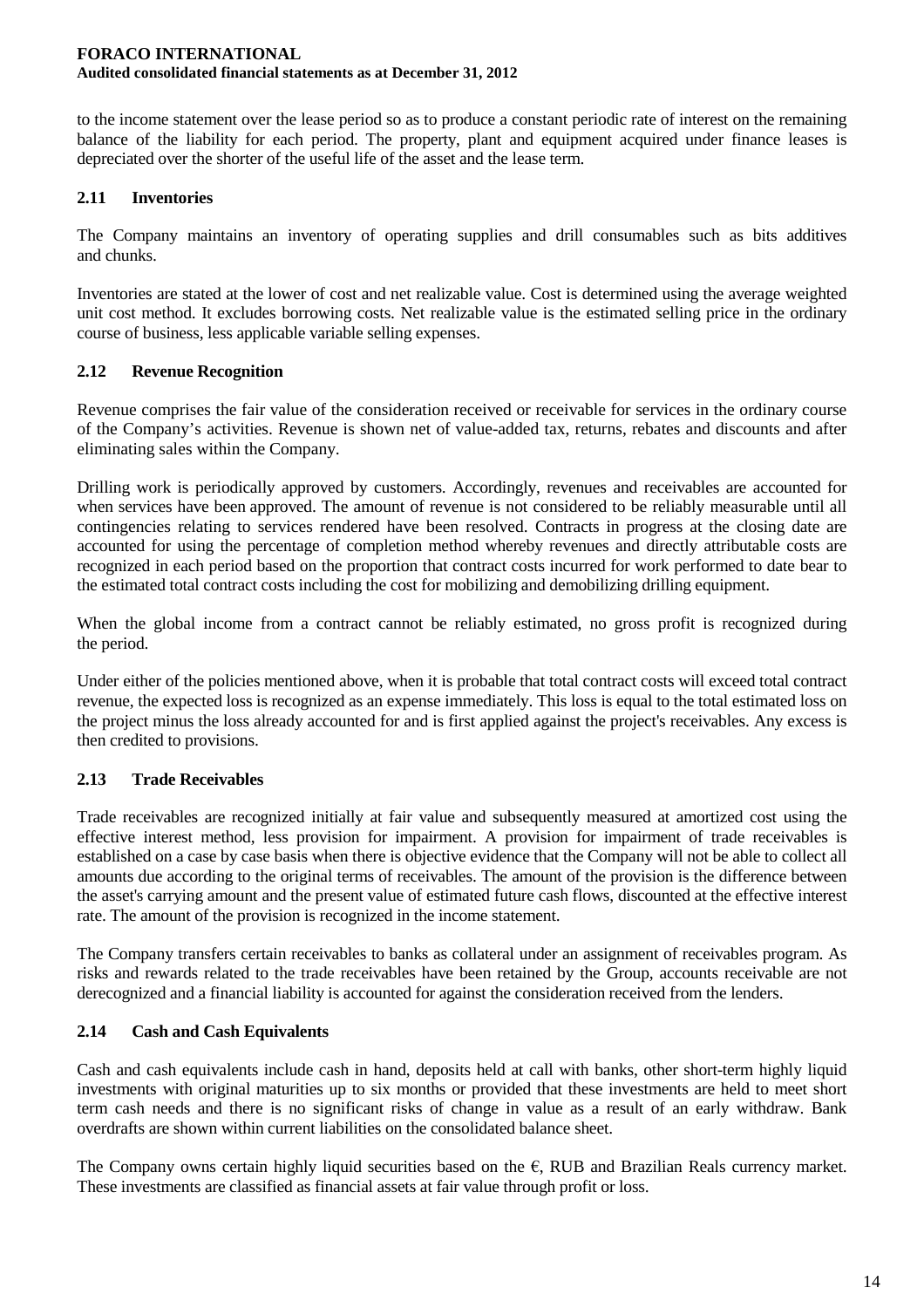# **2.15 Share Capital**

Ordinary shares are classified as equity. The Group did not issue any preference shares.

Incremental costs directly attributable to the issue of new shares are shown in equity as a deduction, net of tax, from the proceeds.

Where any Group company purchases the Company's equity share capital (treasury shares), the consideration paid, including any directly attributable incremental costs (net of income taxes) is deducted from equity attributable to the Company's equity holders until the shares are cancelled or re-issued. When such shares are subsequently reissued, any consideration received, net of any directly attributable incremental transaction costs and the related income tax effects, are included in equity attributable to the Company's equity holders.

Dividend distribution to the Company's shareholders is recognized as a liability in the Group's financial statements in the period in which the dividends are approved by the Company's shareholders.

# **2.16 Borrowings**

Borrowings are recognized initially at fair value, net of transaction costs incurred. Borrowings are subsequently carried at amortized cost, any difference between the proceeds (net of transaction costs) and the redemption value is recognized in the statement of income over the period of the borrowings using the effective interest method.

Borrowings are classified as current liabilities unless the Group has an unconditional right to defer settlement of the liability for at least 12 months after the balance sheet date.

# **2.17 Income Tax**

The tax expense for the period comprises current and deferred tax. Tax is recognized in the income statement, except to the extent that it relates to items recognized in other comprehensive income or directly in equity. In this case, the tax is also recognized in other comprehensive income or directly in equity.

The current income tax charge is calculated on the basis of the tax laws enacted or substantively enacted at the balance sheet date in the countries where the Company's subsidiaries operate and generate taxable income. Management periodically evaluates positions taken in tax returns with respect to situations in which applicable tax regulation is subject to interpretation and establishes provisions where appropriate on the basis of amounts expected to be paid to the tax authorities.

Deferred income tax is provided in full, using the liability method, on temporary differences arising between the tax bases of assets and liabilities and their carrying amounts in the consolidated financial statements. However, the deferred income tax is not accounted for if it arises from initial recognition of goodwill or an asset or liability in a transaction other than a business combination that at the time of the transaction affects neither accounting nor taxable profit or loss. Deferred income tax is determined using tax rates (and laws) that have been enacted or substantially enacted by the balance sheet date and are expected to apply when the related deferred income tax asset is realized or the deferred income tax liability is settled.

Deferred income tax is provided on temporary differences arising on investments in subsidiaries, except where the timing of the reversal of the temporary difference is controlled by the Company and it is probable that the temporary difference will not reverse in the foreseeable future.

Deferred income tax assets and liabilities are offset when there is a legally enforceable right to offset current tax assets against current tax liabilities and when the deferred income taxes assets and liabilities relate to income taxes levied by the same taxation authority on either the taxable entity or different taxable entities where there is an intention to settle the balances on a net basis.

Deferred income tax assets are recognized only to the extent that is is probable that future taxable profit will be available against which the temporary differences can be utilized. .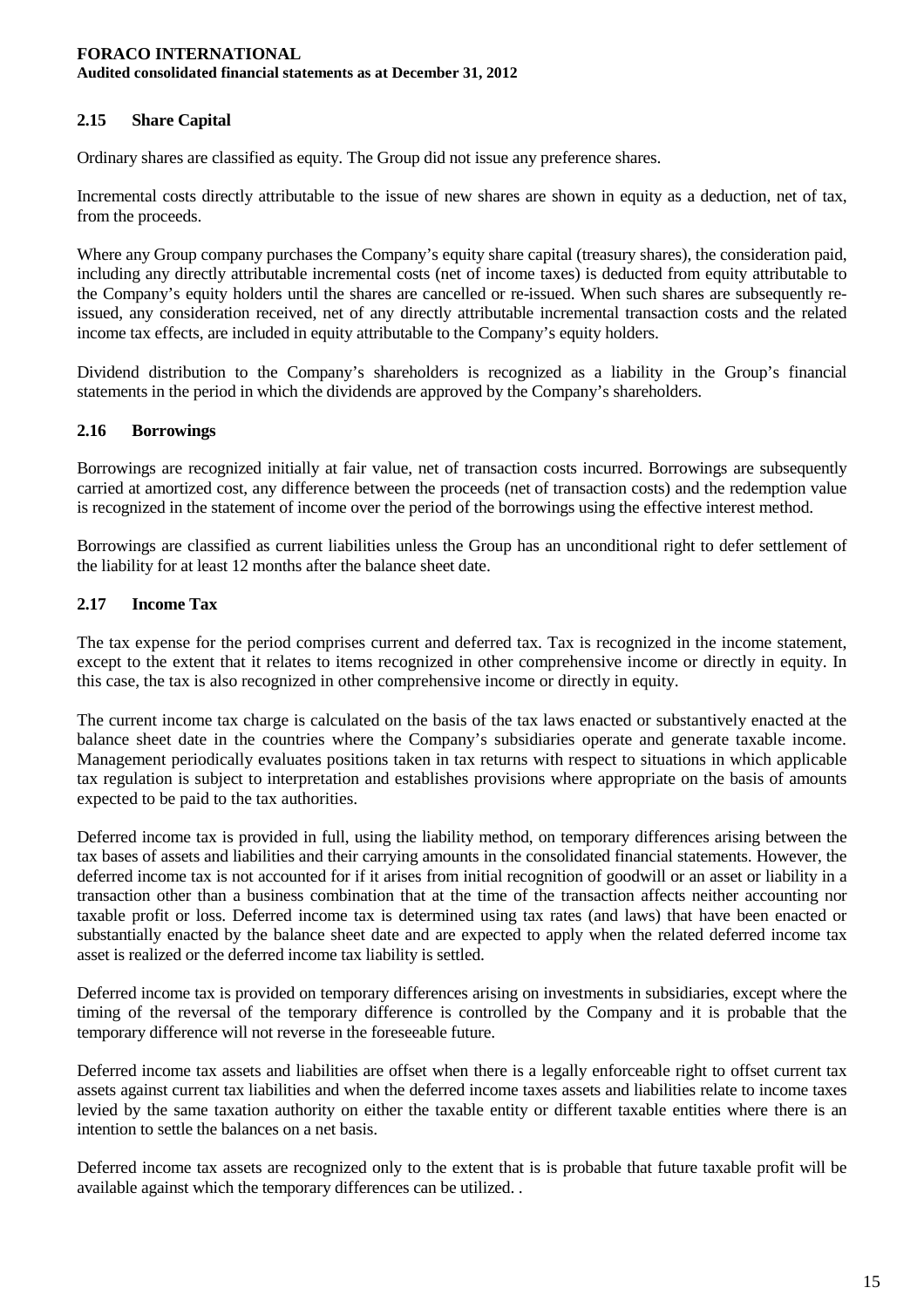The deferred tax liabilities were determined for the withholding tax due on the reserves of the subsidiaries, when distributions are probable.

# **2.18 Provisions**

Provisions for restructuring costs and legal claims are recognized when:

- the Company has a present legal or constructive obligation as a result of past events;
- it is probable that an outflow of resources will be required to settle the obligation; and
- the amount has been reliably estimated.

The Group did not experience restructuring over the periods presented.

The Group evaluates outflows of resources expected to be required to settle the obligation based on facts and events known at the closing date, from its past experience and to the best of its knowledge. Provisions are measured at the present value of the expenditures expected to be required to settle the obligation using a pre-tax rate that reflects current market assessments of the time value of money and the risks specific to the obligation. The increase in the provision due to the passing of time is recognized as interest expense.

The Company does not provide for future operating losses, except when such losses result from loss making contracts in accordance with policy described in note 2.12. The Company had no loss making contract over the periods presented.

# **2.19 Employee Benefits**

# **(a) Pension Obligations**

The Group mainly provides to its employees defined contribution plans. A defined contribution plan is a pension plan under which the Group pays fixed contributions into a separate entity. The Group has no legal or constructive obligations to pay further contributions if the fund does not hold sufficient assets to pay all employees the benefits relating to employee service in the current and prior periods. A defined benefit plan, such as the mandatory retirement plan in France, is a pension plan that is not a defined contribution plan. Typically, defined benefit plans define an amount of pension benefit that an employee will receive on retirement, usually dependent on one or more factors such as age, years of service and compensation.

The liability recognized in the balance sheet in respect of defined benefit pension plans is the present value of the defined benefit obligation at the balance sheet date less the fair value of plan assets (if any). The defined benefit obligation is calculated annually using the projected unit credit method. The present value of the defined benefit obligation is determined by discounting the estimated future cash outflows using interest rates of high-quality corporate bonds that are denominated in the currency in which the benefits will be paid, and that have terms to maturity approximating to the terms of the related pension liability.

Actuarial gains and losses arising from experience adjustments and changes in actuarial assumptions are recognized in other comprehensive income in the period in which they arise. Changes in amounts recognized in other comprehensive income are detailed in Note 13.

Changes in laws and regulations that affect the amount Company's obligations are accounted for as change in actuarial assumptions. There was no such change that materially affected amounts reported over the periods presented.

For defined contribution plans, the Company pays contributions to publicly or privately administered pension insurance plans on a mandatory, contractual or voluntary basis. The Company has no further payment obligations once the contributions have been paid. The contributions are recognized as employee benefit expense when they are due. Prepaid contributions are recognized as an asset to the extent that a cash refund or a reduction in the future payments is available.

The Company does not provide other post-employment benefits.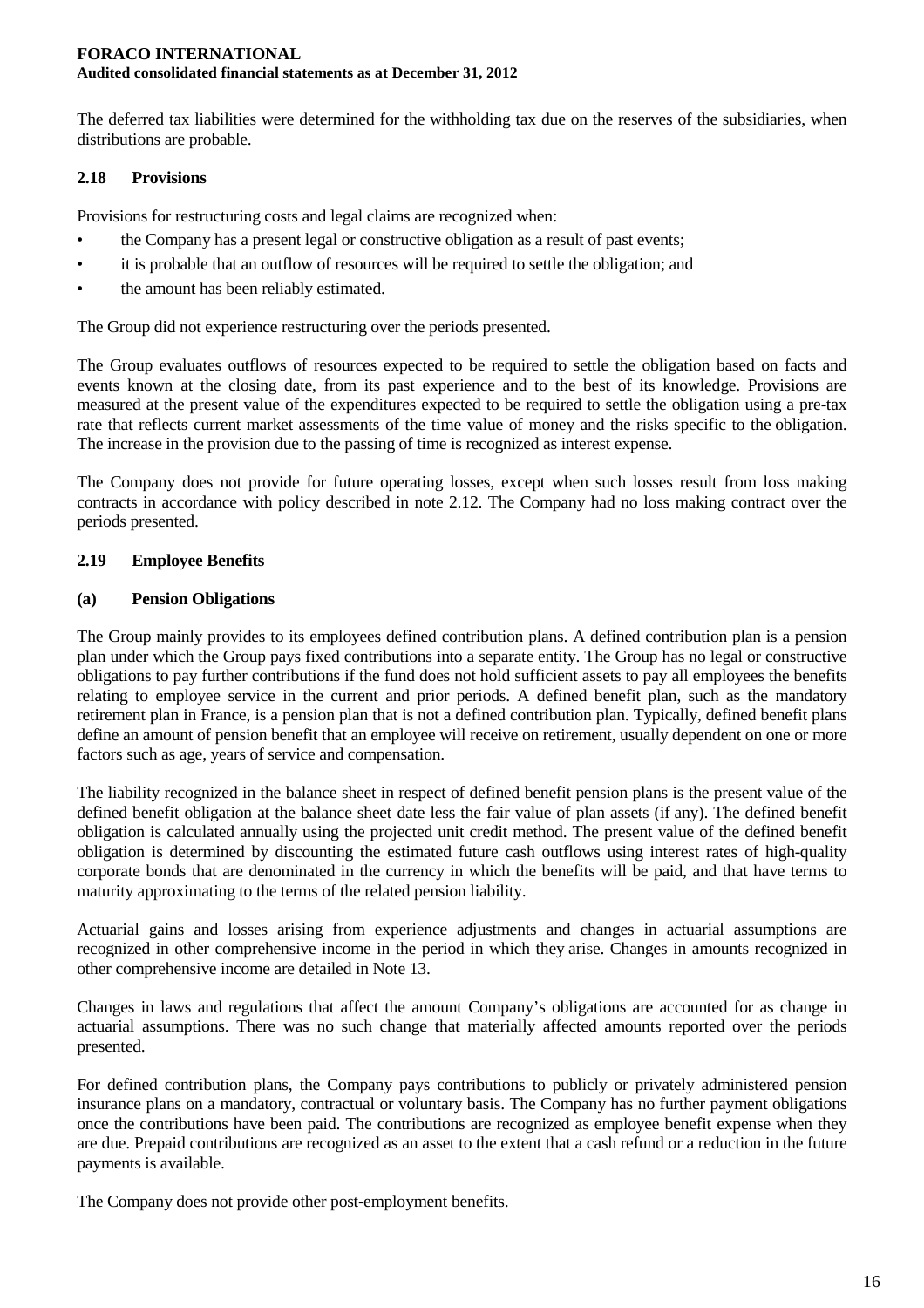# **(b) Bonuses**

The Company recognizes a liability and an expense for bonuses based on a formula that takes into consideration the Group financial performance. The Company recognizes a provision where contractually obliged or where there is a past practice that has created a constructive obligation.

#### **(c) Share-based compensation**

The Group operates a limited number of equity-settled, share-based compensation plans under which the Group receives services from its employees as consideration for equity instruments (free shares see note 22). The fair value of the employee services received in exchange for the grant of the free shares is recognized as an expense. The total amount to be expensed is determined by reference to the fair value of the shares granted determined at grant date.

Non-market vesting conditions, including service conditions are included in assumptions about the number of shares that are expected to vest. The total expense is recognized over the vesting period, which is the period over which all of the specified vesting conditions are to be satisfied. At the end of each reporting period, the Group revises its estimates of the number of options that are expected to vest based on the non-market vesting conditions. It recognizes the impact of the revision to original estimates, if any, in the income statement, with a corresponding adjustment to equity.

When the Group issues equity instruments such as warrants as a consideration for services to be received from third parties other than employees, these transactions are accounted for as share-based compensation.

When a portion of the purchase consideration to be paid in a business combination is analyzed as being part of a compensation for services to be received from employees, such portion is deducted from the cost of the business combination and accounted for as a cash-settled compensation (see Note 7).

#### **2.20 Trade Payables**

Trade payables are obligations to pay for goods or services that have been acquired in the ordinary course of business from suppliers. Accounts payable are classified as current liabilities if payment is due within one year or less (or in the normal operating cycle of the business if longer). If not, they are presented as non-current liabilities.

The trade payables are recognized initially at fair value and subsequently measured at amortized cost using the effective interest method.

# **2.21 Earnings Per Share**

Basic earnings per share are calculated by dividing the profit attributable to equity holders of the Company by the weighted average number of ordinary shares in issue during the year. Diluted earnings per share are computed by dividing net income attributable to equity holders of the Company by the weighted average number of shares outstanding, adjusted for the effects of all dilutive potential ordinary shares.

A reconciliation of the weighted average number of ordinary shares outstanding during the period and the weighted average number of shares outstanding, adjusted for the effects of all dilutive potential ordinary shares, is presented in Note 24.

# **3. FINANCIAL RISK MANAGEMENT**

The Group's activity exposes it to a variety of financial risks through its activity: currency risk , interest rate risk, credit risk and liquidity risk. The Company's overall risk management program focuses on the unpredictability of financial markets and seeks to minimize potential adverse effects on the Company's financial performance. The Company did not enter into derivative financial instruments to cover its exposure over the periods presented.

The Company's cash investment strategy aims to avoid capital risks and reach a global performance level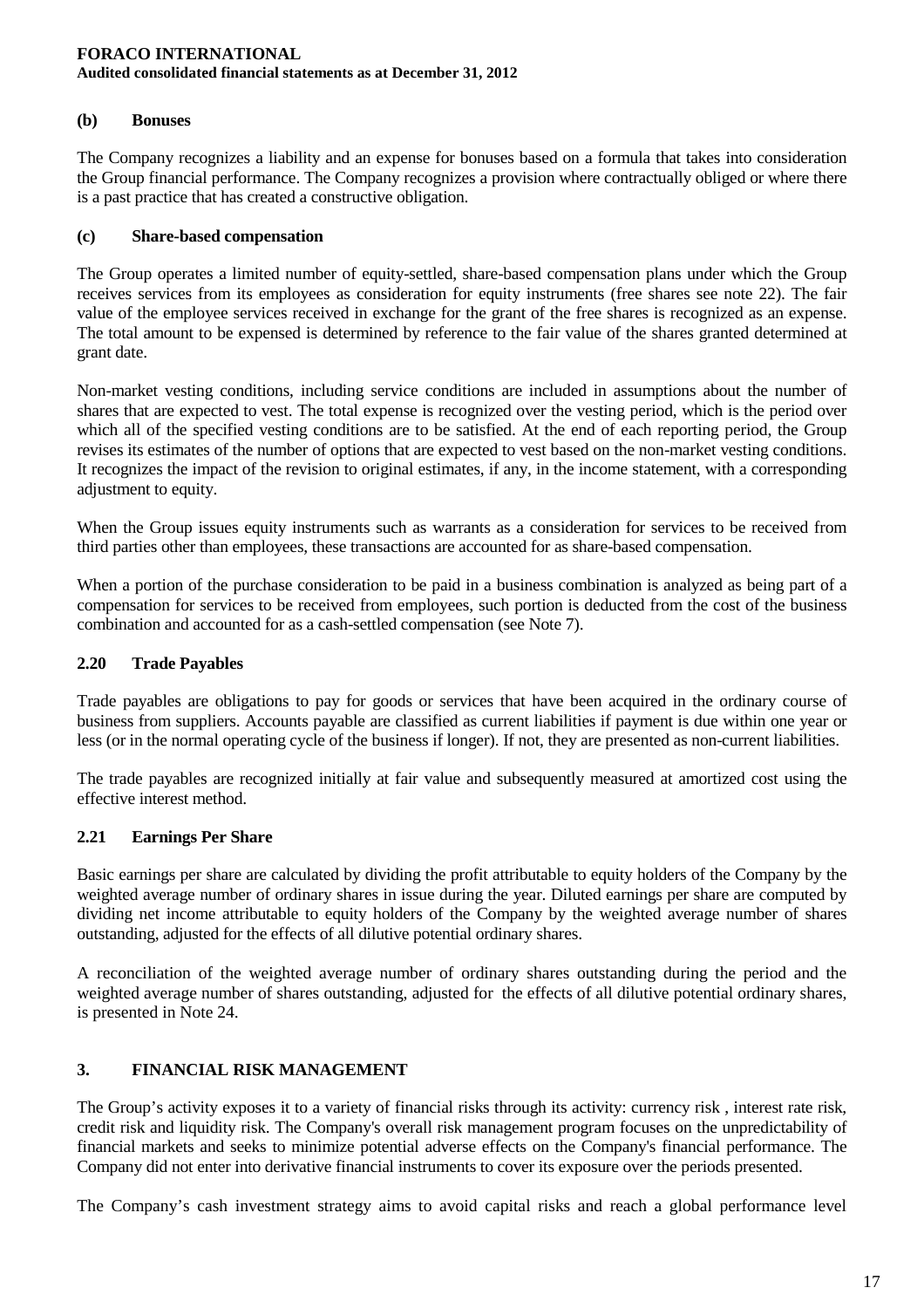equivalent to the reference free risk interest rate on the  $\epsilon$  currency market. In order to achieve this objective, the Company contracts certain short term deposits offering guaranteed capital with or without guaranteed interest rate yields.

# **3.1 Company's Risk Exposure**

#### **(a) Currency risks**

The Group operates internationally and is therefore exposed to foreign exchange risk on its commercial transactions. Foreign exchange risk arises from future commercial transactions, recognized assets and liabilities and net investments in foreign operations.

Foraco reports its consolidated financial statements in US dollars. The main currencies used by the Group are Euros, Canadian Dollars, US Dollars, Australian Dollars, Brazilian Reals and Chilean Pesos.

The Company mitigates its exposure to foreign currency fluctuations by balancing its costs, revenues and financing in local currencies, resulting in a natural hedge. In 2012, no hedging transactions have been entered into.

The exchange rates for the periods under review are as follows against the US\$:

|            | <b>Closing</b> | <b>Closing</b> | <b>Closing</b> | Average | Average | Average |
|------------|----------------|----------------|----------------|---------|---------|---------|
|            | 2012           | 2011           | 2010           | 2012    | 2011    | 2010    |
| €          | 0.76           | 0.77           | 0.76           | 0.78    | 0.72    | 0.75    |
| <b>CAD</b> | 1.00           | 1.02           | 1.01           | 00.1    | 0.99    | 1.03    |
| <b>AUD</b> | 0.96           | 0.98           | 1.01           | 0.97    | 0.97    | 1.09    |
| <b>CLP</b> | 478            | 519            | 461            | 486     | 485     | 516     |
| <b>BRL</b> | 2.05           | na             | na             | 2.02    | na      | na      |

The sensitivity to foreign currencies against US\$ fluctuations of the consolidated revenue for the year presented in US\$ is summarized as follows (in thousands of US\$):

| As at December 31, 2012 |               |  |  |
|-------------------------|---------------|--|--|
|                         | $+5\%$ $-5\%$ |  |  |
|                         | 3.078 (3.078) |  |  |
| 1.648                   | (1,648)       |  |  |
| 1.301                   | (1.301)       |  |  |
| 5.403                   | (5,403)       |  |  |
| 2.488                   | (2,488)       |  |  |

A 5% change of the US\$ against all the other currencies used by the Group would have a positive or negative impact of US\$ 1,631 thousand on the 2012 consolidated profit.

# **(b) Interest rate risk**

The Company owns certain interest-bearing assets (short term deposit) classified as cash and cash equivalents. However, the Company's income and operating cash flows are substantially independent of changes in market interest rates as the Company has invested in highly liquid deposits with guaranteed nominal value.

The sensitivity to variable interest rate of short term deposits held by the Group is presented below (in thousands of US\$):

|                                                           |        | As at December 31, |             |
|-----------------------------------------------------------|--------|--------------------|-------------|
|                                                           | 2012   | 2011               | <b>2010</b> |
| Average amount of cash and cash equivalent over the vear  | 27.457 | 18.748             | 15,352      |
| Increase in financial income following a 50 b.p. increase | 137    | 94                 |             |
| Decrease in financial income following a 50 b.p. decrease | (137)  | (94)               |             |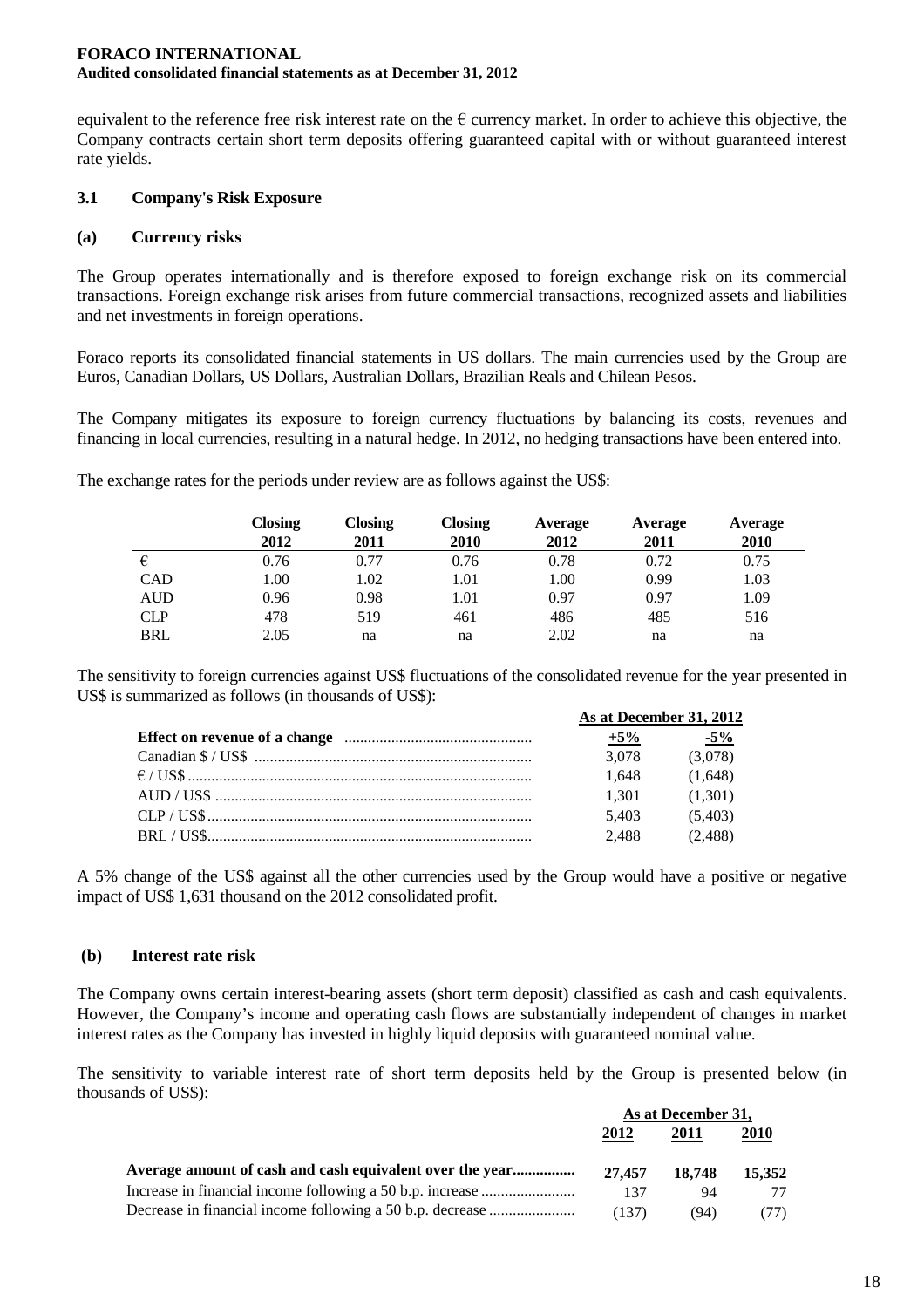For the purpose of this analysis, the average cash equivalent has been defined as the arithmetical average of closing positions at each quarter end.

On the financial liabilities, the Company is not significantly exposed to cash flow risks relating to the fluctuations of interest rates as main financing sources bear interest at a fixed rate.

# **(c) Credit risk**

All significant cash and cash equivalents and deposits with banks and financial institutions are spread over major financial institutions having an investment grade rating.

The Company assesses the credit quality of the customer, taking into account its financial position, past experience and other factors. Individual risk limits are set for each subsidiary. The utilization of credit limits is regularly monitored.

The Company's broad geographical and customer distribution limits the concentration of credit risk. One customer accounted for approximately 13% of the Company's sales during the year ended December 31, 2012 (three customers accounted for approximately 34% in 2011 and one customer accounted for 14% in 2010). No other single customer accounted for more than 10% of the Company's sales during the years ended December 31, 2012, 2011 and 2010.

# **(d) Liquidity risk**

Prudent liquidity risk management implies maintaining sufficient cash and cash equivalents and short term deposits, the availability of funding through an adequate amount of committed credit facilities and the ability to close out market positions. Due to the dynamic nature of the underlying businesses, management maintains flexibility in funding by maintaining availability under committed credit lines.

The maturity analysis for financial liabilities is presented in Note 14.

# **3.2 Country risk**

The expansion into new geographic areas via acquisitions brings geographic and currency risks. In Africa, certain countries have experienced political or social instability. There is a risk that the operations, assets, employees or repatriation of revenues could be impaired by factors specific to the regions in which the Company operates. The Company benefits from certain insurance coverage to mitigate these inherent risks.

The Company manages its country risk through a number of risk measures and limits, the most important being the regular review of geopolitical conditions and an effective monitoring of liquidity, inventories and equipment potential exposure.

# **3.3 Capital risk management**

The primary objective of the Company's capital management is to ensure that it maintains a prudent liquidity ratio in order to support its growth strategy and maximize shareholders value. The Company monitors financial measures presented in Note 5 on an ongoing basis as well as its net cash level (cash and cash equivalent less borrowings) presented in Notes 12 and 14.

# **3.4 Estimation of fair value of financial assets and liabilities**

IFRS 7 requires disclosure of fair value measurements by level of the following fair value measurement hierarchy:

- Quoted prices (unadjusted) in active markets for identical assets or liabilities (level 1).
- Inputs other than quoted prices included within level 1 that are observable for the asset or liability, either directly (that is, as prices) or indirectly (that is, derived from prices) (level 2).
- Inputs for the asset or liability that are not based on observable market data (that is, unobservable inputs) (level 3).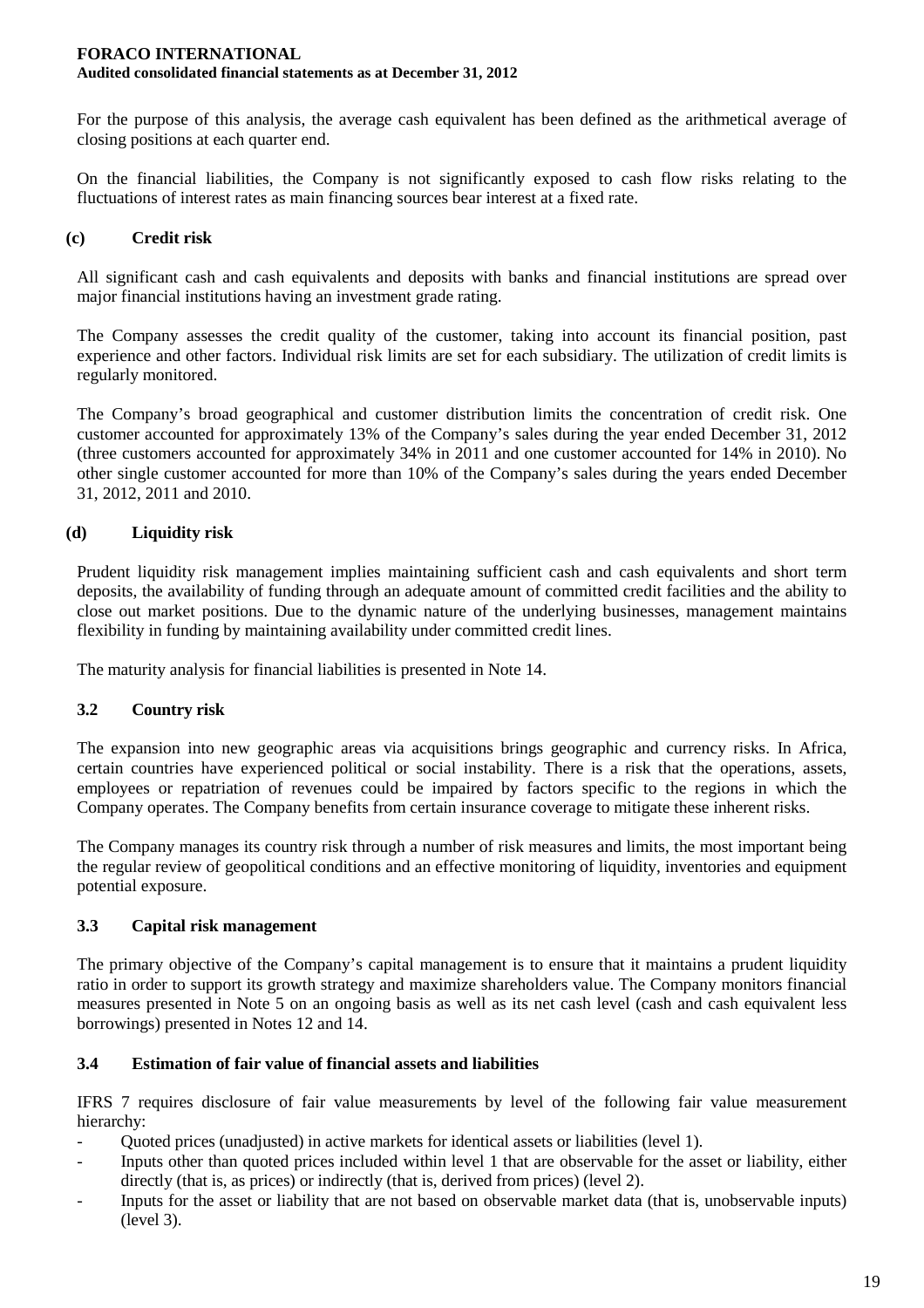As at December 31, 2012, the Group holds US\$ 13,999 thousand of assets at fair value (2011- US\$ 3,253 thousand of assets at fair value and 2010 – US\$ 5,121 thousand). These assets were valued using quoted prices in active markets (level 1). The Group does not hold any other financial assets at fair value through profit or loss, derivatives or available-for-sale financial assets over the years presented.

The carrying amount of trade receivables less impairment provision and trade payables are assumed to approximate their fair values. The fair value of financial liabilities for disclosure purposes is estimated by discounting the future contractual cash flows at the current market interest rate that is available to the Group for similar financial instruments (see Note 14).

#### **3.5 Financial instruments by category**

| December 31, 2012                                | <b>Loans</b> and                | <b>Assets at fair value</b>                                        |                                           | Derivatives Available-                          | <b>Total</b> |
|--------------------------------------------------|---------------------------------|--------------------------------------------------------------------|-------------------------------------------|-------------------------------------------------|--------------|
|                                                  | receivables                     | through the profit                                                 | used for                                  | for-sale                                        |              |
|                                                  |                                 | and loss                                                           | hedging                                   |                                                 |              |
| Assets as per balance sheet                      |                                 |                                                                    |                                           |                                                 |              |
| Trade and other receivables                      | 71,312                          |                                                                    |                                           |                                                 | 71,312       |
| Cash and cash equivalents.                       | 35,897                          |                                                                    |                                           |                                                 | 35,897       |
|                                                  | 107,209                         |                                                                    |                                           |                                                 | 107,209      |
|                                                  |                                 | <b>Liabilities at fair</b><br>value through the<br>profit and loss | <b>Derivatives</b><br>used for<br>hedging | Other<br><b>financial</b><br><b>liabilities</b> | <b>Total</b> |
| Liabilities as per balance sheet                 |                                 |                                                                    |                                           |                                                 |              |
|                                                  |                                 |                                                                    |                                           | 129,034                                         | 129,034      |
| Trade and other payables                         |                                 |                                                                    |                                           | 53,463                                          | 53,463       |
|                                                  |                                 |                                                                    |                                           | 182,497                                         | 182,497      |
| December 31, 2011<br>Assets as per balance sheet | <b>Loans</b> and<br>receivables | <b>Assets at fair</b><br>value through the<br>profit and loss      | <b>Derivatives</b><br>used for<br>hedging | <b>Available-</b><br>for-sale                   | <b>Total</b> |
| Trade and other receivables                      | 57,954                          |                                                                    |                                           |                                                 | 57,954       |
| Cash and cash equivalents.                       | 21,059                          | 3,253                                                              |                                           |                                                 | 24,313       |
|                                                  | 79,013                          | 3,253                                                              |                                           |                                                 | 82,266       |
|                                                  |                                 |                                                                    | $\equiv$                                  | $\equiv$                                        |              |
| Liabilities as per balance sheet                 |                                 | <b>Liabilities at fair</b><br>value through the<br>profit and loss | <b>Derivatives</b><br>used for<br>hedging | Other<br>financial<br><b>liabilities</b>        | Total        |
|                                                  |                                 |                                                                    |                                           | 49,204                                          | 49,204       |
| Trade and other payables                         |                                 |                                                                    | $\overline{\phantom{0}}$                  | 57,375                                          | 57,375       |
|                                                  |                                 |                                                                    |                                           | 106,579                                         | 106,579      |
|                                                  |                                 |                                                                    |                                           |                                                 |              |
| December 31, 2010                                | <b>Loans</b> and<br>receivables | <b>Assets at fair value</b><br>through the profit<br>and loss      | <b>Derivatives</b><br>used for<br>hedging | <b>Available-</b><br>for-sale                   | <b>Total</b> |
| Assets as per balance sheet                      |                                 |                                                                    |                                           |                                                 |              |
| Trade and other receivables                      | 58,191                          |                                                                    |                                           |                                                 | 58,191       |
| Cash and cash equivalents.                       | 9,799                           | 5,121                                                              |                                           |                                                 | 14,920       |
|                                                  | 67,990                          | 5.121                                                              |                                           |                                                 | 73,111       |
|                                                  |                                 | <b>Liabilities at fair</b><br>value through the                    | <b>Derivatives</b><br>used for            | <b>Other</b><br>financial                       | <b>Total</b> |
|                                                  |                                 | profit and loss                                                    | hedging                                   | liabilities                                     |              |
| Liabilities as per balance sheet                 |                                 |                                                                    |                                           |                                                 |              |
|                                                  |                                 |                                                                    |                                           | 49,632                                          | 49,632       |
| Trade and other payables                         |                                 |                                                                    |                                           | 41,398                                          | 41,398       |
|                                                  |                                 |                                                                    |                                           | 91,030                                          | 91,030       |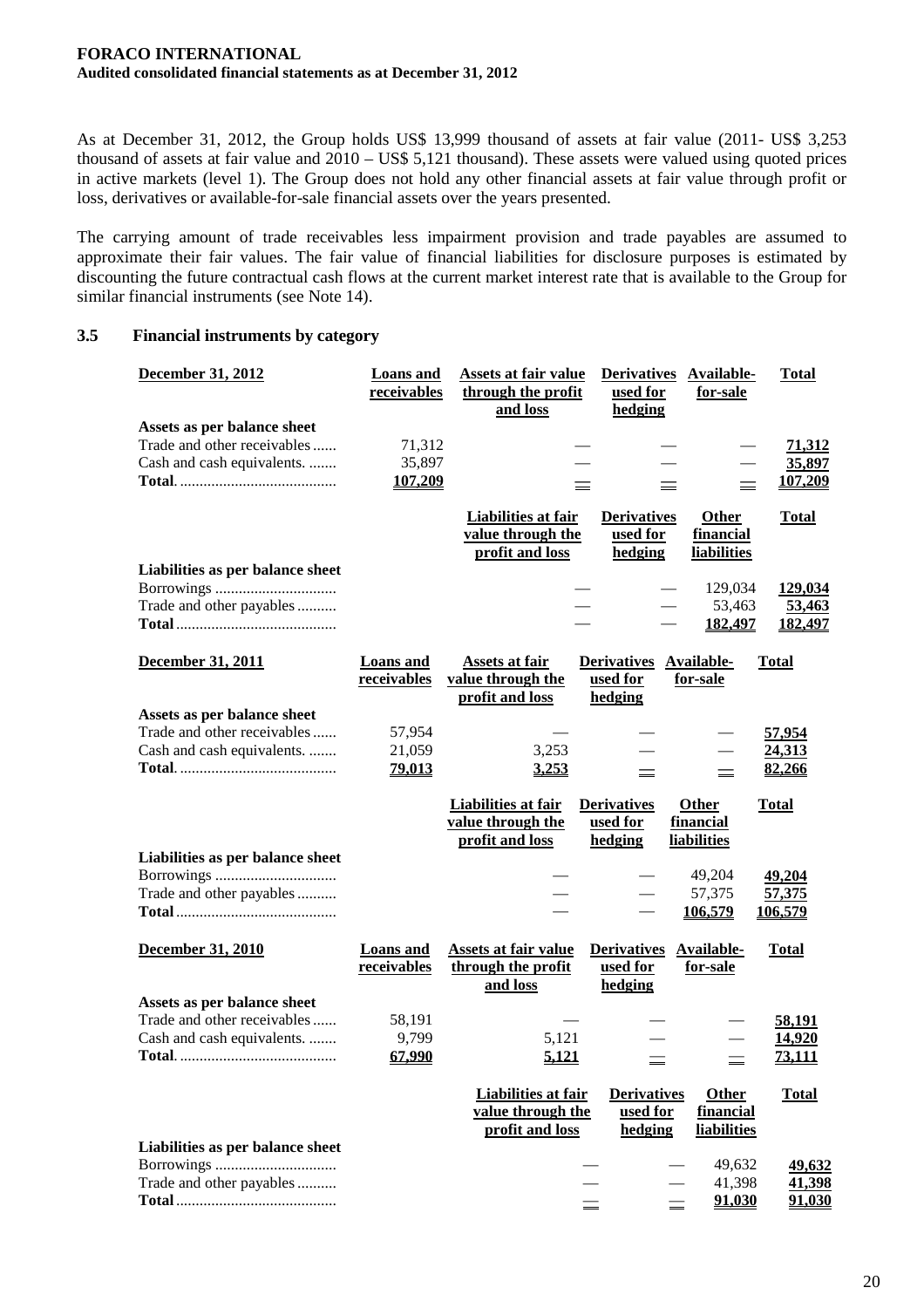# **4. CRITICAL ACCOUNTING ESTIMATES AND JUDGEMENTS**

Estimates and judgments are continually evaluated and are based on historical experience and other factors, including expectations of future events that are believed to be reasonable under the circumstances.

The Company makes estimates and assumptions concerning the future. The resulting accounting estimates will, by definition, seldom equal the related actual results. The estimates and assumptions that have a significant risk of causing a material adjustment to the carrying amounts of assets and liabilities within the next financial year are discussed below.

# **4.1 Estimated Impairment of Goodwill**

The Company tests annually whether goodwill has suffered any impairment, in accordance with the accounting policy stated in Note 2. The recoverable amounts of cash-generating units have been determined based on valuein-use calculations. These calculations require the use of estimates (see Note 7). No impairment charge has been recognized over periods presented.

As at December 31, 2012 the goodwill is allocated to cash generating units corresponding to the following operating / geographical segments:

The Group tests goodwill based on the discounted cash flows related to each cash generating unit based on assumptions disclosed in Note 7. Value in use determination is sensitive to changes in operating profit assumption and discount rate applied.

# **4.2 Depreciation of property and equipment**

Equipment is often used in a hostile environment and may be subject to accelerated depreciation. Management considers the reasonableness of useful lives and whether known factors reduce or extend the lives of certain assets. This is accomplished by assessing the changing business conditions, examining the level of expenditures required for additional improvements, observing the pattern of gains or losses on disposition, and considering the various components of the assets.

#### **4.3 Inventory allowance on spare parts and slow moving**

Spare parts relate to equipment which may be used in a hostile environment. Management assesses the level of provision for spare parts together with its review of the equipment as described above.

#### **4.4 Contracts in progress**

The Company records its profit and its revenue based on the percentage-of-completion method. Key aspects of the method are the determination of the appropriate extent of progress towards completion and the assessment of the margin to be generated. Management follows the contracts in progress and their related margins on a monthly basis. On occasion the finance and control department performs on site controls.

# **4.5 Income taxes**

The Group is subject to income taxes in numerous jurisdictions. Significant judgment is required in determining the worldwide provision for income taxes. There are certain transactions and calculations for which the ultimate tax determination is uncertain. The Group recognizes liabilities for anticipated tax audit issues based on estimates of whether additional taxes will be due. Where the final tax outcome of these matters is different from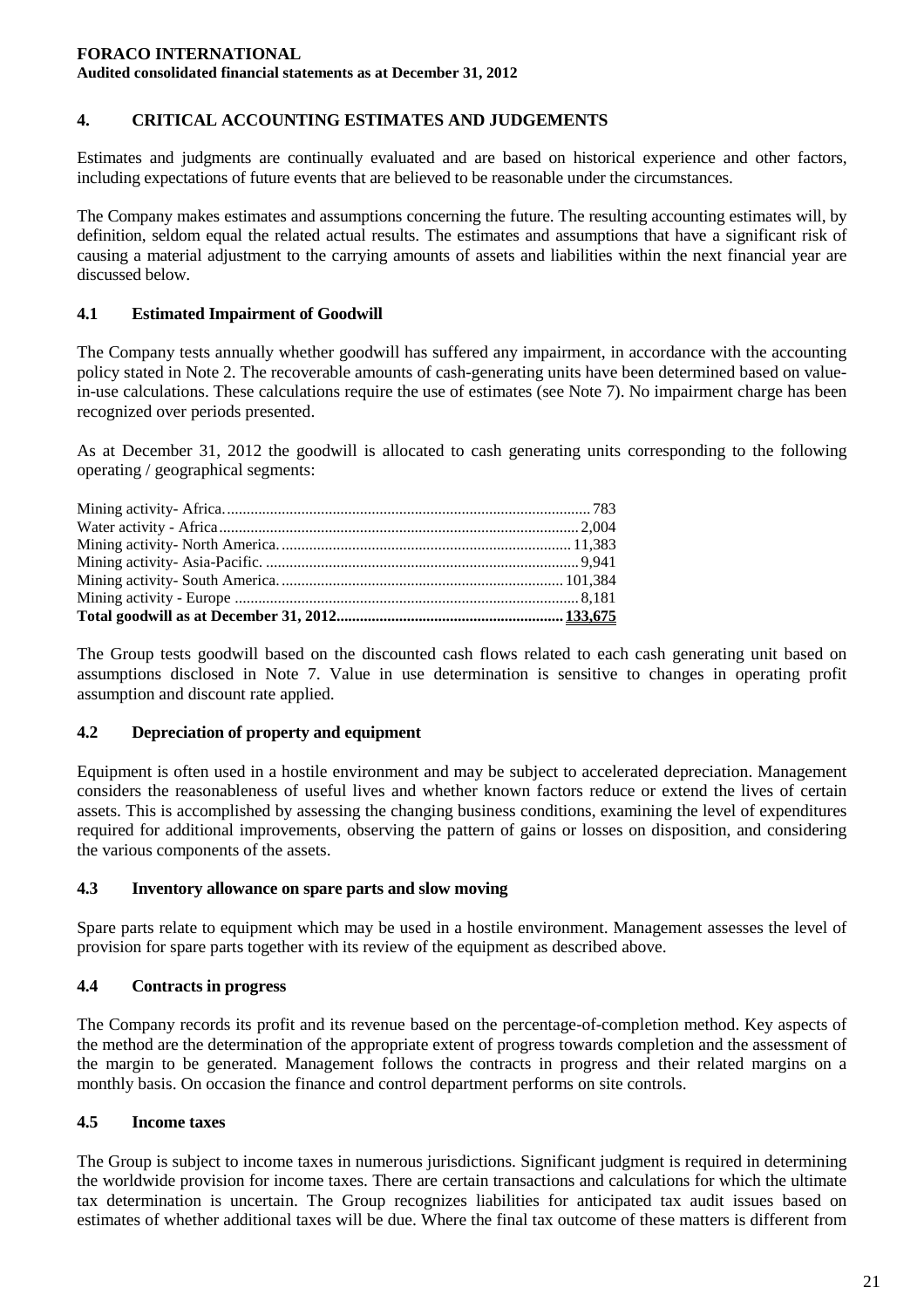the amounts that were initially recorded, such differences will impact the income tax and deferred income tax assets and liabilities in the period in which such determination is made.

# **4.6 Share-based payment transactions**

The fair value of share-based payment transactions is based on certain assumptions from management. The main area of estimates relates to the determination of the fair value of equity instruments granted:

 for free shares, the main assumption used in the determination of the share-based payment expense is the turnover assumption retained to assess the number of equity instruments that are expected to vest. In 2012, the Company retained a 10% turnover assumption (in 2010 and  $2011 - 0\%$ ) which is consistent with the Group's experience of employees' departures.

Details of share-based compensations are disclosed in Note 21.

#### **4.7 Determination of the fair value of assets acquired and liabilities assumed in business combinations**

The assessment of the fair value of assets acquired and liabilities assumed in business combinations is based on different valuation techniques and management's best estimates. Main areas at judgment relate to the valuation of equity instruments included in the purchase consideration paid, the identification and the valuation of intangible assets acquired and the determination of the market value of equipment acquired.

# **5. SEGMENT INFORMATION**

The chief operating decision makers (Chief Executive Officer and vice-Chief Executive Officer) make decisions about resources to be allocated to the segments and assesses their performance using an analysis from revenues to operating profit for business segments and sales for geographic segments. The Company does not identify or allocate assets, liabilities or cash flows to group's segments nor does management evaluate the segments on this criteria on a regular basis.

# **5.1 Business Segments**

As at December 31, 2012, the Group is organized on a worldwide basis in two main business segments.

- The "Mining" segment covers drilling services offered to the mining and energy industry during the exploration, development and production phases of mining projects.
- The "Water" segment covers all activities linked to the construction of water wells leading to the supply of drinking water, the collection of mineral water, as well as the control, maintenance and renovation of the existing installations. This segment also includes drilling services offered to the environmental and construction industry such as geological exploration and geotechnical drilling.

The accounting policies of the segments are the same as those described in the summary of significant accounting policies as discussed in Note 2.

The business segment information for the years ended December 31, 2012, 2011 and 2010 was as follows:

| <b>Year ended December 31, 2012</b> | <b>Mining</b> | Water  | Company  |
|-------------------------------------|---------------|--------|----------|
|                                     |               | 10.144 | 367.519  |
|                                     | 65.145        | 2.788  | 67.933   |
|                                     | 43.161        | 1.828  | 44,989   |
|                                     |               |        | (4,630)  |
|                                     |               |        | 40,359   |
|                                     |               |        | (7, 742) |
|                                     |               |        | 32.617   |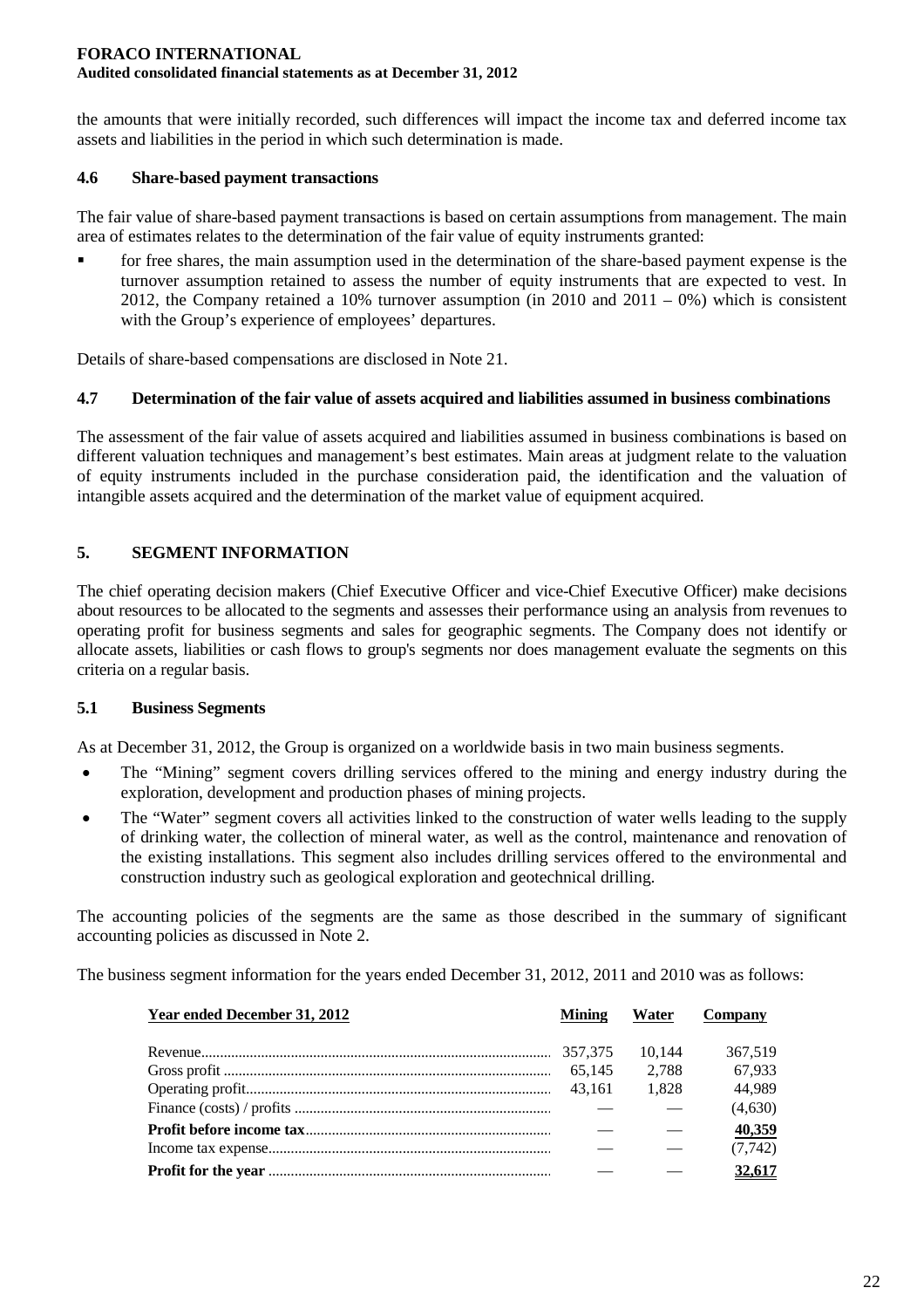| Year ended December 31, 2011 | <b>Mining</b> | Water  | Company                      |
|------------------------------|---------------|--------|------------------------------|
|                              | 286,444       | 14.695 | 301.139                      |
|                              | 66.165        | 3,260  | 69,425                       |
|                              | 41,441        | 1,978  | 43,419                       |
|                              |               |        | (3,389)                      |
|                              |               |        | 40,030                       |
|                              |               |        | (9,616)                      |
|                              |               |        | 30,414                       |
|                              |               |        |                              |
| Year ended December 31, 2010 | <b>Mining</b> | Water  | Company                      |
|                              | 146.114       | 17.925 | 164,040                      |
|                              | 31.735        | 4.373  | 36,108                       |
|                              | 14,891        | 2,010  | 16,901                       |
|                              |               |        |                              |
|                              |               |        |                              |
|                              |               |        | (1,426)<br>15,475<br>(4,144) |

There is no inter-segment revenue.

Corporate costs and overheads are allocated to each business segment based on their revenue. Management considers this approach to be a reasonable basis for determining the costs attributable to the respective segments.

# **5.2 Geographical Segments**

The Company operates in five main geographical areas, even though the business is managed on a worldwide basis.

The following is a summary of sales to external customers by geographic area for the years ended December 31, 2012, 2011 and 2010:

| December 31,   |                      |         |
|----------------|----------------------|---------|
| 2012           | 2011                 | 2010    |
|                |                      |         |
|                | 95,135 60,739        |         |
|                | 61,568 55,754 29,598 |         |
|                | 33,688 32,472 24,379 |         |
| <u>367.519</u> | <b>301.139</b>       | 164.040 |

As a result of the acquisitions of Servitec and Adviser, the Company now benefits from a significant presence in South America. For the purpose of the segment reporting, South America includes Mexico.

Revenues from external customers are based on the customers' billing location. Accordingly, there are no sales transactions between operating segments. The Company does not allocate non-current assets by location for each geographical area.

The Company only bears revenue from its drilling activity and did not account for sales of goods or royalty income over the periods presented.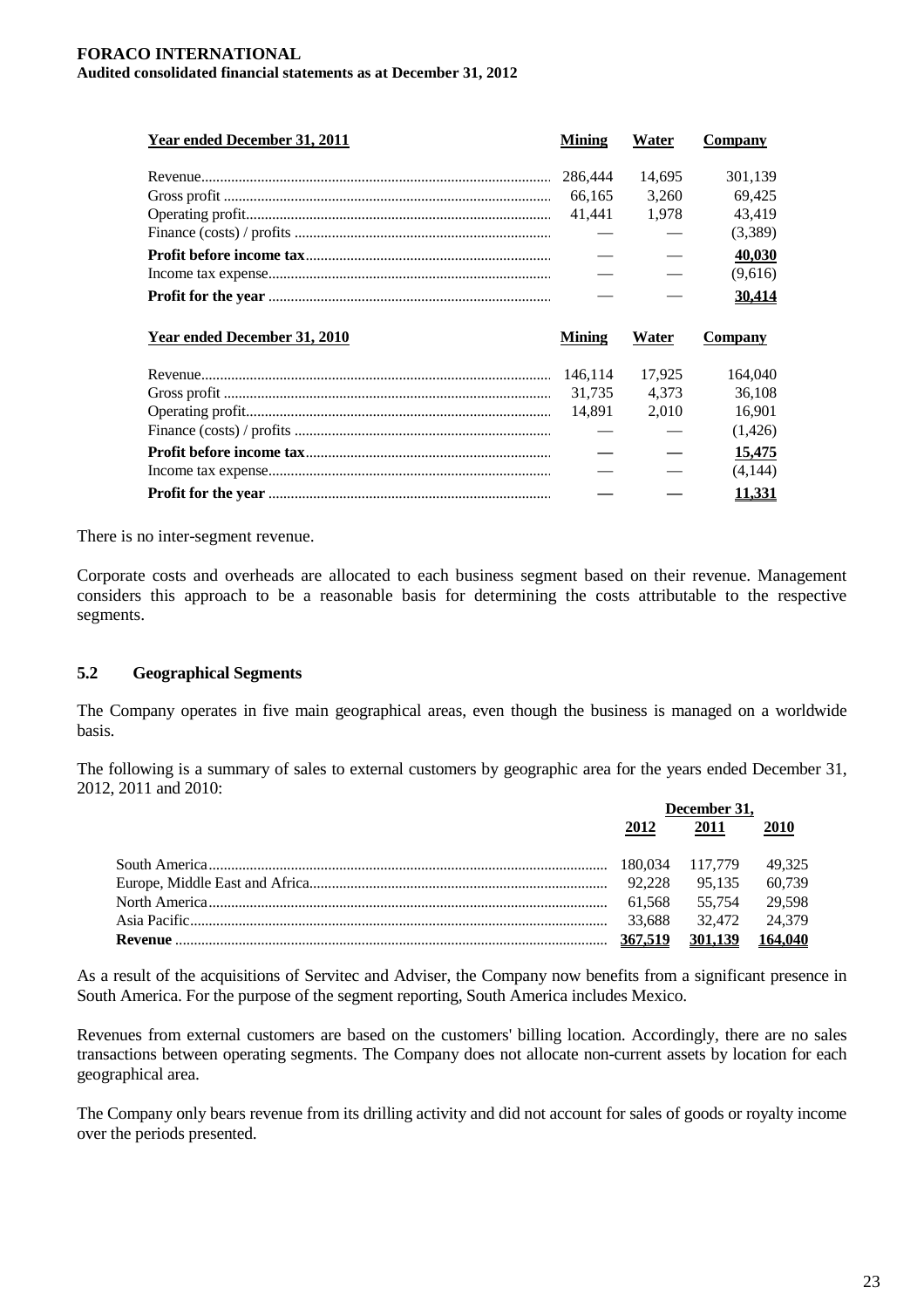**Audited consolidated financial statements as at December 31, 2012**

# **6. PROPERTY AND EQUIPMENT**

Property and equipment consists of the following:

|                              | <b>Land and</b><br><b>Buildings</b> | <b>Drilling</b><br><b>Equipment</b><br>and Tools | <b>Automotive</b><br><b>Equipment</b> | <b>Office</b><br><b>Furniture</b><br>and Other<br><b>Equipment</b> | <b>Total</b>  |
|------------------------------|-------------------------------------|--------------------------------------------------|---------------------------------------|--------------------------------------------------------------------|---------------|
| Year ended December 31, 2010 |                                     |                                                  |                                       |                                                                    |               |
|                              | 3,674                               | 32,961                                           | 6,477                                 | 522                                                                | 43,636        |
|                              | 154                                 | 12,119                                           | 3,212                                 | 223                                                                | 15,708        |
|                              | (133)                               | 3,339                                            | 954                                   | (78)                                                               | 4,082         |
|                              | (1)                                 | (69)                                             | (59)                                  | (5)                                                                | (134)         |
|                              | 228                                 | 26,143                                           | 3,792                                 | 150                                                                | 30,313        |
|                              | (1)                                 | 4,453                                            | 220                                   | 6                                                                  | 4,679         |
|                              | (324)                               | (15, 481)                                        | (3,958)                               | (232)                                                              | (19,995)      |
| at December 31, 2010         | 3,598                               | 63,465                                           | 10,638                                | 586                                                                | <u>78,289</u> |
|                              | 5,238                               | 119,070                                          | 28,162                                | 1,870                                                              | 154,340       |
|                              | (1,640)                             | (55,602)                                         | (17,523)                              | (1,285)                                                            | (76,051)      |
|                              | 3,598                               | 63,467                                           | 10,638                                | 586                                                                | 78,289        |
| Year ended December 31, 2011 |                                     |                                                  |                                       |                                                                    |               |
|                              | 3,598                               | 63.467                                           | 10,638                                | 586                                                                | 78,289        |
|                              | 2,452                               | 30,656                                           | 12,754                                | 743                                                                | 46,605        |
|                              | (505)                               | (2,537)                                          | (101)                                 | (131)                                                              | (3,274)       |
|                              |                                     | (247)                                            | (431)                                 | (32)                                                               | (710)         |
|                              | (496)                               | (21,000)                                         | (6,523)                               | (391)                                                              | (28, 410)     |
|                              |                                     |                                                  |                                       |                                                                    |               |
| at December 31, 2011         | 5,049                               | <u>70,337</u>                                    | 16,337                                | <u>775</u>                                                         | 92,500        |
|                              | 7,057                               | 157,635                                          | 37,898                                | 2,287                                                              | 204,877       |
|                              | (2,008)                             | (87, 297)                                        | (21, 559)                             | (1,513)                                                            | (112, 377)    |
|                              | 5,049                               | 70,337                                           | 16,337                                | <u> 775</u>                                                        | <u>92,500</u> |
| Year ended December 31, 2012 |                                     |                                                  |                                       |                                                                    |               |
|                              | 5,049                               | 70,337                                           | 16,337                                | 775                                                                | 92,500        |
|                              | 567                                 | 32,500                                           | 6,931                                 | 901                                                                | 40,899        |
|                              | 528                                 | 11,357                                           | 2,872                                 | 494                                                                | 15,251        |
|                              |                                     | 30,394                                           | 2,816                                 |                                                                    | 33,210        |
|                              | 173                                 | 1,276                                            | 772                                   | (66)                                                               | 2,155         |
|                              | (2)                                 | (585)                                            | (112)                                 | (2)                                                                | (701)         |
|                              | (1,037)                             | (27,750)                                         | (7,232)                               | (515)                                                              | (36, 534)     |
|                              |                                     |                                                  |                                       |                                                                    |               |
| at December 31, 2012         | 5,278                               | <u>117,529</u>                                   | 22,384                                | 1,587                                                              | 146,780       |
|                              | 7,972                               | 228,886                                          | 50,625                                | 3,719                                                              | 291,202       |
|                              | (2,694)                             | (111, 357)                                       | (28, 241)                             | (2,132)                                                            | (144, 422)    |
|                              | 5,278                               | 117,529                                          | 22,384                                | 1,587                                                              | 146,780       |

Depreciation and amortization expense has been charged to statement of income as follows:

| December 31, |                |     |
|--------------|----------------|-----|
|              | 2012 2011 2010 |     |
|              |                |     |
|              | 546 480        | 380 |
|              |                |     |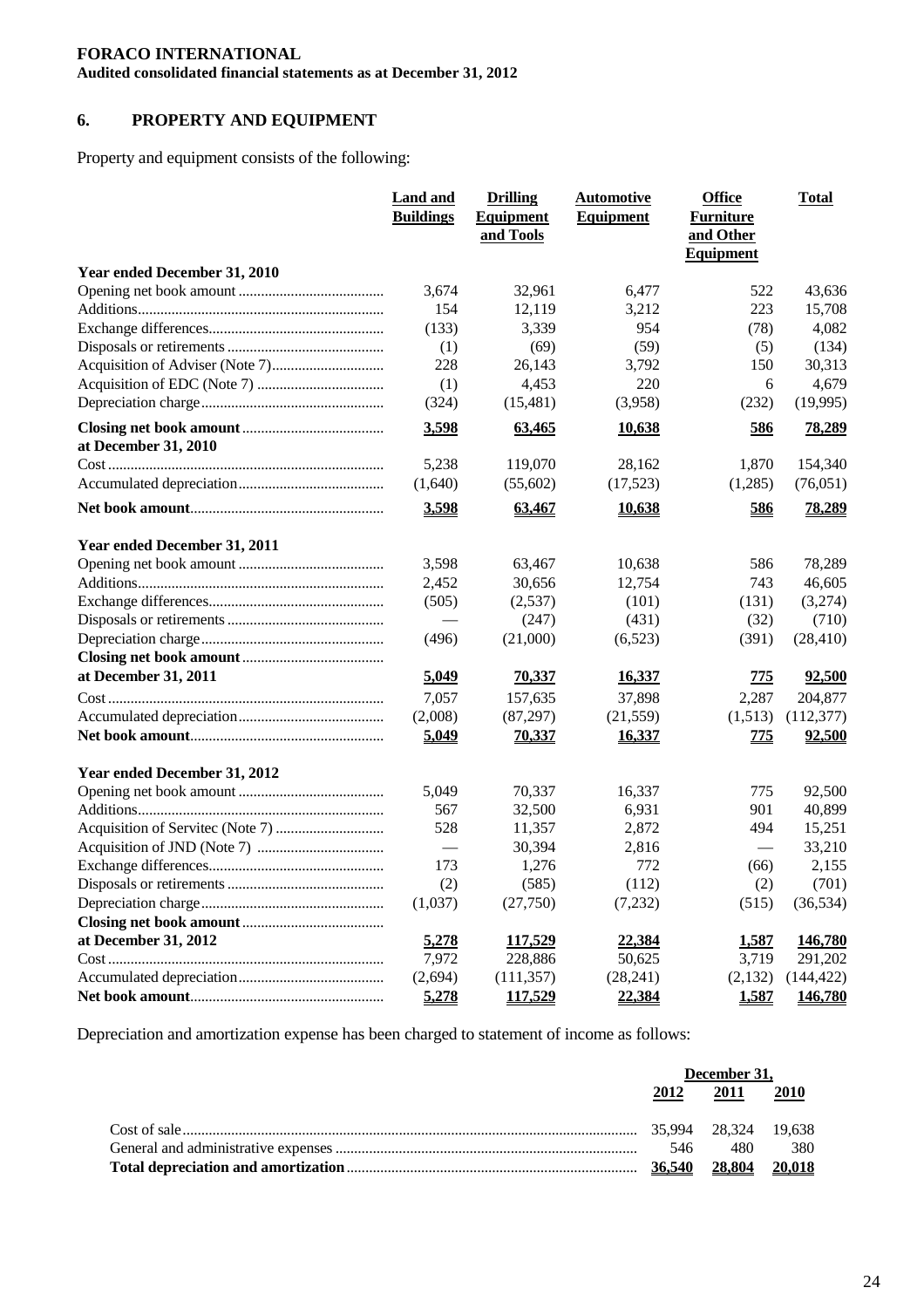# **7. GOODWILL**

Goodwill can be analyzed as follows:

| December 31. |        |                                                                                                                                                                                                                                      |
|--------------|--------|--------------------------------------------------------------------------------------------------------------------------------------------------------------------------------------------------------------------------------------|
| 2012         | 2011   | 2010                                                                                                                                                                                                                                 |
| 50.629       | 50,667 | 14,879                                                                                                                                                                                                                               |
|              | 300    |                                                                                                                                                                                                                                      |
| 74.255       |        |                                                                                                                                                                                                                                      |
| 8.395        |        | <u>the community of the community of the community of the community of the community of the community of the community of the community of the community of the community of the community of the community of the community of </u> |
|              |        | 8.181                                                                                                                                                                                                                                |
|              |        |                                                                                                                                                                                                                                      |
| 396          | (338)  | -477                                                                                                                                                                                                                                 |
| 133.675      | 50.629 | 50.667                                                                                                                                                                                                                               |

# *Year ended December 31, 2012*

#### Servitec Sondagem

On April 20, 2012, the Company completed the acquisition of a 51% shareholding in WFS Sondagem S.A. ("Servitec"), a Brazilian drilling service provider, for an amount of US\$ 44.2 million through a combination of US\$ 20.2 million cash and 4,816,509 Foraco shares at US\$ 4.99 representing US\$ 24.0 million. As part of this agreement, the Company has an option to acquire and the current shareholders of Servitec have an option to sell the remaining 49% after three years. The corresponding purchase consideration will depend upon a formula based on the average 2012, 2013 and 2014 EBITDA of Servitec and on the net cash as at December 31, 2014. The maximum amount payable for this tranche is capped at US\$ 75 million.

The Group's interest in Servitec is consolidated since April 20, 2012.

The estimated purchase price, the fair value of the net assets acquired and the goodwill resulting from the acquisition are as follows:

|                                                                      | In thousands of      |            | In thousands of |
|----------------------------------------------------------------------|----------------------|------------|-----------------|
|                                                                      | transaction currency |            | US\$            |
| Fair value of cash consideration for the first step                  |                      |            |                 |
|                                                                      | 35,650               | R\$        | 20.163          |
| Foraco International common shares issued for the first step         |                      |            |                 |
| - Number of common shares issued and treasury shares transferred (1) | 4,816,509            |            |                 |
|                                                                      | 4.99                 | US\$       |                 |
|                                                                      |                      |            | 24.038          |
| Fair value of cash consideration for the second step                 |                      |            |                 |
|                                                                      | 61.132               | <b>USD</b> |                 |
|                                                                      | 2.30%                |            |                 |
|                                                                      | May 31, 2015         |            |                 |
|                                                                      |                      |            | 56,993          |
| Total fair value of the consideration payable                        |                      |            | 101.19          |

*(1) 3,516,509 shares issued and 1,300,000 treasury shares transferred*

*(2) Based on Management's best estimate of the consideration payable at acquisition date*

*(3) Discount rate using the Foraco marginal interest rate*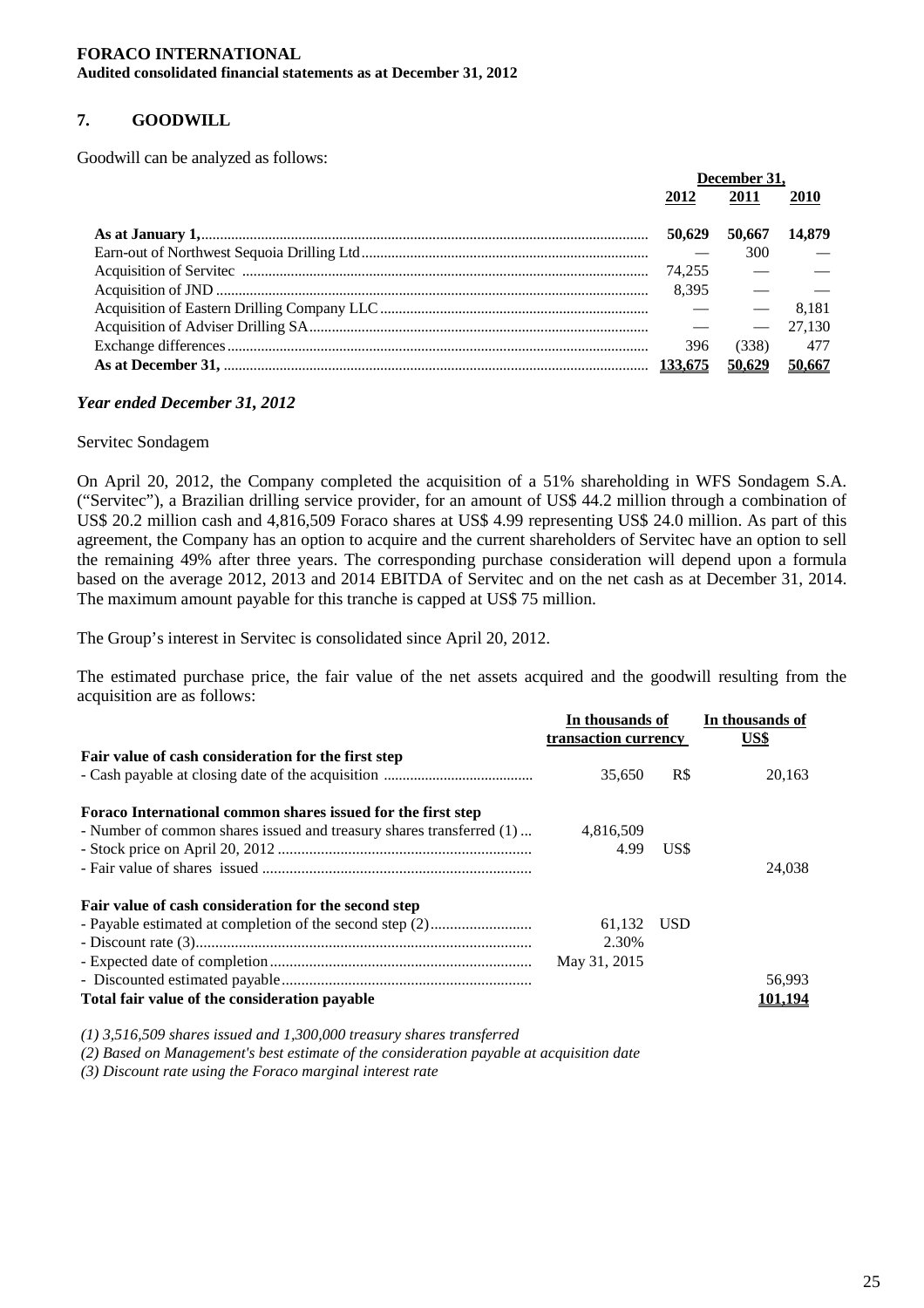| <b>Fair value</b><br>in thousands of US\$ |
|-------------------------------------------|
| 1,764                                     |
| 149                                       |
| 405                                       |
| 15.251                                    |
| 62                                        |
| 2.697                                     |
| 10,501                                    |
| (8, 422)                                  |
| (962)                                     |
| (6, 472)                                  |
| 11.967                                    |
| 26,939                                    |
| 74.255                                    |

The above goodwill is attributable to the expertise of the acquired company in diamond core, directional, geotechnical and large diameter drilling services for top tier companies in the mining industry. This goodwill is allocated to the Mining segment.

Transaction costs related to the acquisition amounted to US\$1.2 million and were reported under selling, general and administrative expenses.

During the second half of 2012, Servitec, along with other subsidiaries of the Company, has faced a change in market conditions, which could not have been anticipated at the acquisition date. This has led the Company to reestimate the projected activity and results for the period 2012 to 2014 which serve as the basis for calculation to determine the second phase of the consideration payable in 2015. As a result, the best estimate of the present value of the consideration payable which was initially US\$ 56,993 thousand, is now US\$ 43,689 thousand. The adjustment amounting to US\$ 13,303 thousand has been accounted for within other operating income and expense in accordance with IFRS 3.

# *John Nitschke Drilling Pty Ltd*

On November 19, 2012, the Company completed the acquisition of a 100% shareholding in John Nitschke Drilling Pty Ltd ("JND"), an Australian drilling service provider, for an amount of US\$ 47.2 million.

This purchase price is a combination of:

- A cash consideration,
- Foraco shares: a minimum of 6,000,000 and a maximum of 7,000,000 warrants giving right to a minimum of 6,000,000 to a maximum of 7,000,000 common shares of Foraco International, to be converted before or in 9 months from the transaction date.

The Group's interest in JND is consolidated since November 19, 2012.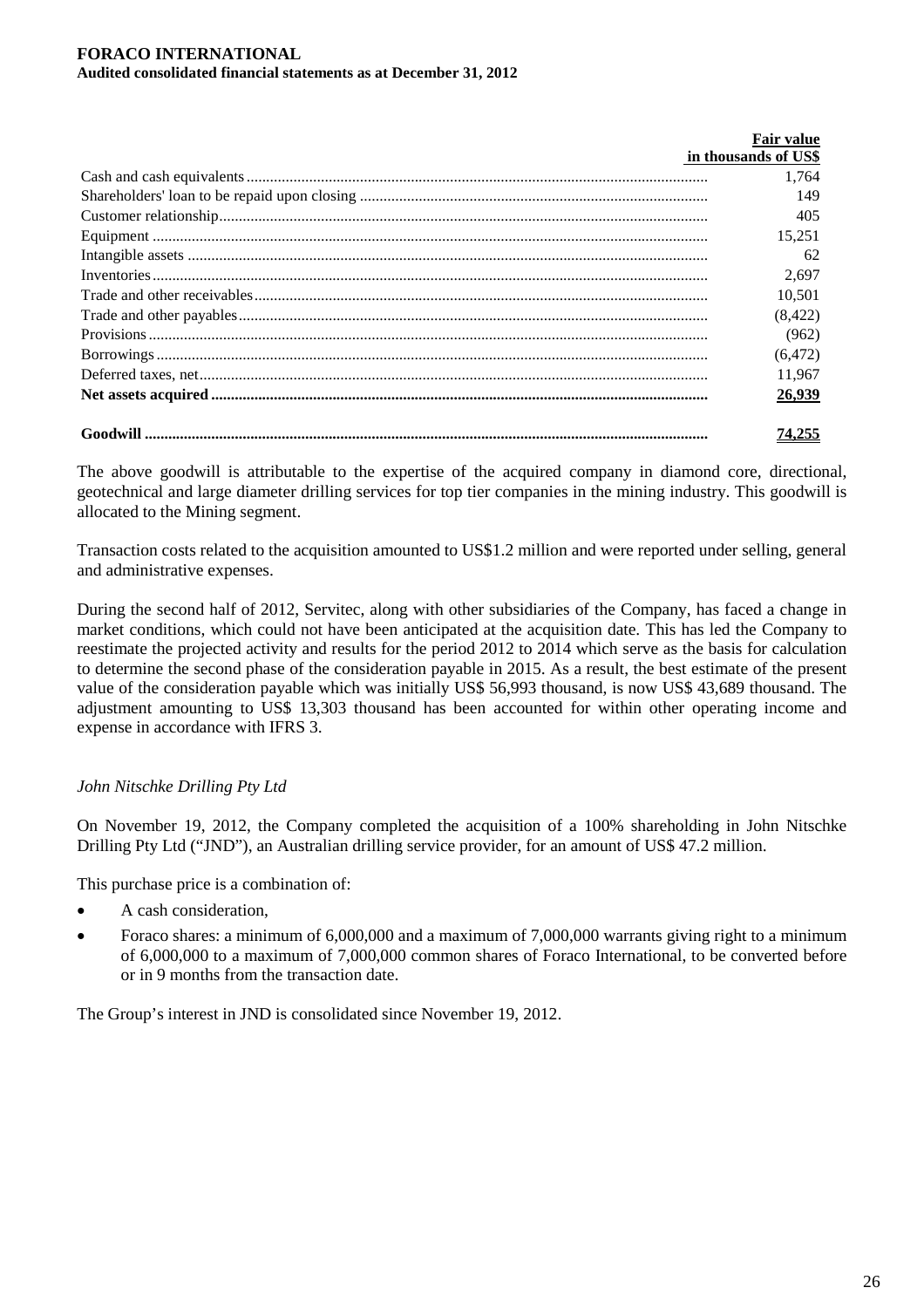The estimated purchase price, the fair value of the net assets acquired and the goodwill resulting from the acquisition are as follows:

|                                                                     | In thousands of      |          | In thousands |
|---------------------------------------------------------------------|----------------------|----------|--------------|
|                                                                     | transaction currency |          | of US\$      |
| Cash consideration at completion date                               |                      |          |              |
|                                                                     | 30,000 AUD           |          | 31,212       |
| Fair value of warrants to be issued                                 |                      |          |              |
|                                                                     | 6,000,000            |          |              |
|                                                                     |                      | 2.40 CAD | 2.41         |
|                                                                     |                      |          | 14,452       |
| Fair value of additional warrants to be issued                      |                      |          | 1,541        |
| <b>Fair value of cash consideration - Earn-out clause</b>           |                      |          |              |
| - Estimated EBITDA for the 12 month period ending December 31, 2012 | $< 11,000$ AUD       |          |              |
|                                                                     |                      |          |              |
|                                                                     |                      |          |              |

| <b>Estimated fair value</b> |
|-----------------------------|
| in thousands of US\$        |
| 33.210                      |
| 3.423                       |
| 8.933                       |
| -91                         |
| (324)                       |
| (3,503)                     |
| (1,889)                     |
| (1,132)                     |
| 38,809                      |
|                             |

Considering the recent date of the acquisition, the purchase price allocation was determined at that stage on a preliminary basis. The Company will reassess the fair value of acquired assets and assumed liabilities during the course of fiscal year 2013. The goodwill resulting from the acquisition is allocated to the Mining segment.

Transaction costs related to the acquisition amounted to US\$1.4 million and were reported under selling, general and administrative expenses.

As at December 31, 2012, the fair value of additional warrants to be issued amounts to US\$ 1,609 thousand and is recorded as a current liability.

# *Year ended December 31, 2011*

# *Northwest Sequoia Drilling Ltd*

Northwest Sequoia was acquired in September 2008. An earn-out clause stipulated that above a certain ratio of EBITDA to sales, the former shareholders would be entitled to an additional payment. Following the better than expected performance of the company in 2011, the ratio of EBITDA to sales exceeded the threshold. The additional payment amounting to US\$0.3 million has been provided for and recorded against goodwill on the basis that the acquisition took place before the entity first applied IFRS 3 (R).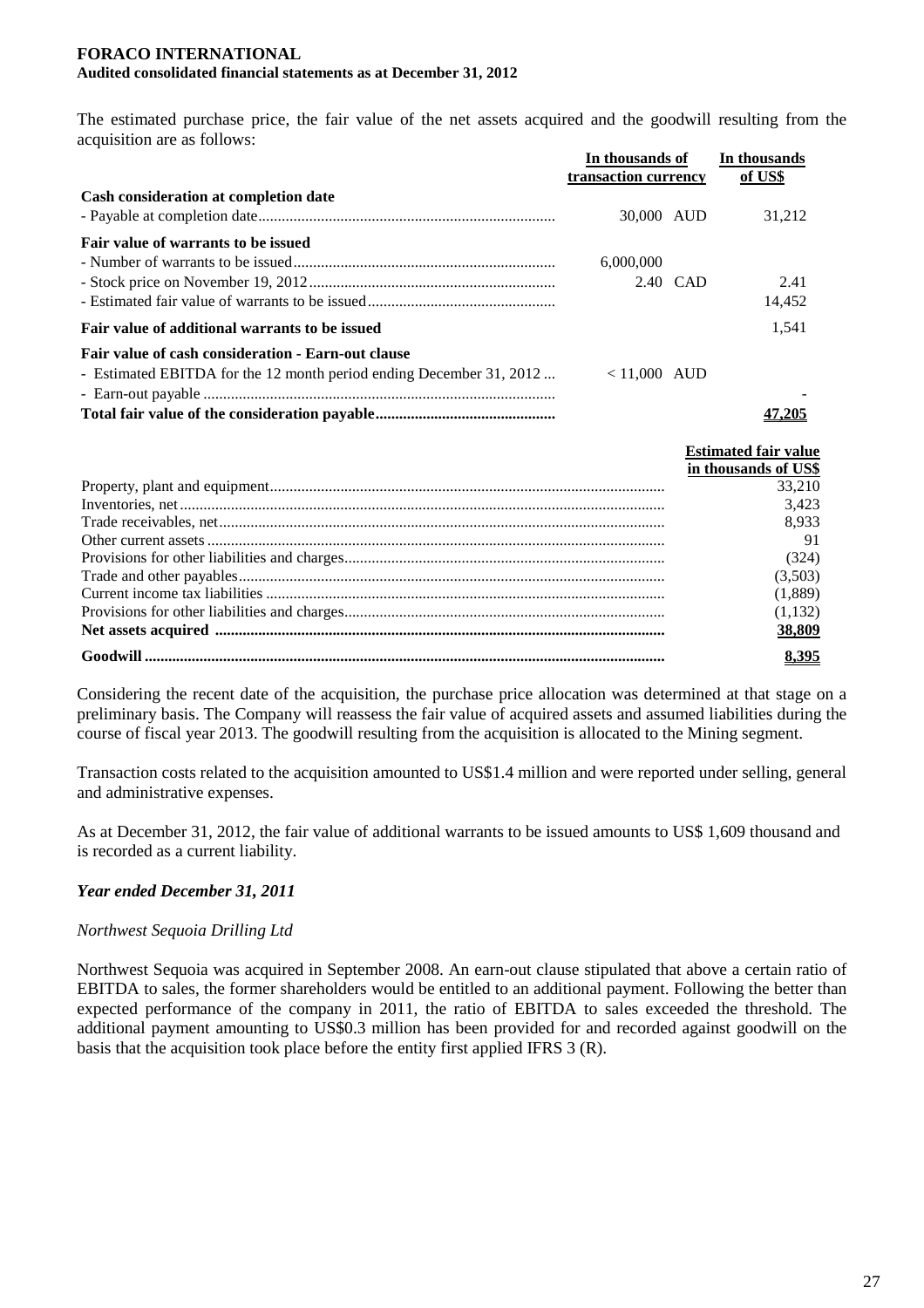# *Year ended December 31, 2010*

#### *LLC Eastern Drilling Company Acquisition*

On May 27, 2010, the Company completed the acquisition of a 50% controlling interest in LLC Eastern Drilling Company ("EDC"), a Russian company.

The purchase price includes a cash consideration of US\$ 2 million paid in May 2010 and an adjustment based on EDC's 2010 financial performance paid in the first half of 2011.

On February 6, 2011, the Company entered into an agreement settling the final amount payable under the purchase price adjustment provision at US\$ 7.6 million, of which US\$ 3.8 million will be payable in the first quarter of 2011 and the remainder in the second quarter of 2011 once all closing conditions have been finalized.

The final purchase price, the fair value of the net assets acquired and the goodwill resulting from the acquisition are presented as follows:

| Fair value in<br>thousands of US\$ |
|------------------------------------|
| 9,600                              |
| 412                                |
| 187                                |
| 4,679                              |
| 3,319                              |
| 2,500                              |
| (5,136)                            |
| (2,817)                            |
| (307)                              |
| 2,838                              |
| 1.419                              |
| 1,419                              |
| 8.181                              |

The above goodwill is attributable to the specialization of the acquired company in diamond drilling services for major and junior foreign companies in the mining and mineral exploration industry. This goodwill is allocated to the Mining segment.

# *Acquisition of Adviser Drilling SA*

In March 2010, the Company entered into a binding agreement with all the shareholders of Adviser Drilling SA ("Adviser") in Chile to acquire 100% of the outstanding shares of Adviser. The Company completed the acquisition on May 26, 2010, from which date the Group's interest in Adviser is consolidated.

The purchase price included (i) a cash consideration of US\$ 5.35 million upon the closing of the transaction, (ii) the issuance of 14,935,750 new shares of the Company, (iii) the issuance of 4,756,539 warrants to acquire shares of the Company, exercisable after two years following closing at no additional consideration, warrant holders being indemnified for dividends paid until the exercise date, and (iv) a price adjustment of up to US\$ 5.35 million depending on Adviser's 2010 financial performance, to be paid in 2011. The 2010 annual financial performance of Adviser having been affected by various adverse conditions in Chile during the first half of the year, this purchase price adjustment was not applied.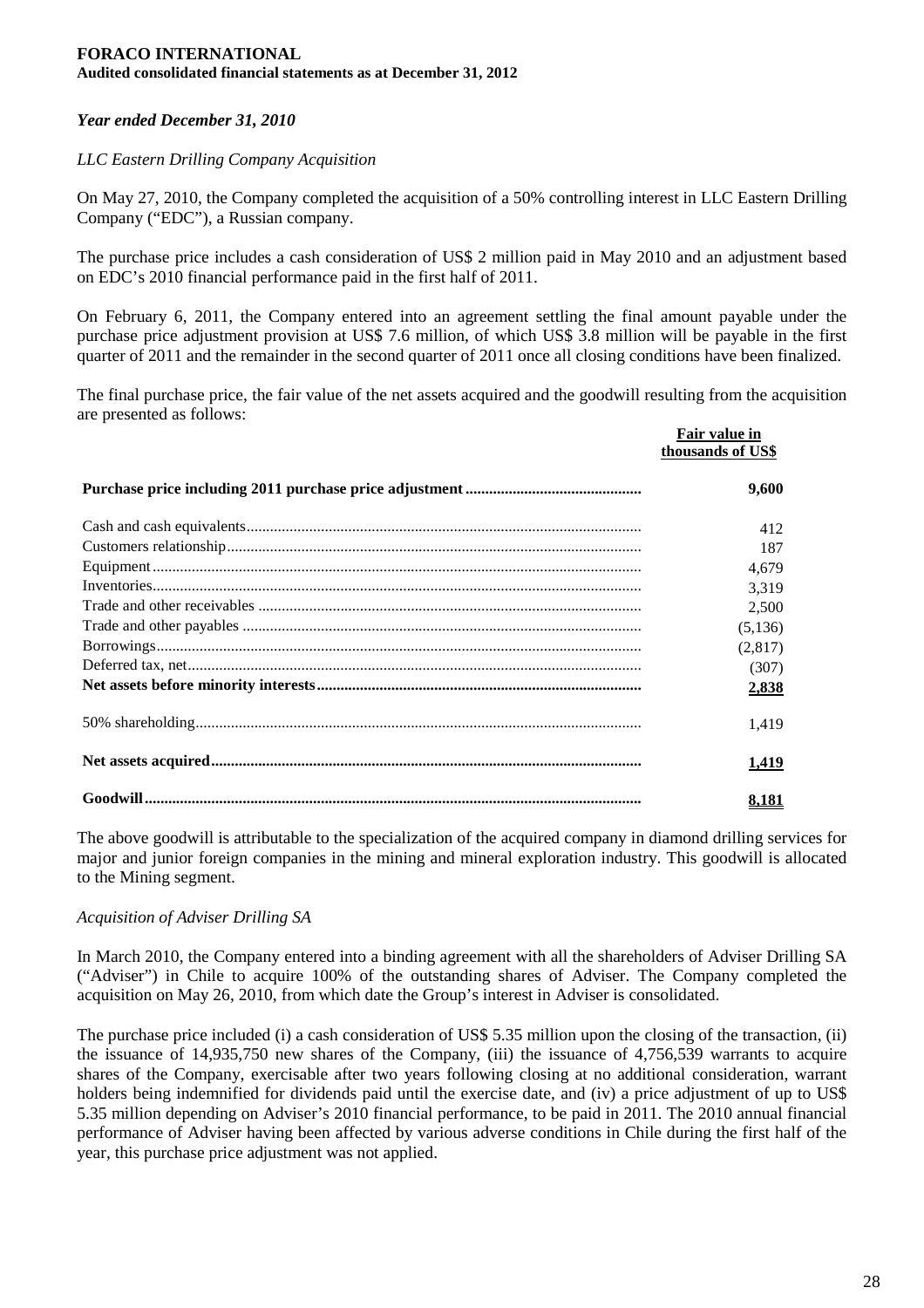The final purchase price, the fair value of the net assets acquired and the goodwill resulting from the acquisition are presented as follows:

|                                                  | In thousands of      |          | In thousands of |
|--------------------------------------------------|----------------------|----------|-----------------|
|                                                  | transaction currency |          | US\$            |
| Fair value of cash consideration                 |                      |          |                 |
|                                                  |                      |          | 5,350           |
|                                                  |                      |          |                 |
| <b>Foraco International common shares issued</b> |                      |          |                 |
|                                                  | 14,935,750           |          |                 |
|                                                  |                      | 2.55 CAD |                 |
|                                                  |                      |          | 35,657          |
| <b>Foraco International warrants issued</b>      |                      |          |                 |
|                                                  | 4.756.539            |          |                 |
|                                                  |                      | 2.48 CAD |                 |
|                                                  |                      |          | 11,040          |
| Dividend compensation payable                    |                      |          |                 |
|                                                  | 4,756,539            |          |                 |
|                                                  | 0.0708 CAD           |          | 315             |
|                                                  |                      |          | 52,362          |

| <b>Fair value in</b> |
|----------------------|
| thousands of US\$    |
| 2.650                |
| 497                  |
| 1.261                |
| 30.314               |
|                      |
| 6.559                |
| 19.643               |
| (15,212)             |
| (129)                |
| (26, 836)            |
| 6.484                |
| 25.233               |
|                      |

The above goodwill is attributable to the specialization of the acquired company in diamond core and reverse circulation drilling services for top tier companies in the mining and mineral exploration industry. This goodwill is allocated to the Mining segment.

# *Other variations of interests occurring in 2010*

In August 2010, the Company chose to exercise its option to acquire the remaining 49% non-controlling interest in Mosslake Drilling Services Pty Ltd for a cash consideration of AUD 3.5 million. This transaction did not result in any additional goodwill.

# *Allocation of Goodwill to Cash Generating Units*

Goodwill is allocated to the Company's business segments as follows:

|              | December 31, |                   |        |
|--------------|--------------|-------------------|--------|
|              | 2012         | 2011              | 2010   |
|              |              |                   |        |
|              |              | 48.666 48.658     |        |
| Water        |              | 2.004 1.963 2.009 |        |
| <b>Total</b> | 133.675      | 50.629            | 50.667 |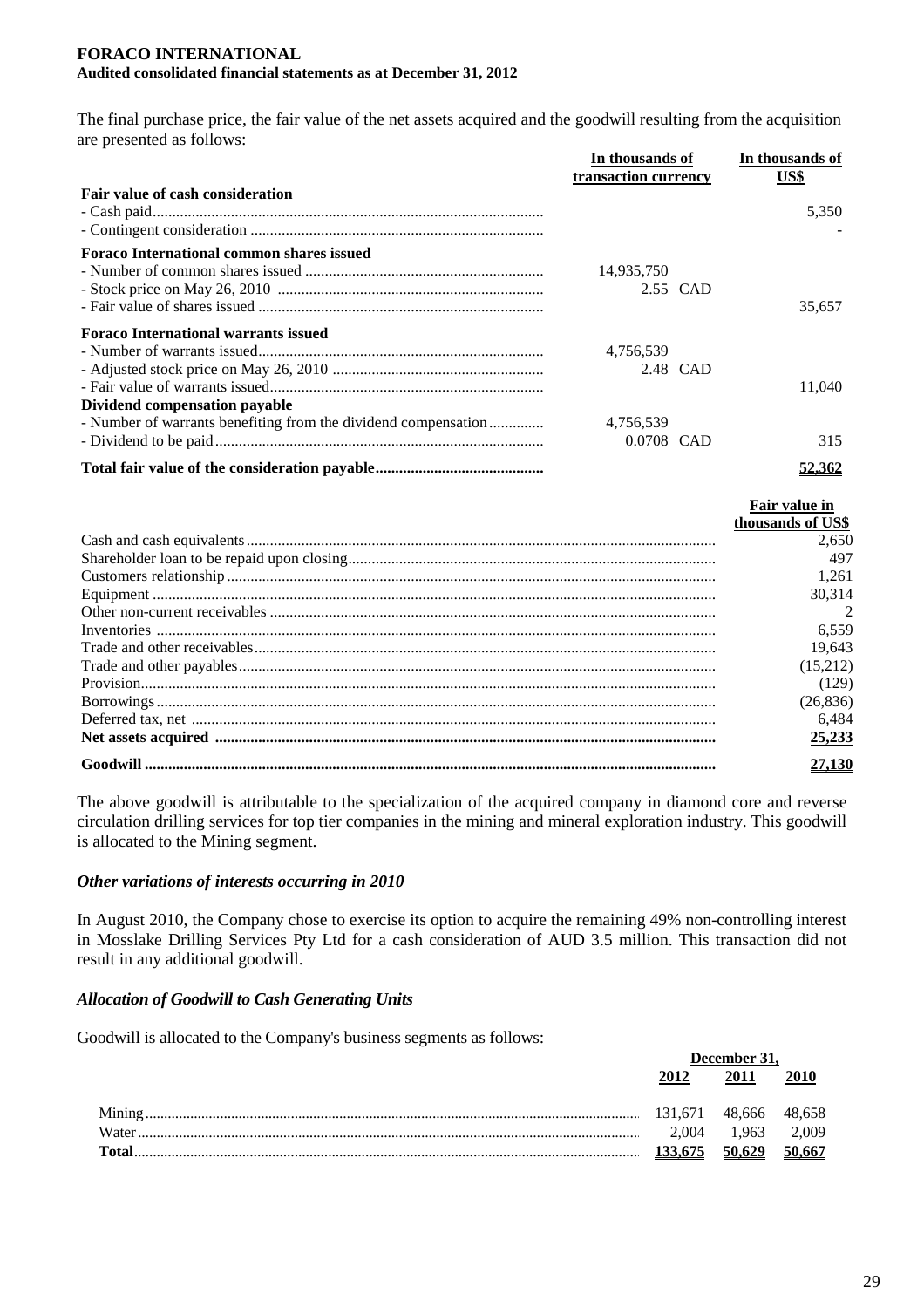# *Impairment Tests for Goodwill*

For the purpose of impairment testing, goodwill is allocated by business segments and geographical areas, which are the following: Mining activity Europe, Middle East and Africa, North America, Asia-Pacific and South America and Water activity Africa*.* The recoverable amount of cash generating units is determined based on valuein-use calculations. The Group used cash flow projections before tax based on financial three year budgets prepared by management and approved by the Board of Directors. Cash flows beyond the budgeted period are extrapolated using the estimated growth rate of activities.

The key assumptions which are approved by the Board of Directors and used for value-in-use calculations as at December 31, 2012 are as follows:

| <b>Mining</b> | Water  |
|---------------|--------|
| $-1\%$        | $-1\%$ |
| 13%           | 13%    |

In 2012, 2011 and 2010 the Company did not record any goodwill impairment charge.

# **8. OTHER NON-CURRENT ASSETS**

Other non-current assets consist of the following:

|                          | December 31. |        |             |
|--------------------------|--------------|--------|-------------|
|                          | 2012         | 2011   | <b>2010</b> |
|                          | 387          | 525    | 846         |
|                          |              | 77 2 1 |             |
|                          | 40           | 38     | 37          |
|                          | 288          | 138    | -157        |
|                          | 623          | 302    | 659         |
| Other non-current assets |              | 1.006  |             |

The investment in unconsolidated affiliates corresponds to the company "Minera Chimù" (Peru), in which the Company holds 18.74%.

# **9. INVENTORIES**

Inventories consist of the following:

| December 31, |                      |                                                                                                                                                                                                                               |
|--------------|----------------------|-------------------------------------------------------------------------------------------------------------------------------------------------------------------------------------------------------------------------------|
| 2012         | 2011 2010            |                                                                                                                                                                                                                               |
|              | 24,001 16,624 12,562 |                                                                                                                                                                                                                               |
|              | 28.287 24.130 19.822 |                                                                                                                                                                                                                               |
|              |                      | and the state of the state of the state of the state of the state of the state of the state of the state of the state of the state of the state of the state of the state of the state of the state of the state of the state |
| 52,288       | 40,754 32,384        |                                                                                                                                                                                                                               |

Spare parts mainly include motors, wire lines and heads. Spare parts are charged to the statement of income when used on equipment. Consumables mainly include destructive tools, hammers, muds and casing. Consumables are charged to the statement of income when delivered to the field. The Company reviews impairment loss on inventories on a regular and item by item basis.

Inventories write-down expense/(reversal) recognized in 2012 in the statement of income under the line item "Cost of sales" amounts to US\$ 674 thousand(US\$ 516 thousand in 2011 and US\$ 134 thousand in 2010).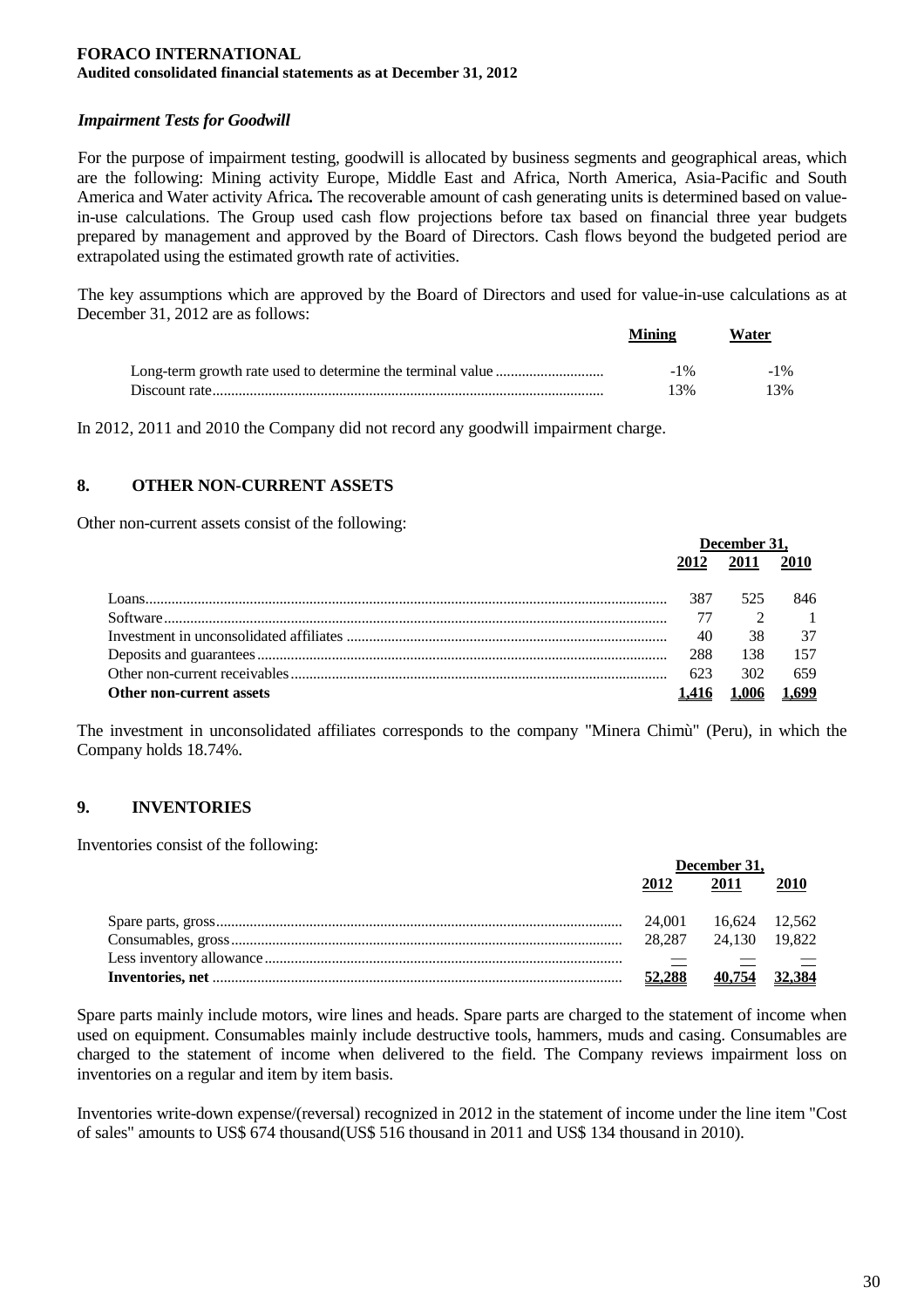# **10. TRADE RECEIVABLES**

Trade receivables, net, consist of the following:

| December 31, |                      |             |
|--------------|----------------------|-------------|
| 2012         | 2011                 | <b>2010</b> |
|              | 56.114 46.979 42.080 |             |
|              |                      |             |
|              | 54,931 45,490 40,996 |             |

Impairment expense/(reversal) recognized in 2012 in the statement of income amounted to US\$ (306) thousand (in 2011 US\$ 405 thousand and in 2010 US\$(68) thousand) under the line item "Cost of sales".

Movements on the provision for impairment of trade receivables are as follows:

|                                                                                | December 31, |         |             |
|--------------------------------------------------------------------------------|--------------|---------|-------------|
|                                                                                | 2012         | 2011    | <b>2010</b> |
|                                                                                | (1.489)      | (1.084) | (1,171)     |
|                                                                                | (209)        | (404)   | (106)       |
| Unused amounts reversed during the year following collection of the receivable | 535          | 25      | 174         |
| Exchange differences                                                           | (20)         | (25)    | 20          |
|                                                                                | (1,183)      | (1,489) | (1,084)     |

Trade receivables, net, are broken down per location as follows:

| December 31, |             |             |
|--------------|-------------|-------------|
| 2012         | 2011        | <b>2010</b> |
| 316          | 222         | 894         |
| 865          | 742         | 1.037       |
| 9.805        | 9.729       | 8.322       |
| 29.775       | 27.330      | 24,351      |
| 7.555        | 2,796 2,754 |             |
| 6.615        | 4.671       | 3,639       |
| 54.931       | 45.490      | 40,996      |

The geographical allocation of a receivable is based on the location of the project to which the receivable relates and not to the country where the client is incorporated.

Fair value of trade accounts receivable based on discounted cash flows does not differ from the net book value as the Company does not have trade accounts receivable with payment terms exceeding one year.

Receivables impairment are related to a wide range of customers in both of the Company's operations segments on which a collectability risk was identified.

The maximum exposure to credit risk at the reporting date is the carrying value of each class of trade receivable mentioned above.

As at December 31, 2012, trade receivables of US\$ 2,213 thousand (US\$ 1,846 thousand in 2011 and US\$ 2,109 thousand in 2010) were past due but not impaired. These relate to a number of customers for whom there is no recent history of default or having established practices of long payment terms such as States bodies in the Water segment.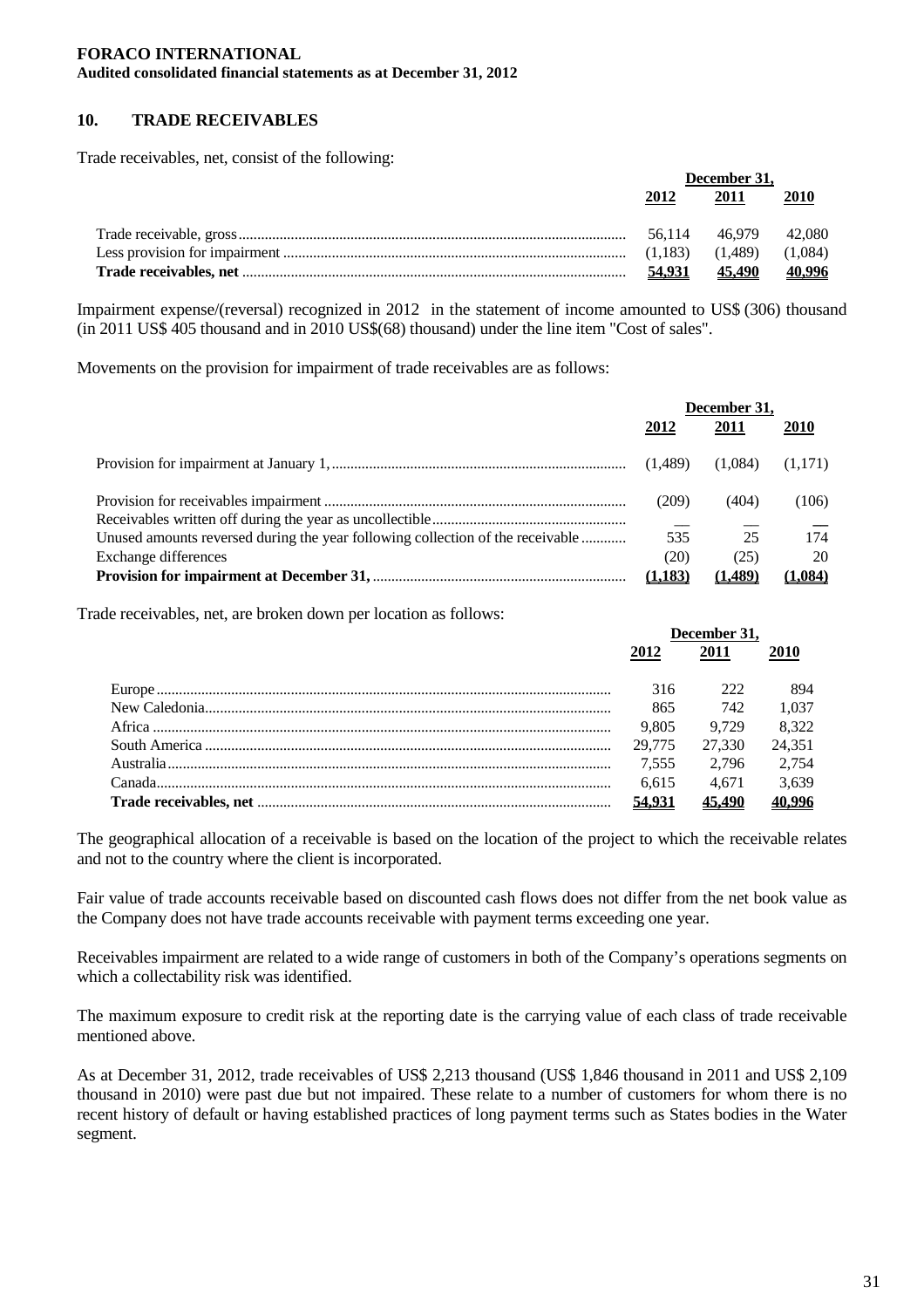The carrying amounts of the Company's trade receivables are denominated in the following currencies:

| December 31. |        |        |
|--------------|--------|--------|
| 2012         | 2011   | 2010   |
| 7.496        | 7.808  | 9.973  |
| 8.073        | 5.753  | 3,639  |
| 7.437        | 2.752  | 2.754  |
| 790          | 6.427  | 3,507  |
| 21.423       | 22.750 | 21.124 |
| 9.712        |        |        |
| 54.931       | 45.490 |        |
|              |        |        |

*(1)* CFA Francs and CFP Francs have a fixed exchange rate with  $\epsilon$ 

Certain receivables are provided as collateral under financing agreement (see Note 14).

# **11. OTHER CURRENT RECEIVABLES**

Other current receivables consist of the following:

| December 31, |                   |             |
|--------------|-------------------|-------------|
| 2012         | 2011              | <b>2010</b> |
|              |                   |             |
|              | 4,666 2,973 3,484 |             |
|              |                   |             |
| 826          | 357               | 784         |
| 16,381       | 12,464            | 17,195      |

Provisions for impairment of other current receivables is nil as at December 2012 (nil in 2011 and nil in 2010).

VAT / GST and other recoverable taxes mainly comprise tax receivables from African countries.

Fair value of other current receivables based on discounted cash flows does not differ from the net book value as the Company does not have other current receivables with payment terms exceeding one year.

The carrying amounts of the Company's other receivables are denominated in the following currencies:

| December 31. |        |        |
|--------------|--------|--------|
| 2012         | 2011   | 2010   |
| 7.390        | 5.315  | 7.406  |
| 1.041        | 604    | 1,967  |
| 1.954        | 744    | 1,746  |
| 1.863        | 1.779  | 2.478  |
| 1.240        | 2.224  | 2,349  |
| 2.893        | 1.798  | 1.249  |
| 16,381       | 12,464 | 17.195 |

*(1)* CFA Francs and CFP Francs have a fixed exchange rate with  $\epsilon$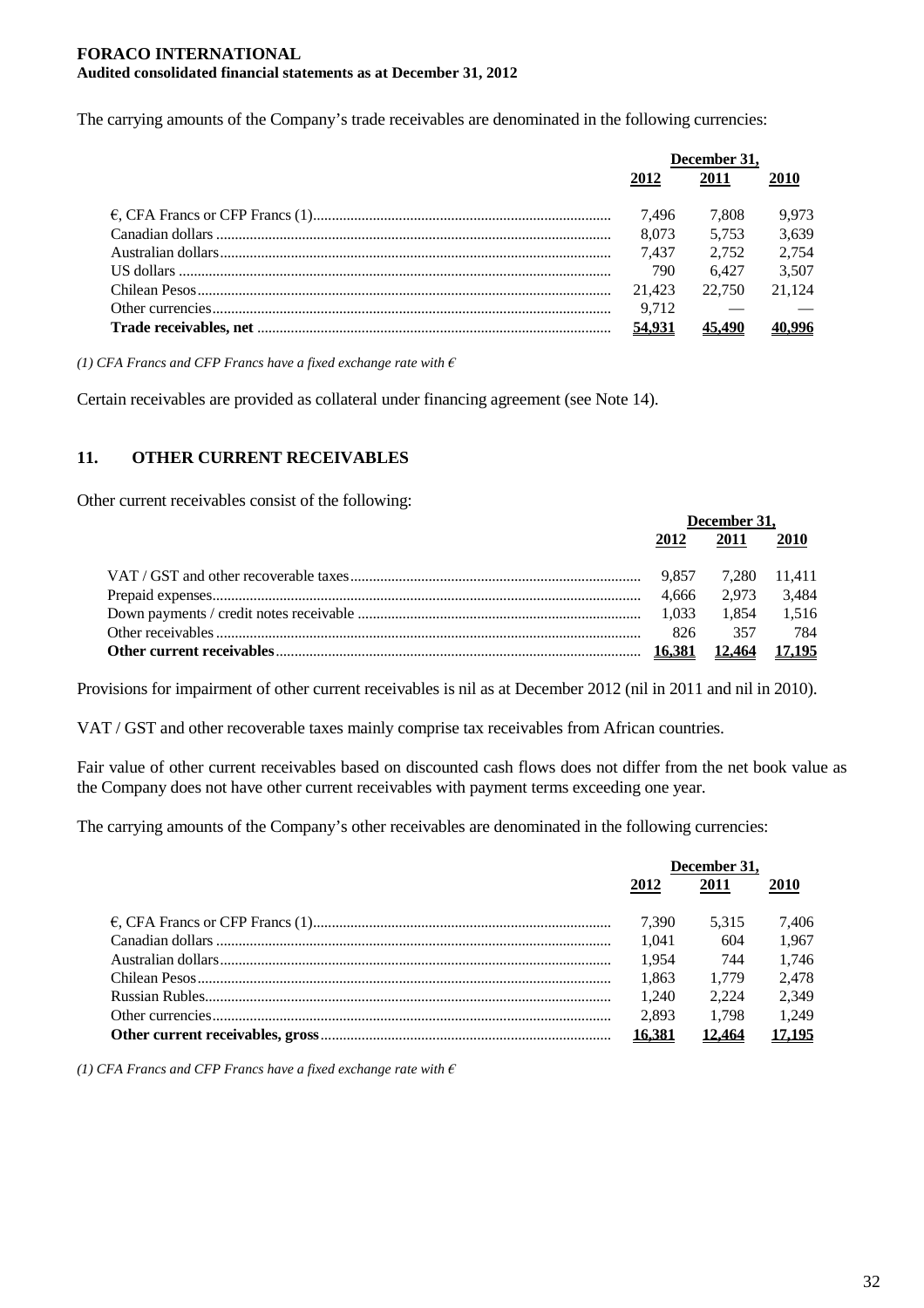# **12. CASH AND CASH EQUIVALENTS**

Cash and cash equivalents consist of the following:

| December 31, |                       |  |
|--------------|-----------------------|--|
|              | <u>2012 2011 2010</u> |  |
|              |                       |  |
|              |                       |  |
|              |                       |  |

Short term bank deposits are analyzed as follows at the end of each period presented:

| <b>Financial institution</b>     | <b>Type</b>                             | <b>Index</b> | December 31, 2012 in |
|----------------------------------|-----------------------------------------|--------------|----------------------|
|                                  |                                         |              | thousands US\$       |
| <b>BNP</b> Paribas               | $\epsilon$ 6 months fixed term deposit  | Fixed        | 2,643                |
| Crédit Agricole group            | $\epsilon$ 3 months fixed term deposit  | Fixed        | 3,348                |
| Rosbank (Societe Generale Group) | RUB monetary marketable security        | Fixed        | 5,302                |
| Banco do Brasil                  | BRL monetary marketable security        | Fixed        | 131                  |
| Banco Itau                       | BRL monetary marketable security        | Euribor      | 1,532                |
| Branco Bradesco                  | BRL monetary marketable security        | Fixed        | 1,043                |
| <b>Total</b>                     |                                         |              | 13,999               |
|                                  |                                         |              | Fair value as at     |
| <b>Financial institution</b>     | <b>Type</b>                             | Index        | December 31, 2011    |
|                                  |                                         |              | in thousands US\$    |
| Crédit Agricole group            | $\epsilon$ 1 month fixed term deposit   | Fixed        | 2,476                |
| <b>BNP</b> Paribas               | $\epsilon$ 6 months fixed term deposit  | Fixed        | 777                  |
| <b>Total</b>                     |                                         |              | 3,253                |
|                                  |                                         |              | Fair value as at     |
| <b>Financial institution</b>     | <b>Type</b>                             | Index        | December 31, 2010 in |
|                                  |                                         |              | thousands US\$       |
| Crédit Mutuel group              | $\epsilon$ monetary marketable security | Eonia        | 1,267                |

| <b>Total</b>              |                                         |         | <u>5,121</u> |
|---------------------------|-----------------------------------------|---------|--------------|
| <b>Banques Populaires</b> | $\epsilon$ 6 months fixed term deposit  | Fixed   | 1,723        |
| Crédit Agricole group     | $\epsilon$ 1 month fixed term deposit   | Fixed   | 796          |
| Crédit Mutuel group       | $\epsilon$ 6 months fixed term deposit  | Fixed   | 795          |
| <b>Banques Populaires</b> | $\epsilon$ monetary marketable security | Euribor | 540          |
|                           |                                         |         |              |

**13. EQUITY ATTRIBUTABLE TO THE COMPANY'S EQUITY HOLDERS**

Consolidated reserves, including net income for the period and other reserves, can be analyzed as follows:

| December 31, |                   |                 |
|--------------|-------------------|-----------------|
| 2012         | 2011              | <b>2010</b>     |
|              |                   |                 |
|              |                   |                 |
|              | $(3.393)$ $4.131$ |                 |
|              |                   | 156,041 141,473 |

Under French law, dividends can be paid only from the reserves of the parent company (Foraco International). As at December 31, 2011, the value of distributable reserves amounted to  $\epsilon$  98,755 thousand ( $\epsilon$  82,595 thousand as at December 31, 2011 and  $\in$  81,706 thousand as at December 31, 2010).

All shares issued by the Company have a par value of  $\epsilon$  0.015 and were fully paid.

**Fair value as at**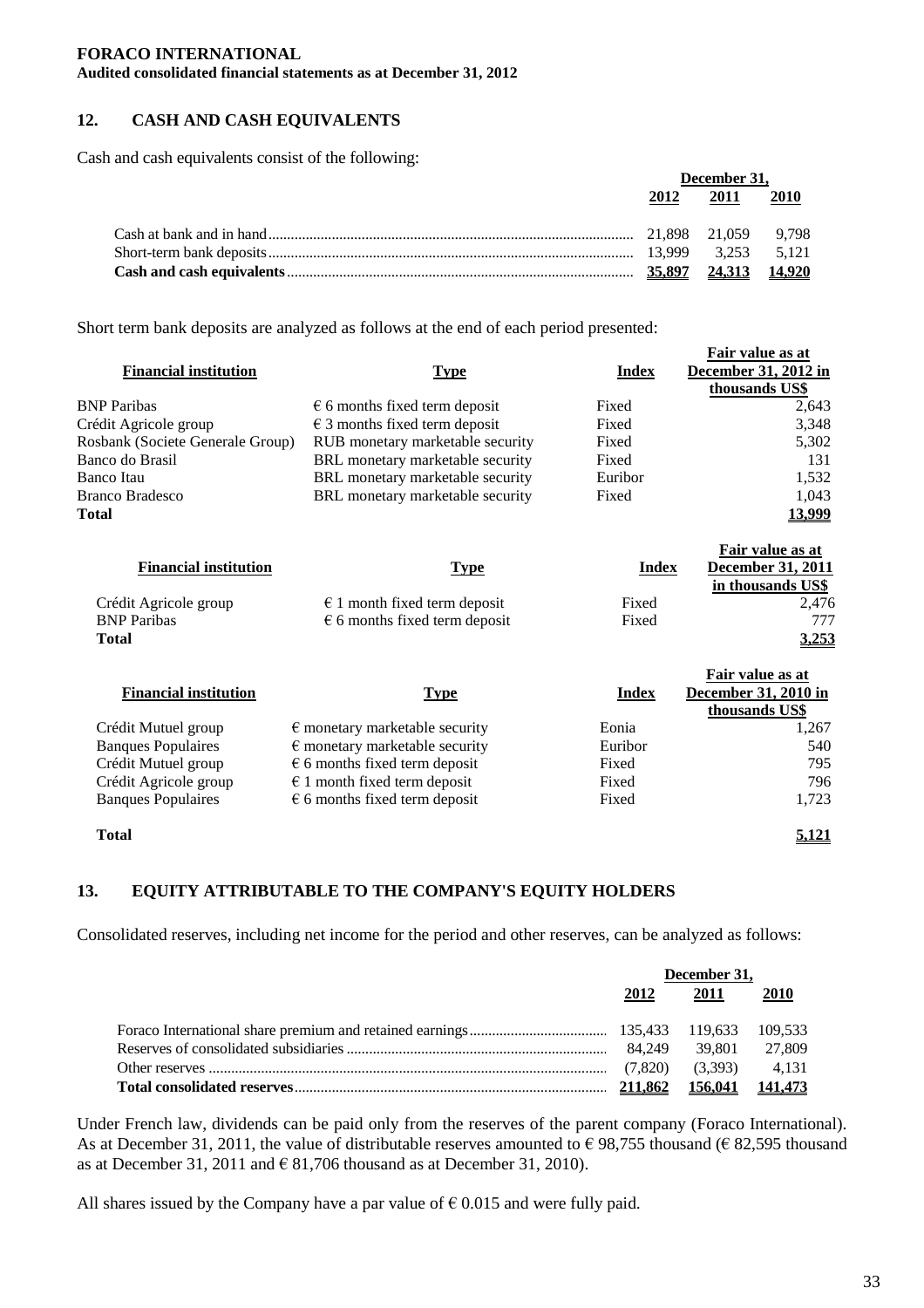Items included in other reserves can be analyzed as follows:

| December 31, |         |       |
|--------------|---------|-------|
| 2012         | 2011    | 2010  |
| 3.370        | 3.135   | 3.352 |
|              |         |       |
|              | (6.528) | 779   |
| (7.820)      | (3.393) | 4.131 |

#### *Acquisitions funded through issuance of shares*

In 2010, the Company funded the acquisition of Adviser mainly through the issuance of 14,935,750 new shares of the Company and the issuance of 4,756,539 warrants to acquire shares of the Company, exercisable after two years following closing at no additional consideration, warrant holders being indemnified for dividends paid until the exercise date. The corresponding increase in share capital amounted to US\$ 278 thousand with a share premium amounting to US\$ 46,418 thousand.

In 2012, the Company funded the acquisition of Servitec partly through the issuance of 3,516,509 new shares of the Company and the transfer of 1,300,000 treasury shares. The corresponding increase in share capital amounted to US\$ 70 thousand with a share premium amounting to US\$ 20,232 thousand for the portion corresponding to the issuance of new shares and with a share premium amounting to US\$ 3,735 thousand for the portion corresponding to the use of treasury shares.

In 2012, the Company funded the acquisition of JND partly through the authorization to issue 7,000,000 common shares purchase warrants which will entitle the vendors to receive for no additional consideration 6,000,000 common shares in Foraco and up to 1,000,000 additional Foraco shares depending on certain market based performance conditions. The corresponding increase in share premium amounted to US\$ 14,452 thousand.

# *Treasury shares transactions over the periods presented*

In 2010, 149,300 shares were acquired under an additional Normal Course Issuer Bid (NCIB) filed with the TSX at an average price of CAD 2.55. In July 2010, the vesting period of the second tranche for the French plan n°1 expired. 253,000 treasury shares were delivered to the beneficiaries that have been continuously employed by the Company throughout the vesting period.

The Company filed a notice on March 11, 2011, in respect of an additional NCIB with the TSX. The Company may purchase additional common shares up to 1,000,000. On December 23, 2011, the Company filed a notice to increase the NCIB from 1,000,000 to 1,500,000 shares. For the year ended December 31, 2011, the Company purchased 1,052,200 of its own shares at an average purchase price of CAD 3.11 per share.

The Company filed a notice on September 27, 2012, in respect of an additional NCIB with the TSX. The Company was entitled to purchase up to 1,500,000 additional common shares. As at December 31, 2012, the Company had purchased 634,400 of its own shares at an average purchase price of CAD 2.66.

As at December 31, 2012, the Company owns 724,898 of its own shares (1,271,700 as at December 31, 2011 and 845,500 as at December 31, 2010).

# *Equity incentive plan ("Free share plan")*

The Company implemented in 2007 a free share plan authorized by the ordinary and extraordinary general meeting of shareholders held in June 2007. The total number of shares to be transferred under the free share plan is limited to 3% of the issued and outstanding share capital of the Company on the date grants are made. Such awards are considered as share based payment transactions (see Note 20). A first tranche and second tranche under the free share plan were for 512,000 and 424,000 shares in 2007 and 2008, respectively. Shares to be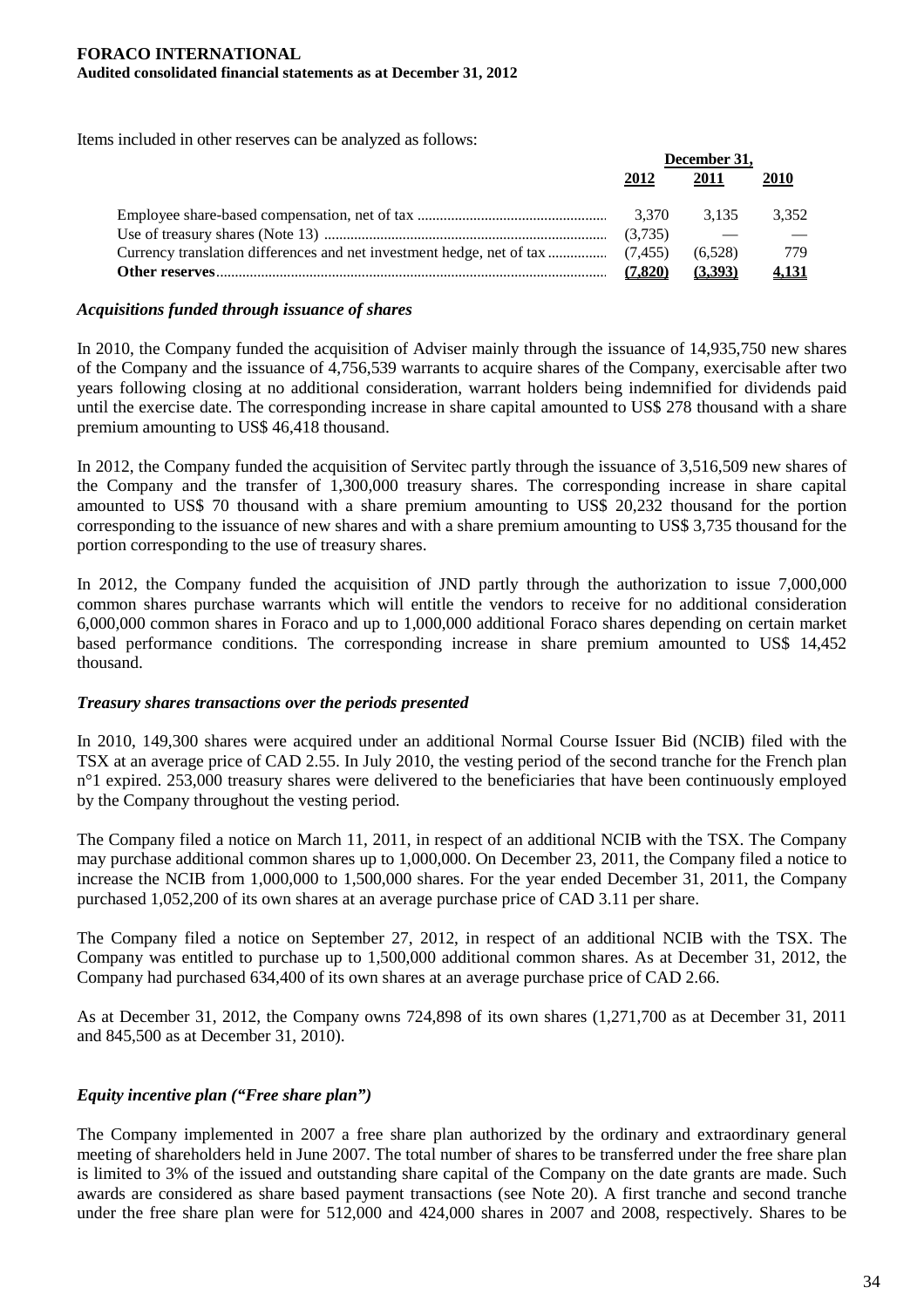transferred under the plan upon completion of vesting conditions will be purchased by the Company and there will be no increase in share capital. These awards are taken into account when appropriate in the determination of the Diluted Earnings per share (see Note 24). On July 18, 2009, 165,000 common shares awarded to employees were vested. The corresponding accumulated amount recognized with in Other Reserves was transferred to Share Premium for €290 thousand. On September 25, 2009, the Company granted to employees 531,000 additional common shares corresponding to the third tranche of its Equity Incentive Plan. Those stock awards are subject to certain vesting conditions.

On May 18, 2010, the shareholders general meeting approved the implementation of a new free share plan covering the periods 2010-2012 ( $2<sup>nd</sup>$  free share plan). In October 2010, the Company granted to employees 500,000 additional common shares corresponding to the first tranche of the second Equity Incentive Plan. Those stock awards are subject to certain vesting conditions. In July 2011, 626,000 common shares awarded to employees were vested. The corresponding accumulated amount recognized with in Other Reserves was transferred to Share Premium for US\$ 1,300 thousand. In September 2011, the Company granted to employees 809,000 additional common shares corresponding to the second tranche of its second Equity Incentive Plan. Those stock awards are subject to certain vesting conditions.

# *Reconciliation of the share capital and premium*

The reconciliation of the share capital and share premium at the beginning and end of the year presented is summarized as follows: **Number of Ordinary Share Premium**

|                                                                                                                               | Number of<br>shares | Ordinary<br>shares in<br>thousand US\$ | Snare Premium<br>in thousand<br><b>US\$</b> |
|-------------------------------------------------------------------------------------------------------------------------------|---------------------|----------------------------------------|---------------------------------------------|
|                                                                                                                               | 58,797,800          | 1,190                                  | 33,837                                      |
|                                                                                                                               | (153,300)           |                                        | (373)                                       |
| Treasury shares transferred in connection with acquisition<br>Treasury shares transferred in connection with equity incentive | 19,692,289          | 278                                    | 46,418                                      |
|                                                                                                                               | 253,000             |                                        | 466                                         |
|                                                                                                                               | 78,589,789          | <u>1,468</u>                           | 80,348                                      |
| Treasury shares transferred in connection with equity incentive                                                               | (1,052,200)         |                                        | (3,272)                                     |
|                                                                                                                               | 626,000             |                                        | 1,300                                       |
|                                                                                                                               | <u>78,163,589</u>   | 1,468                                  | <u>78,376</u>                               |
|                                                                                                                               | (1,082,198)         |                                        | (3,667)                                     |
| Shares issued and treasury shares transferred in connection with                                                              |                     |                                        |                                             |
|                                                                                                                               | 4,816,509           | 70                                     | 20,232                                      |
| Treasury shares transferred in connection with equity incentive                                                               |                     |                                        |                                             |
|                                                                                                                               | 329,000             |                                        | 1,331                                       |
|                                                                                                                               |                     | 91                                     | (91)                                        |
|                                                                                                                               | 82,226,900          | <u>1,629</u>                           | 96,181                                      |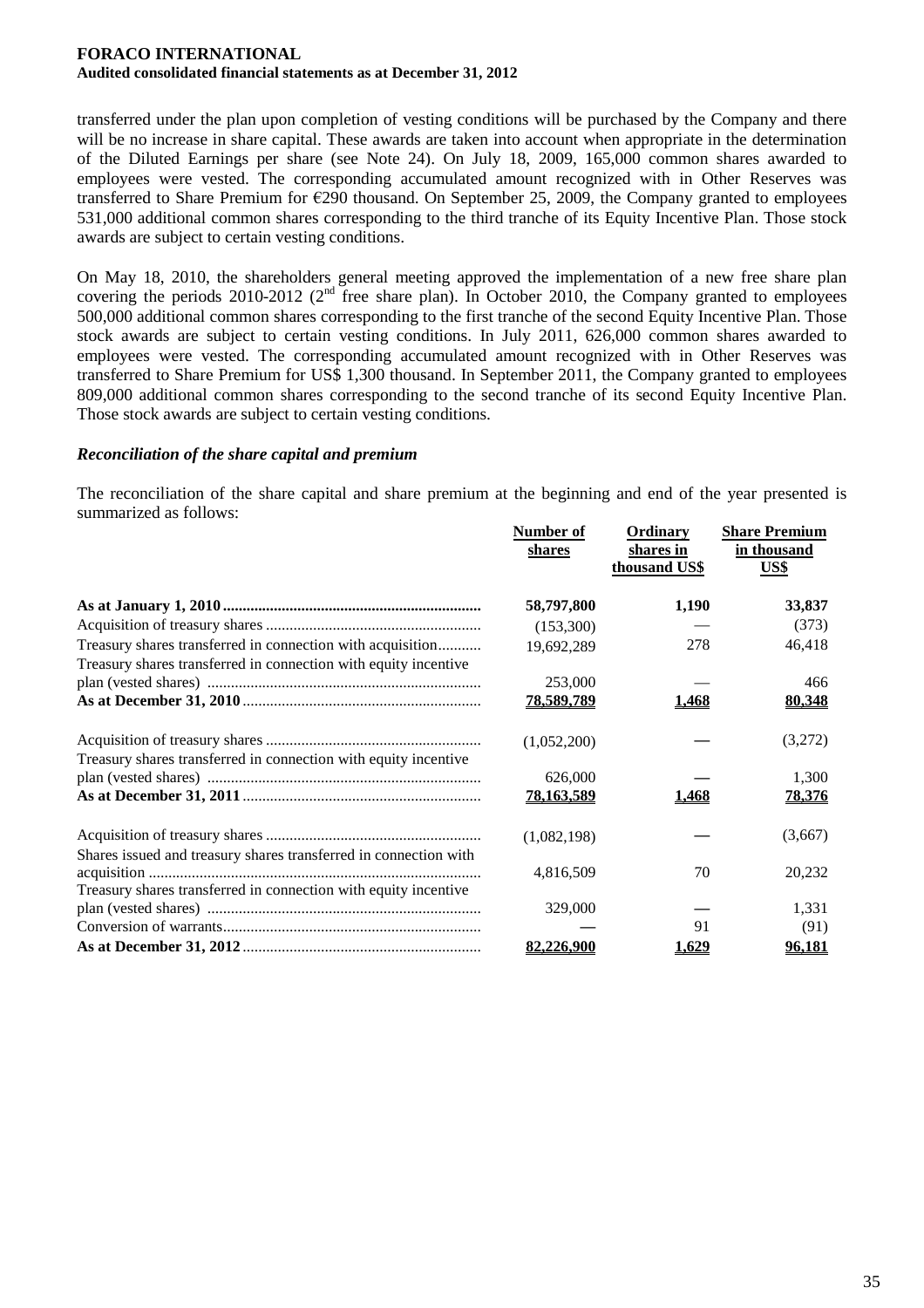As at December 31, 2012, the capital stock of the Company amounted to US\$ 1,629 thousand, divided into 82,951,798 common shares excluding warrants and including treasury shares. Warrants issued as part the acquisition of JND will be converted in 2013. The total common shares and warrants of the Company are distributed as follows:

|                                                                                                       | Number of<br>shares |
|-------------------------------------------------------------------------------------------------------|---------------------|
|                                                                                                       | 37,596,497          |
| Common shares held directly or indirectly by individuals in their capacity as members of the Board of |                     |
|                                                                                                       | 2,254,322           |
|                                                                                                       | 724.898             |
|                                                                                                       | 42,376,081          |
|                                                                                                       | 82,951,798          |
|                                                                                                       | (724, 898)          |
| Total common shares and warrants issued and outstanding net of treasury shares                        | 82,226,900          |

\**In the table above, the shares owned indirectly are presented for an amount corresponding to the prorata of the ownership interest*

As part of the acquisition of JND, the Company is likely to issue shares following the granting of warrants to the benefit of the sellers. The best estimate of the corresponding number of shares to be issued is 6,665,620. These shares not yet issued are not included in the table above.

#### **Number of shares outstanding**

As at January 1, 2010, 59,743,000 shares were issued, among which 1,049,700 common shares were held by the Company. On May 26, 2010, as a result of the acquisition of Adviser, 14,935,750 new shares were issued along with 4,756,539 warrants at no issuance price. As at December 31, 2010 and 2011, the number of shares was 74,678,750 along with 4,756,539 warrants. During the year 2012, there was an increase in share capital related to the acquisition of Servitec by 3,516,509 shares. As at December 31, 2012, 82,951,798 shares were issued, among which 724,898 common shares were held by the Company.

# **14. BORROWINGS**

Financial debt consists of the following:

|                | December 31   |        |             |
|----------------|---------------|--------|-------------|
|                | 2012          | 2011   | <b>2010</b> |
| Non-current    |               |        |             |
|                | 56,305        | 6.205  | 1,528       |
|                | 5.427         | 11.087 | 9,831       |
|                | 61,733        | 17,292 | 11,359      |
| <b>Current</b> |               |        |             |
|                | 26,115        | 7.640  | 1,832       |
|                |               | 10.886 | 12,784      |
|                | 18,043        | 4.574  | 5,643       |
|                | 10.117        | 8.812  | 10,073      |
|                | <u>67,301</u> | 31,912 | 30,332      |

As part of the acquisitions of Servitec and JND, the Company obtained bank financings for an amount of  $\epsilon$  41,000 thousand bearing interest at 2.3% and reimbursable over 5 years.

Certain European subsidiaries of the Company transferred receivable balances amounting to US\$ 13,026 thousand to banks in exchange for cash during the year ended December 31, 2012 (US\$ 10,886 thousand in 2011 and US\$ 12,784 thousand in 2010). These transactions were accounted for as an assignment of trade receivables with recourse (or collateralized borrowing). In case the entities default under the assignment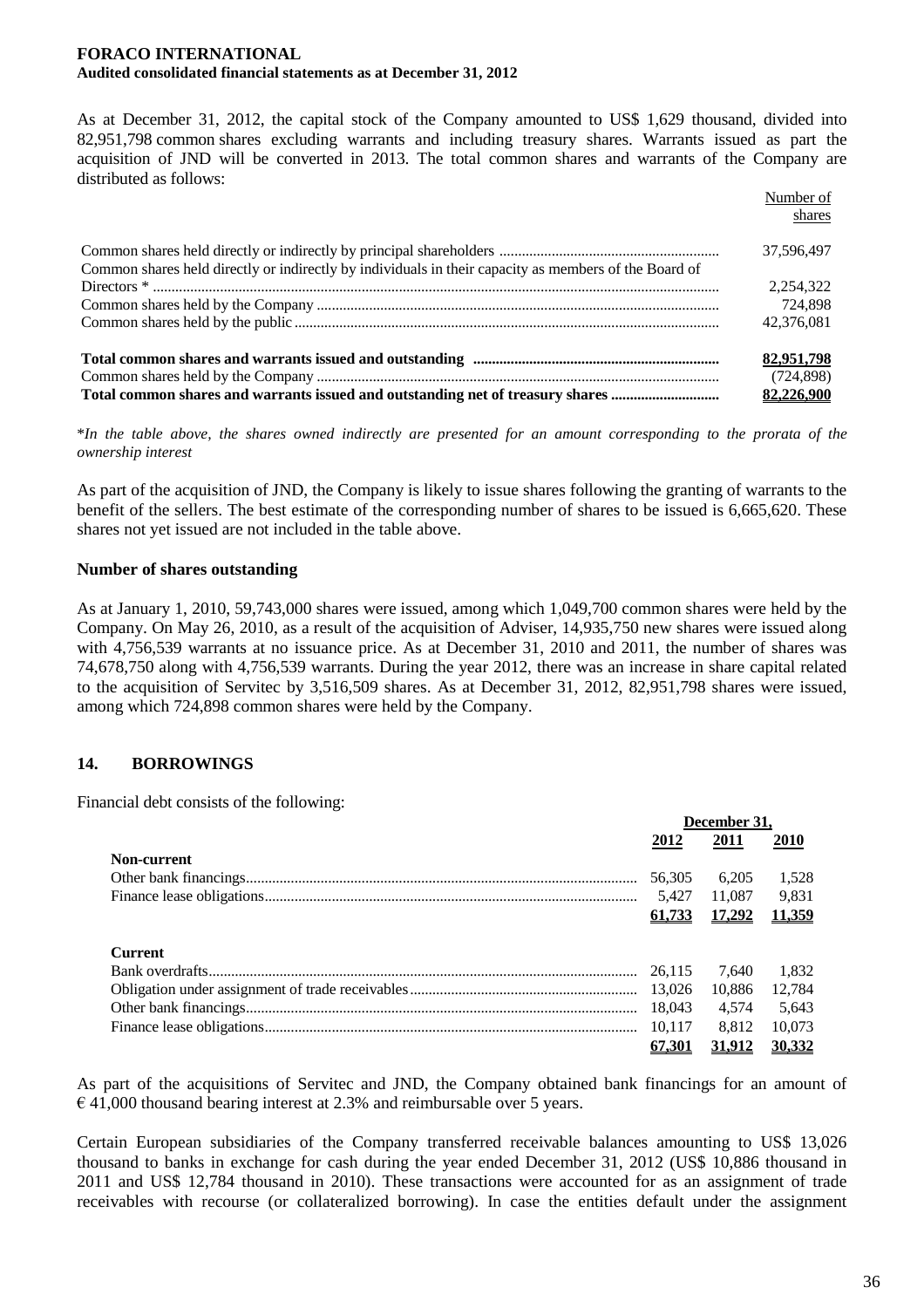agreement, banks have the right to receive the cash flows from the receivables transferred. Without default, the entities will collect the receivables and allocate new receivables as collateral.

As at December 31, 2012, maturity of financial debt can be analyzed as follows:

| <b>Maturity</b>                                  | Less than | <b>Between one</b> | More than                | Total       |
|--------------------------------------------------|-----------|--------------------|--------------------------|-------------|
|                                                  | one year  | and five years     | five years               |             |
|                                                  | 26,115    |                    |                          | 26.115      |
| Obligation under assignment of trade receivables | 13,026    |                    |                          | 13,026      |
|                                                  | 18.043    | 56,305             | $\overline{\phantom{0}}$ | 74.349      |
|                                                  | 10,117    | 5.428              |                          | 15.245      |
|                                                  | 67,301    | 61.733             |                          | $=$ 129,034 |

As at December 31, 2012, the estimated fair value of financial debt, determined based on the discounted value of future cash flows (principal and interest) at Euribor 3m, plus a spread amounting to 250 b.p., amounted to US\$ 132,915 thousand compared to a carrying amount ofUS\$ 129,034 thousand.

Lease liabilities are effectively secured as the rights to the leased asset revert to the lessor in the event of default.

The carrying amounts of the Company's borrowings are denominated in the following currencies:

| December 31, |        |             |
|--------------|--------|-------------|
| 2012         | 2011   | <b>2010</b> |
| 85,773       | 17.292 | 3.626       |
| 9.792        | 787    | 3,007       |
| 800          | 744    | 4,604       |
|              | 2.409  | 2.204       |
| 25.281       | 26.945 | 27.769      |
| 1.464        | 1.027  | 481         |
| 5.924        |        |             |
| 129,034      |        |             |

Used and unused short term credit facilities amount to US\$ 106 million out of which US\$ 39.1 million was used as at December 31, 2012. These facilities are granted on a yearly basis and subject to review at various dates.

Total financial debts include collateralized borrowings of US\$ 28.6 million:

- Obligations under assignment of receivables for US\$13,026 thousand are secured for an equivalent amount by receivables that have been transferred; and
- Finance lease obligations amounting to US\$15,245 thousand are secured by related leased assets.

# **15. CONSIDERATION PAYABLE RELATED TO ACQUISITION**

In 2012, in connection with the acquisition of Servitec (see note 7), the Company has an option to acquire and the current shareholders of Servitec have an option to sell the remaining 49% after three years. The corresponding purchase consideration will depend on a formula based on the average 2012, 2013 and 2014 EBITDA of Servitec and on the net cash as at December 31, 2014. The present value of the cash consideration payable for this second step of acquisition amounts to US\$ 44,358 thousand as at December 31, 2012.

In 2010, in connection with the acquisition of EDC (see note 7), the Company entered into an agreement settling the final amount payable at US\$ 7.6 million, of which US\$ 3.8million was payable in the first quarter of 2011 and the remainder in the second quarter of 2011 once all closing conditions have been finalized. This amount was classified within current liabilities.

In 2010, in connection with the acquisition of Adviser (see note 7), the Company issued 4,756,539 warrants.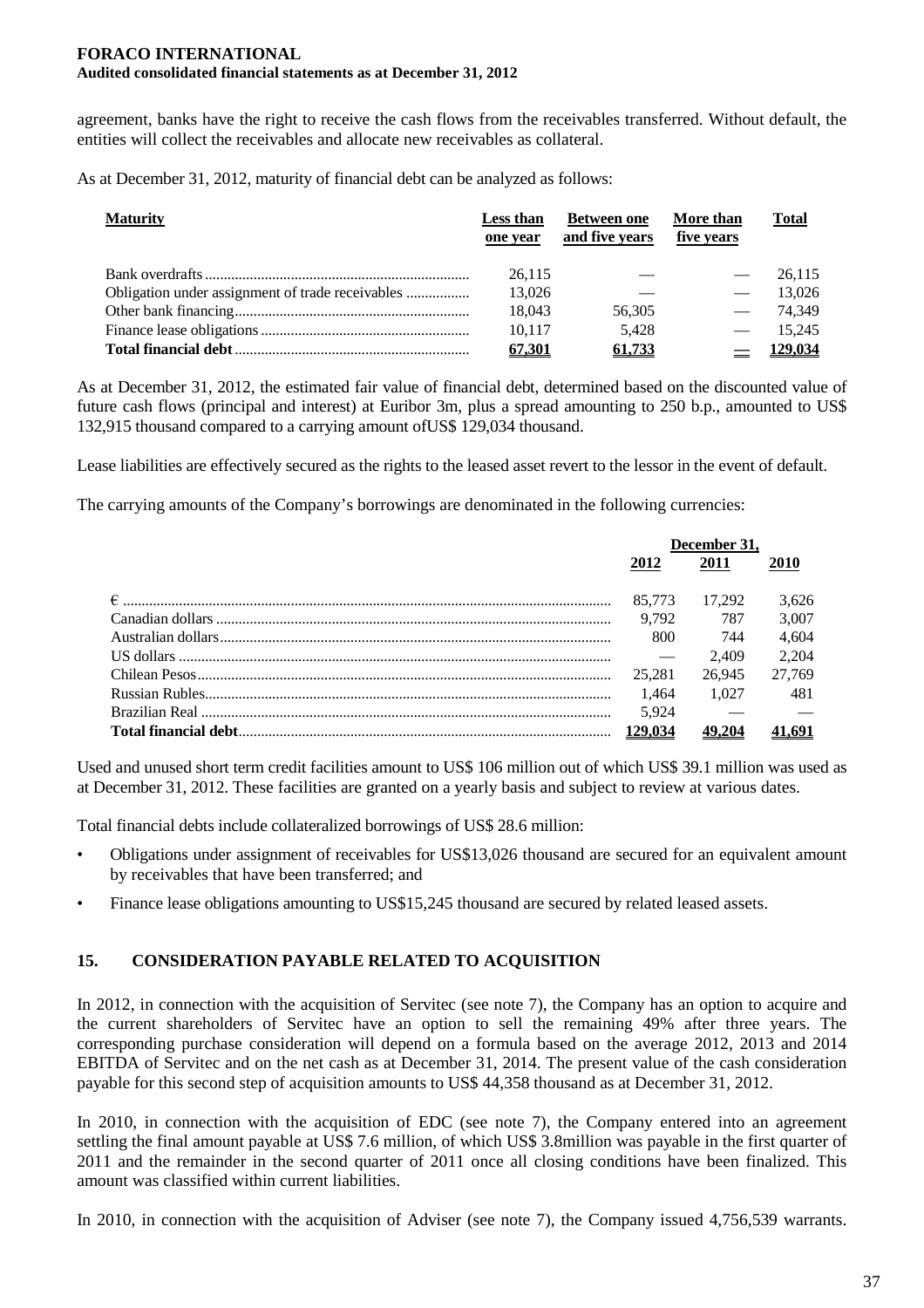Under the terms of the share purchase agreement, warrants are entitled to receive a sum equivalent to dividends paid to common shareholders until the conversion of their warrants. The estimated compensation to be paid to warrant holders amounted to US\$ 391 thousand and was recognized as a current liability. This amount was paid in 2012.

# **16. DEFERRED INCOME TAX**

The French companies of the Group fall under the French consolidation tax regime.

The components of the net deferred tax liabilities recorded as at December 31, 2012, 2011 and 2010 are as follows:

|                    | December 31,  |              |             |
|--------------------|---------------|--------------|-------------|
|                    | 2012          | 2011         | <b>2010</b> |
| <b>Assets</b>      |               |              |             |
|                    | 160           | 167          | 121         |
|                    | 1,351         | 869          | 1,328       |
|                    | 2.107         | 1,258        | 774         |
|                    | 15,891        | 4,966        | 7,586       |
|                    | 3,602         | 725          | 996         |
|                    | <u>23,111</u> | <u>7,984</u> | 10,805      |
|                    |               |              |             |
|                    | 17,334        | 3,023        | 7,905       |
|                    | 5.777         | 4.961        | 2.899       |
|                    |               |              |             |
| <b>Liabilities</b> |               |              |             |
|                    | (3.888)       | (2.054)      | (1.717)     |
|                    | (1,336)       | (106)        | (2,180)     |
|                    | (675)         | (449)        | (469)       |
|                    | (2,857)       | (1,367)      | (2,846)     |
|                    | (8.756)       | (3,976)      | (7,213)     |
|                    |               |              |             |
|                    | (6, 567)      | (2.773)      | (5,769)     |
|                    |               | (1.203)      | (1.443)     |

The gross movement on the deferred income tax net position is as follows:

| December 31, |       |             |
|--------------|-------|-------------|
| 2012         | 2011  | <b>2010</b> |
|              |       |             |
|              |       |             |
|              |       |             |
|              | (82)  | 200         |
|              | 4.008 | 3.592       |

Deferred income tax assets are recognized for tax losses carried forward to the extent that the realization of the related tax benefit through the future taxable profits is probable. As at December 31, 2012, US\$ 3,107 thousand (2011 - US\$ 1,844 thousand) in tax losses carried forward are not recognized.

No deferred income tax liabilities have been recognized for the withholding tax and other taxes that would be payable on the unremitted earnings of certain subsidiaries as such amounts are permanently reinvested.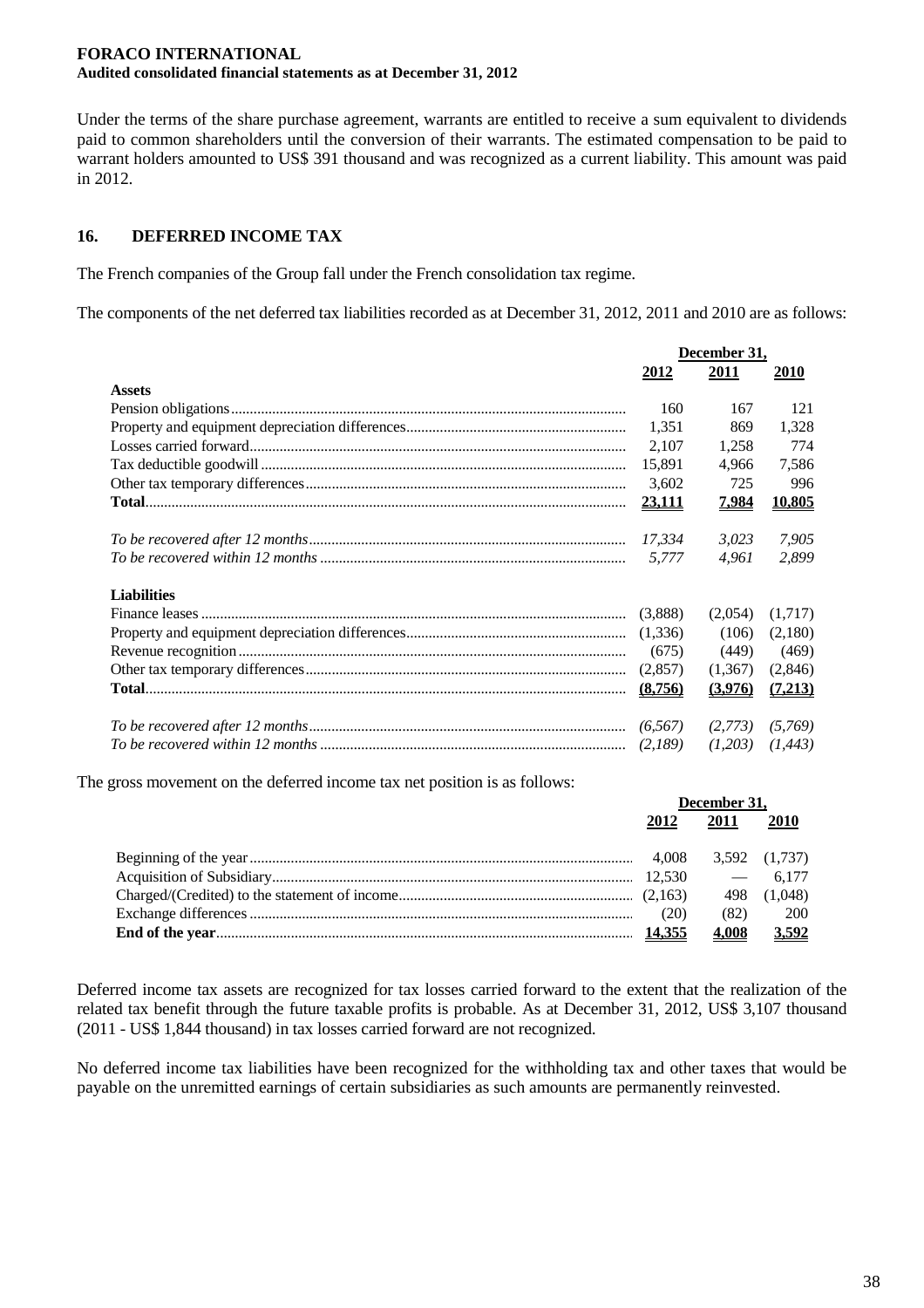**Audited consolidated financial statements as at December 31, 2012**

#### **17. PROVISIONS**

Provisions comprise of the following elements:

|                              | Pension &<br><b>Retirement</b><br><b>Indemnities</b><br><b>Provision</b> | <b>Provision for</b><br>tax uncertainty | <b>Other</b><br><b>Provisions</b> | <b>Total</b> |
|------------------------------|--------------------------------------------------------------------------|-----------------------------------------|-----------------------------------|--------------|
|                              | 400                                                                      | 397                                     | 35                                | 832          |
|                              |                                                                          |                                         | 129                               | 129          |
| Charged to income statement: |                                                                          |                                         |                                   |              |
|                              | 48                                                                       | 886                                     | 203                               | 1,137        |
|                              |                                                                          |                                         | (34)                              | (34)         |
|                              |                                                                          |                                         |                                   |              |
|                              | (28)                                                                     | (31)                                    | (44)                              | (103)        |
|                              | <b>420</b>                                                               | 1,252                                   | <b>289</b>                        | <u>1,961</u> |
|                              | <u>420</u>                                                               | 1,252                                   | <u>289</u>                        | <u>1,961</u> |
| Charged to income statement: |                                                                          |                                         |                                   |              |
|                              | 7                                                                        |                                         |                                   | 7            |
|                              |                                                                          |                                         |                                   |              |
|                              | (22)                                                                     | (328)                                   |                                   | (350)        |
|                              | (10)                                                                     | (28)                                    | (7)                               | (45)         |
|                              | <u>395</u>                                                               | <u>896</u>                              | <u>282</u>                        | 1,573        |
|                              | <u>395</u>                                                               | 896                                     | 282                               | 1,573        |
| Charged to income statement: |                                                                          |                                         |                                   |              |
|                              | 73                                                                       |                                         | 101                               | 174          |
|                              | (8)                                                                      |                                         |                                   | (8)          |
|                              | (11)                                                                     |                                         |                                   | (11)         |
|                              | 32                                                                       | 12                                      | 13                                | 57           |
|                              | 481                                                                      | <u>908</u>                              | <u>396</u>                        | 1,785        |

The analysis of total provisions is as follows:

| December 31, |       |       |
|--------------|-------|-------|
| 2012         | 2011  | 2010  |
|              |       |       |
| 914          | 896   | 364   |
| 871          | 677   | 1.597 |
| <b>1.785</b> | 1.573 | 1.961 |

The Company faces various forms of litigation and legal proceedings throughout the normal course of business. The Company records a provision for these risks based on its past experience and on facts and circumstances known on the balance sheet date. The Company's Management is of the opinion that the expenses to be incurred in resolving such affairs will not have a significant additional impact on its consolidated financial situation, income or cash flows.

The Company operates in various tax jurisdictions and is subject on a regular basis to tax audits. A provision amounting to US\$ 908 thousand was recognized as at December 31, 2012 (US\$ 896 thousand as at December 31, 2011 and US\$ 1,252 thousand as at December 31, 2010) to reflect the Company's best estimate of its exposure.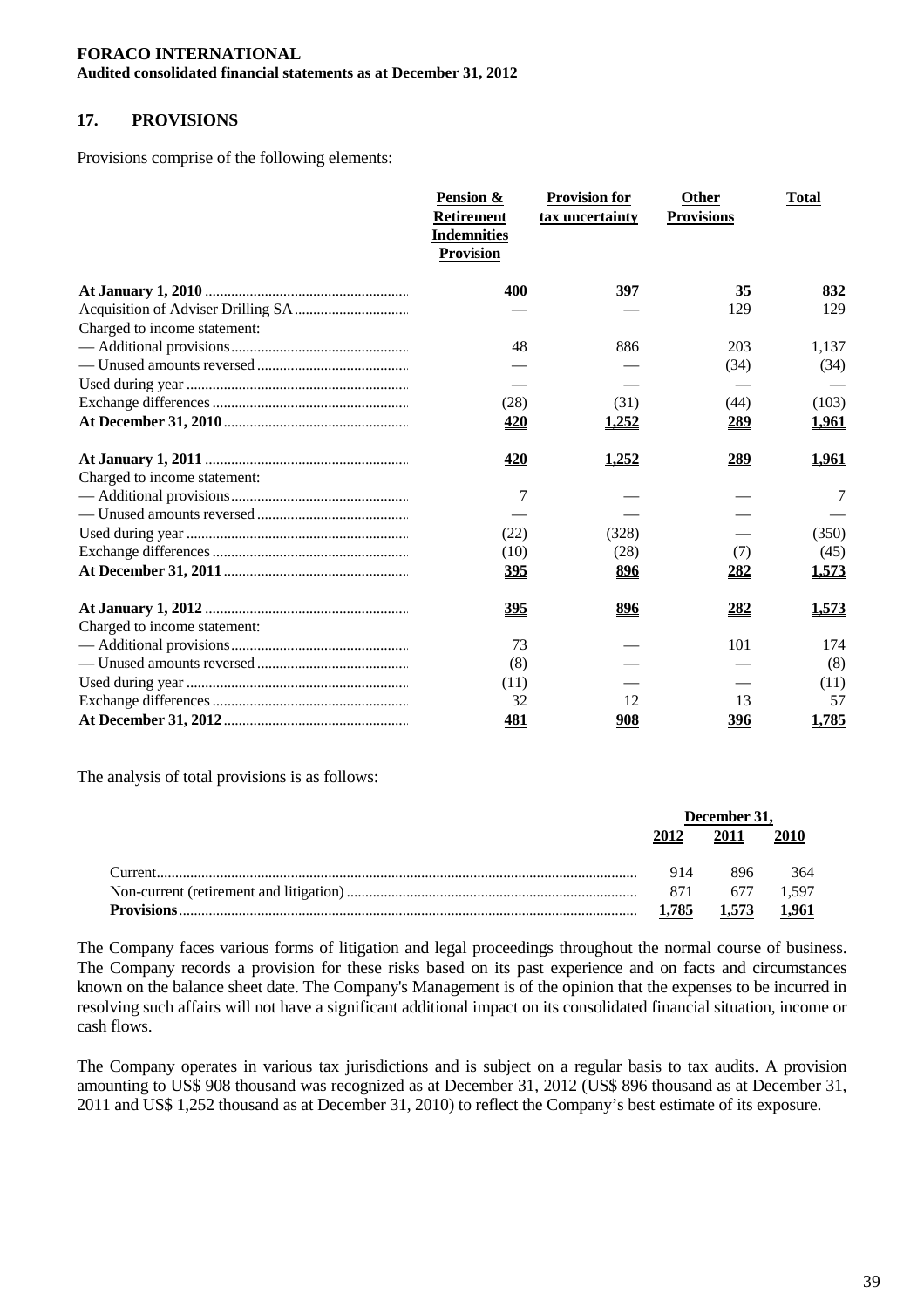#### **Audited consolidated financial statements as at December 31, 2012**

#### **18. RETIREMENT BENEFIT OBLIGATIONS**

Substantially all of the Company's employees, with the exception of those in France, are covered under Government-sponsored health and life insurance benefit plans. Accordingly, the Company has no significant liability to its employees in terms of post-retirement benefits other than pensions and therefore no provision is made.

In France, the Company contributes to the national pension system whereby its obligations to employees in terms of pensions are restricted to a lump-sum length of service award payable at the date the employee reaches retirement age, such an award being determined for each individual based upon years of service provided and projected final salary.

The pension obligation has been estimated on the basis of actuarial assumptions and retirement ages conforming with the law applicable in France, including:

| December 31. |                   |      |
|--------------|-------------------|------|
| 2012         | $-2011$           | 2010 |
|              |                   |      |
|              | 2.8% 4.6% 4.6%    |      |
|              | 2.25% 2.25% 2.25% |      |

These retirement indemnities are not funded nor covered by pension plan assets. Except in France, the Group does not maintain defined benefit obligations in other country where it operates.

Payments made by the Company for defined contribution plans are accounted for as expenses in the income statement during the period in which they were incurred.

#### **19. TRADE AND OTHER PAYABLES**

Trade and other payables consist of the following:

| December 31.             |        |               |
|--------------------------|--------|---------------|
| 2012                     | 2011   | <b>2010</b>   |
| 24,791                   | 27.953 | 21,773        |
| 17.471                   | 12.304 | 9.744         |
| 5,269                    | 5.382  | 4.026         |
| 5.781                    | 3.756  | 3.191         |
| 16                       | 15     | 197           |
| $\overline{\phantom{a}}$ | 2.077  | $\frac{1}{2}$ |
| 135                      | 48     | 93            |
| 53.463                   | 51.535 |               |

VAT / GST and other tax payable mainly comprise tax payables to African countries.

Trade and other payables are denominated in the following currencies:

| December 31, |        |               |
|--------------|--------|---------------|
| 2012         | 2011   | 2010          |
| 8.589        | 15,043 | 10.905        |
| 5.036        | 6.130  | 5.976         |
| 6.204        | 3.868  | 2.494         |
| 1.636        | 2.686  | 1.359         |
| 21.936       | 16.761 | 13.749        |
| 992          | 2.984  | 2.368         |
| 9.070        | 4.063  | 2.173         |
| 53,463       | 51,535 | <u>39.024</u> |

*(1)* CFA Francs and CFP Francs have a fixed exchange rate with  $\epsilon$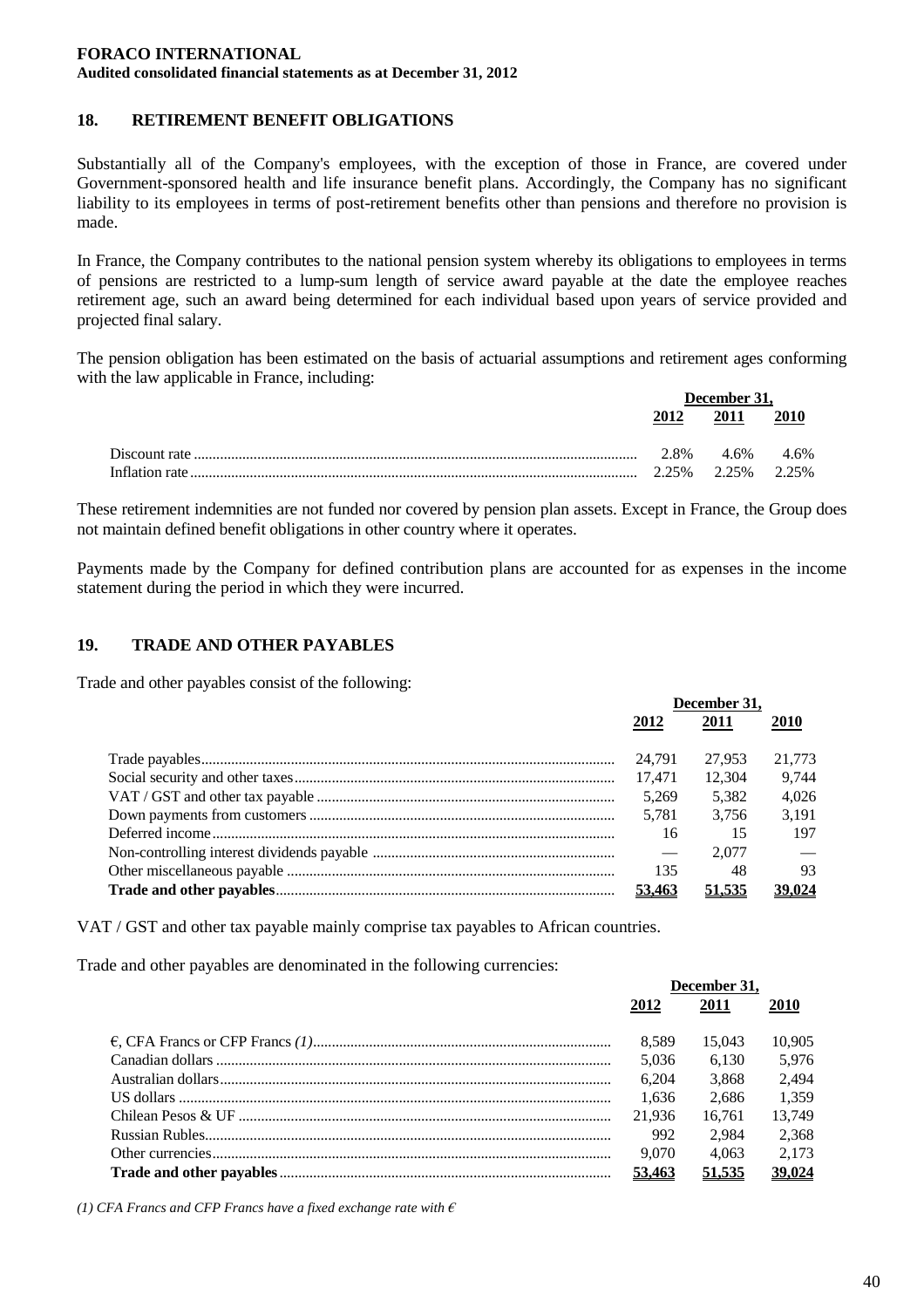**Audited consolidated financial statements as at December 31, 2012**

# **20. EXPENSES BY NATURE**

Operating expense/(income), net by nature are as follows:

| December 31,   |         |                |
|----------------|---------|----------------|
| 2012           | 2011    | <b>2010</b>    |
| 36,540         | 28,804  | 20,018         |
| 251            | 373     | (55)           |
| 158,227        | 125.414 | 71.088         |
| 138,479        | 101.307 | 54,651         |
| 2.408          | 2.149   | 1.476          |
|                | (328)   | (40)           |
| <b>322,530</b> | 257,719 | <u>147.139</u> |
| 3.349          | 2.759   | 1.988          |

# **21. SHARE-BASED COMPENSATION**

The effect on the income statement of equity instruments awarded as part of the IPO and the Company's Equity Incentive Plan are as follows:

| December 31. |      |      |
|--------------|------|------|
| 2012         | 2011 | 2010 |
|              |      |      |
|              | 115  | 220  |
| 47           | 66   | 244  |
| 45           | 230  | 2.74 |
| 333          | 417  | 100  |
| 983          | 255  |      |
| 158          |      |      |
| 1,566        |      | 338  |

Movements in the number of free shares and warrants outstanding date are as follows:

| <b>Free shares</b> | <b>Warrants</b> |
|--------------------|-----------------|
| 512.000            | 833.350         |
| 424,000            |                 |
| 531,000            |                 |
| (156,000)          |                 |
| (7.000)            | (833,350)       |
| 500,000            |                 |
| (253,000)          |                 |
| (10,000)           |                 |
| 809,000            |                 |
| (626,000)          |                 |
| (123.000)          |                 |
| 804,000            |                 |
| (329,000)          |                 |
| (298,000)          |                 |
| 1,778,000          |                 |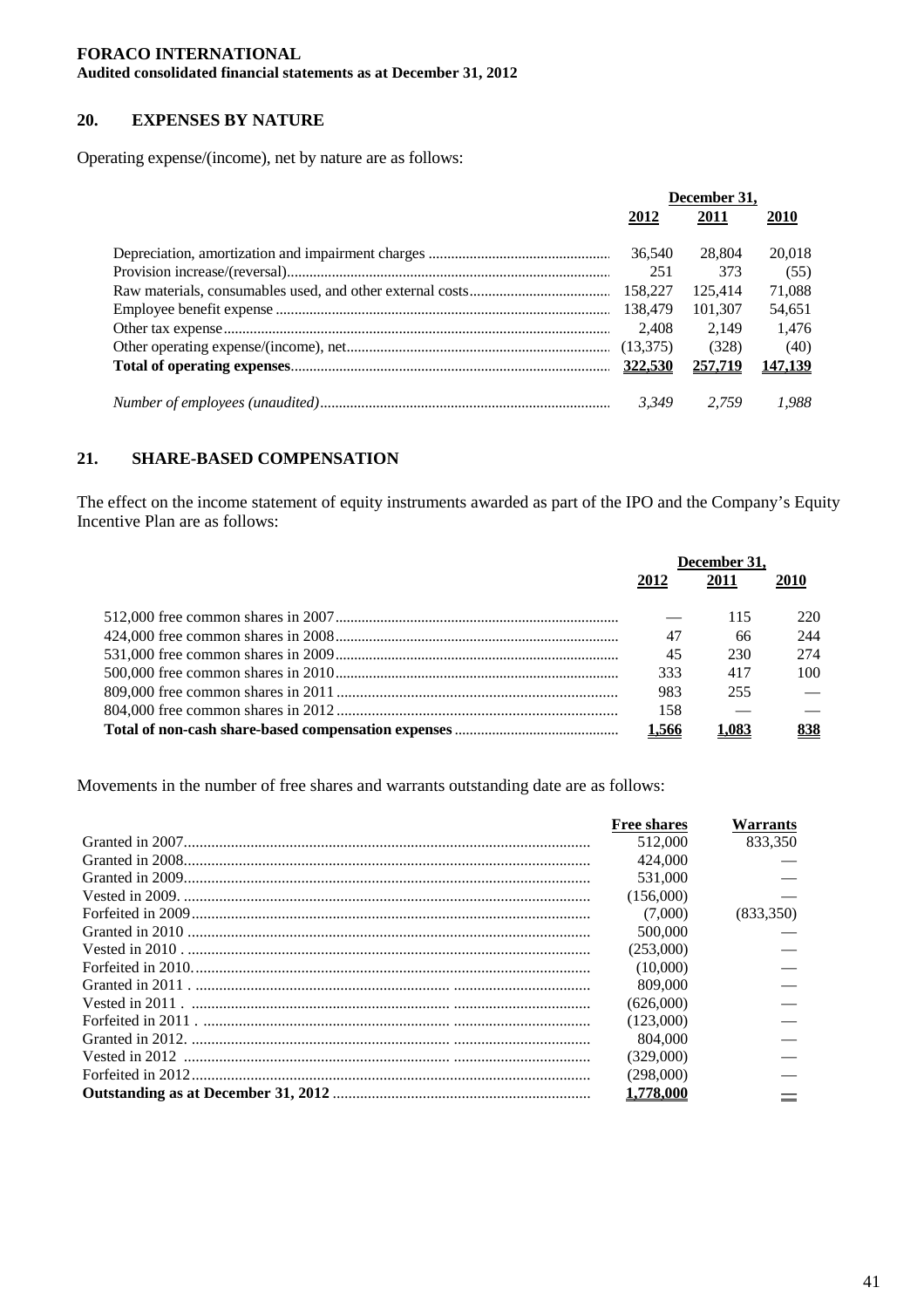Considering the vesting conditions described below, free shares outstanding at year end have the following expiry date:

|                         |           | December 31, |             |
|-------------------------|-----------|--------------|-------------|
|                         | 2012      | 2011         | <b>2010</b> |
|                         |           |              | 687,000     |
|                         |           | 329,000      | 374,000     |
|                         | 502,000   | 529,000      | 193,000     |
|                         | 426,000   | 268,000      | 287,000     |
|                         | 309,000   | 475,000      |             |
|                         | 541,000   |              |             |
| Free shares outstanding | 1.778.000 |              |             |

#### *Other share-based payment transaction with employees (see Note 13)*

Awards under the Company's free share plan are within the scope of IFRS 2, Share-based payment as they are issued at a price that is less than the fair value of those equity instruments. From grant date, the Company will amortize over the corresponding vesting period the fair value of the free common shares granted to employees. There is no performance condition under Company's equity incentive plan.

The main provisions of this share plan are as follows:

# **First tranche awarded in 2007**

|           | Grant date                                | September 2007     |
|-----------|-------------------------------------------|--------------------|
| $\bullet$ | Number of free shares issued              | 512,000            |
|           | Vesting period for the French plan        | $2$ years $(1)$    |
| $\bullet$ | Vesting period for the International plan | 4 years            |
| $\bullet$ | Fair value of common shares at grant date | CAD 2.70           |
| $\bullet$ | Anticipated turnover                      | Nil.               |
|           | Total fair value of the plan              | CAD 1,382 thousand |
|           | Second tranche awarded in 2008            |                    |
| $\bullet$ | Grant date                                | October 2008       |
| $\bullet$ | Number of free shares issued              | 424,000            |
|           | Vesting period for the French plan        | 2 years $(1)$      |
| $\bullet$ | Vesting period for the International plan | 4 years            |
| $\bullet$ | Fair value of common shares at grant date | <b>CAD 1.95</b>    |
|           | Anticipated turnover                      | Nil.               |
|           | Total fair value of the plan              | CAD 827 thousand   |
|           |                                           |                    |

#### **Third tranche awarded in 2009**

- Grant date September 2009
- Number of free shares issued 531,000
- Vesting period for the French plan  $2 \text{ years}$  (1)
- Vesting period for the International plan 4 years
- Fair value of common shares at grant date CAD 1.51
- Anticipated turnover Nil
- Total fair value of the plan CAD 802 thousand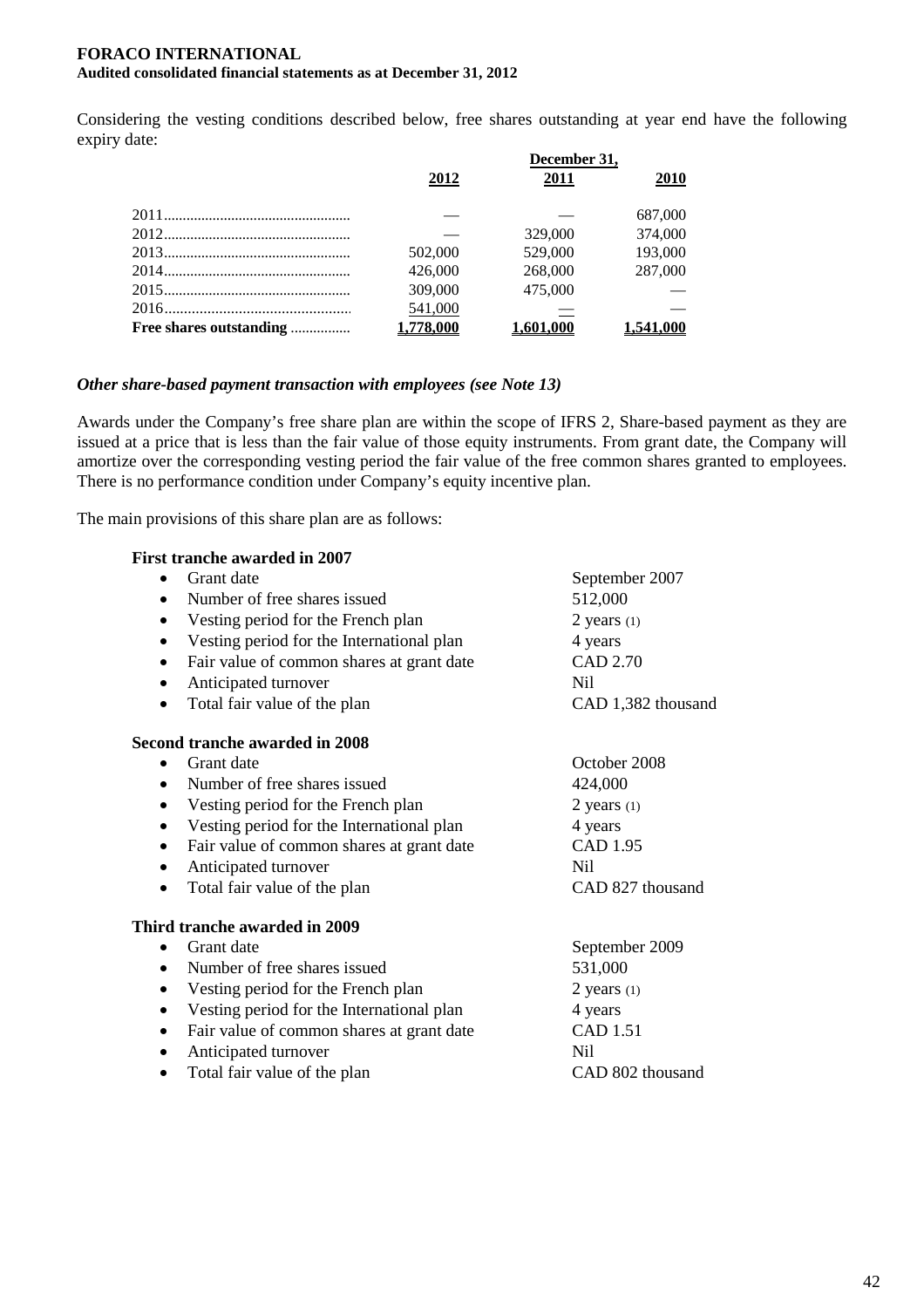# **Second Free Share plan**

#### **First tranche awarded in 2010**

|   | Grant date                                | October 2010        |
|---|-------------------------------------------|---------------------|
|   | Number of free shares issued              | 500,000             |
| ٠ | Vesting period for the French plan        | $2$ years $(1)$     |
|   | Vesting period for the International plan | 4 years             |
|   | Fair value of common shares at grant date | CAD 2.39            |
|   | Anticipated turnover                      | Nil.                |
|   | Total fair value of the plan              | CAD 1,195 thousand  |
|   | Second tranche awarded in 2011            |                     |
|   | Grant date                                | September 2011      |
|   | Number of free shares issued              | 809,000             |
|   | Vesting period for the French plan        | 2 years $(1)$       |
|   | Vesting period for the International plan | 4 years             |
|   | Fair value of common shares at grant date | CAD 3.59            |
|   | Anticipated turnover                      | Nil.                |
|   | Total fair value of the plan              | Can\$1,705 thousand |
|   | Third tranche awarded in 2012             |                     |
|   | Grant date                                | September 2012      |
|   | Number of free shares issued              | 804,000             |
|   | Vesting period for the French plan        | 2 years $(1)$       |
|   | Vesting period for the International plan | 4 years             |
|   | Fair value of common shares at grant date | CAD 3.16            |
|   | Anticipated turnover                      | 10%                 |
|   | Total fair value of the plan              | CAD 1,798 thousand  |
|   | $\mathbf{1}$                              |                     |

*(1) Plus an additional 2-year lock up period following vesting date.*

The impact of these non cash share-based compensations is presented within "Cost of sale" or "General and administrative expenses" depending on the employee benefiting from the award.

The dilutive effect of these awards, if any, is taken into account in the calculation of the diluted earnings per share (see Note 24).

#### **22. FINANCE INCOME AND FINANCIAL EXPENSE**

Financial income and expense consists of the following:

| December 31, |                     |  |
|--------------|---------------------|--|
| 2012         | 2011 2010           |  |
|              |                     |  |
|              |                     |  |
|              |                     |  |
|              | $(3,389)$ $(1,425)$ |  |

#### **23. INCOME TAX EXPENSE**

The income tax rate applicable in France is 33.33% in 2012 excluding the impact of certain additional considerations depending upon the size of the company. The Group also operates in certain countries in which effective rates of tax may be different.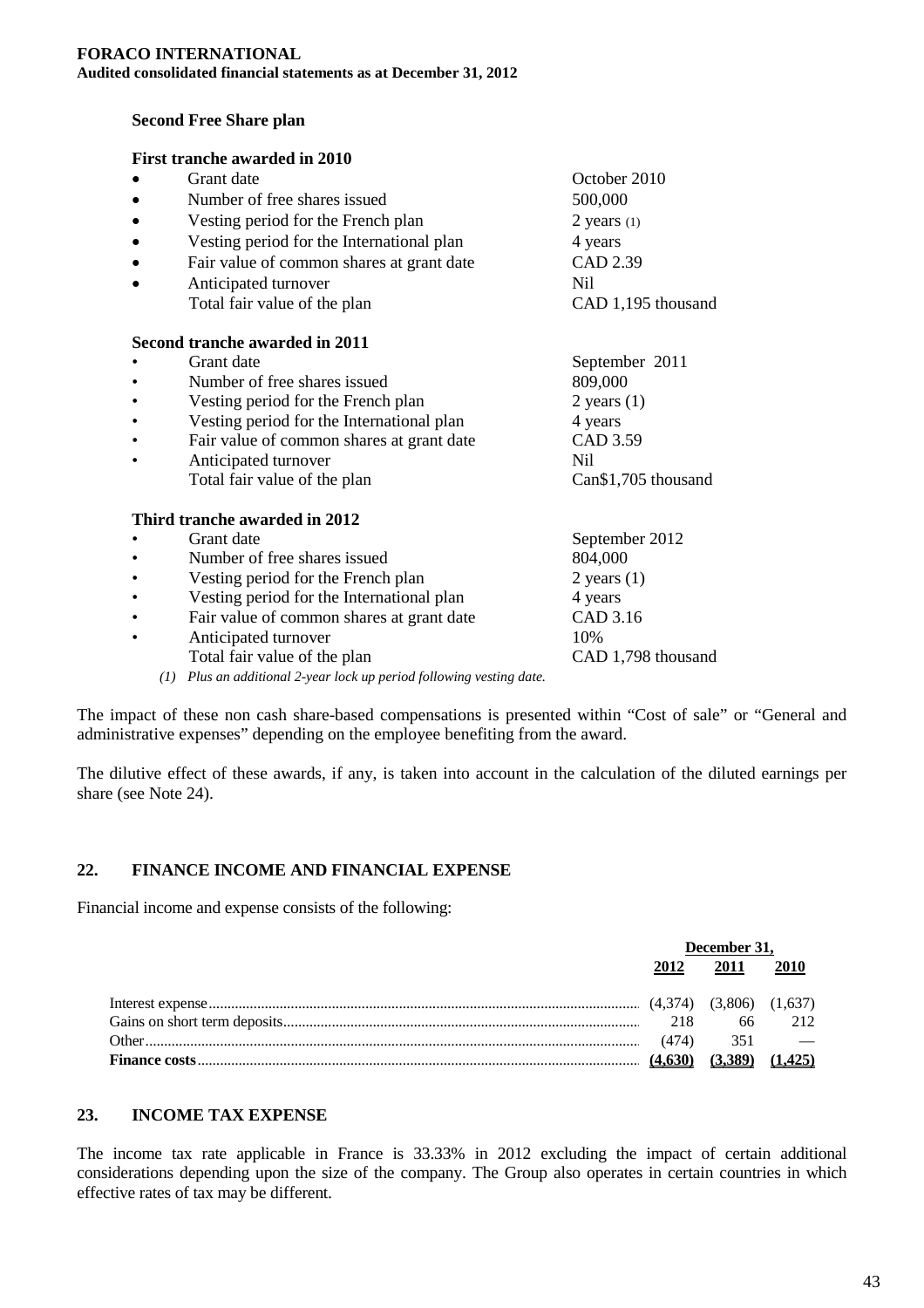Income tax expense is presented as follows:

| December 31, |                |  |
|--------------|----------------|--|
|              | 2012 2011 2010 |  |
|              |                |  |
|              |                |  |
|              |                |  |
|              |                |  |

The reconciliation between the income tax expense using the French statutory rate and the Company's effective tax rate can be analyzed as follows:

|                                                                                   | December 31. |              |              |
|-----------------------------------------------------------------------------------|--------------|--------------|--------------|
|                                                                                   | 2012         | <b>2011</b>  | 2010         |
|                                                                                   | 40,359       | 40,030       | 15,475       |
|                                                                                   |              | 13.782       | 5.125        |
| Impact of the adjustment of the consideration payable for the second phase of the |              |              |              |
|                                                                                   |              |              |              |
|                                                                                   |              | (5.190)      | (2,785)      |
|                                                                                   |              |              | 886          |
|                                                                                   | 522          | 361          | 279          |
|                                                                                   |              | 25           |              |
|                                                                                   | 382          | 198          | 128          |
|                                                                                   | 421          | 439          | 510          |
|                                                                                   | 7.742        | <u>9.616</u> | <u>4.144</u> |

# **24. EARNINGS PER SHARE**

*Excluding the impact of the considered acquisition of the non-controlling interest related to Servitec*

Basic earnings per share are calculated by dividing the profit attributable to equity holders of the Company by the weighted average number of ordinary shares in issue during the year excluding shares purchased by the Company and held as treasury shares. The Company has issued certain dilutive equity instruments under its free share plans (see Note 13 and 21).

|                                                                           | December 31, |              |             |
|---------------------------------------------------------------------------|--------------|--------------|-------------|
|                                                                           | <u>2012</u>  | 2011         | <b>2010</b> |
| Profit attributable to equity holders of the Company in thousands of US\$ | 27,130       | 27,027       | 9,073       |
|                                                                           | 81.849.841   | 78.323.743   | 70,634,453  |
|                                                                           | <u>33.15</u> | 34.51        | 12.85       |
| Weighted average number of ordinary shares in issue after dilution (1)    | 82,987,554   | 78.901.466   | 71,491,989  |
|                                                                           | <u>32.69</u> | <u>34.25</u> | 12.69       |

*(1) Reflect the effect of free shares issued and outstanding at each reporting period end (see Note 21). A calculation is performed to determine the number of shares that could have been acquired at fair value (determined as the average annual market share price of the Company's shares) based on the monetary value attached to outstanding free shares and warrants. The number of shares calculated as above is compared with the number of shares that would have been issued. Only free shares have a dilutive effect over the period presented.*

*Including the impact of the considered acquisition of the non-controlling interest related to Servitec*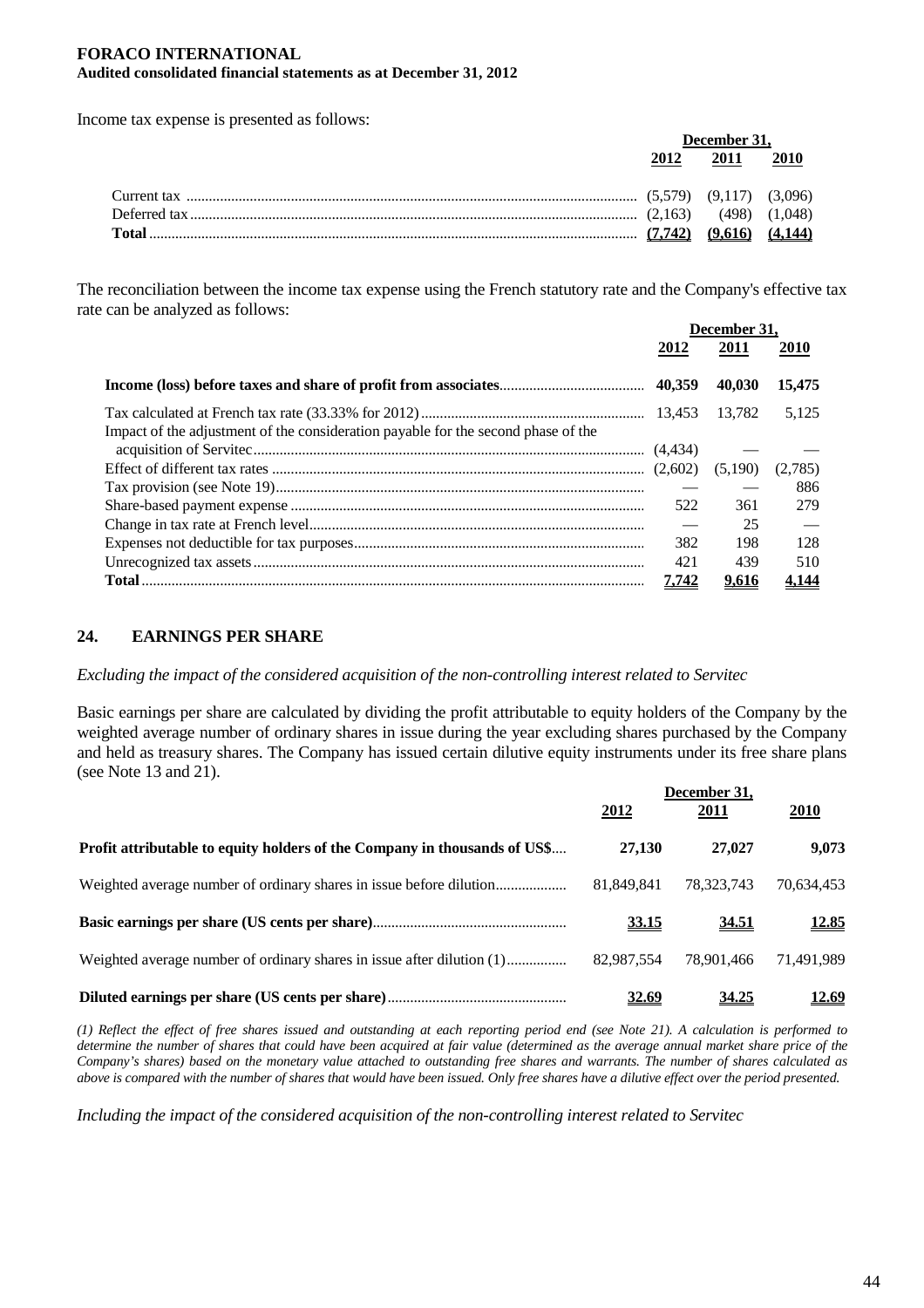The Company is in the process of acquiring the non-controlling interests of Servitec for which the consideration payable is recorded as a liability and for which no dividends will be paid prior to the acquisition. The earnings per share assuming that the acquisition of the non-controlling interest has taken place on April 20, 2012 are as follows.

| 2012  | 2011  | 2010  |
|-------|-------|-------|
| 35.67 | 34.51 | 12.85 |
| 35.18 | 34.25 | 12.69 |

# **25. DIVIDENDS PER SHARE**

On March 4, 2013, the Board of Directors proposed a dividend payment of CAD 0.055 per common share ( $\epsilon$  0.053 in 2011 and  $\epsilon$  0.028 in 2010) to be approved by shareholders at the Company's Annual General Meeting on May 22, 2013.

# **26. COMMITMENTS AND CONTINGENCIES**

The guarantees given are the following:

| December 31, |        |        |
|--------------|--------|--------|
| 2012         | 2011   | 2010   |
| 364          | 197    | 482    |
| 19.013       | 13.364 | 18.351 |
| 1.319        | 2.805  | 4.545  |
| 2.113        | 2.785  | 4.243  |
| 22,809       | 19.151 | 27,622 |

The Company entered into an operating lease with a related party in respect of its premises in Lunel (see Note 27) for a term of nine years with an annual rent of  $\epsilon$  200 thousand. This lease will end in 2015 representing a total remaining commitment amounting to  $\epsilon$  600 thousand.

Other operating lease commitments for future periods are not material as at December 31, 2012, 2011 and 2010.

Generally, the Company is subject to legal proceedings, claims and legal actions arising in the ordinary course of business. The Company's management does not expect that the ultimate costs to resolve these matters will have a material adverse effect on the Company's consolidated financial position, results of operations or cash flows.

# **27. RELATED-PARTY TRANSACTIONS**

As at December 31, 2012, the companies under the control of management hold 45.3% of the shares before dilutive instruments. 51.5% of the shares are listed on the Toronto Stock Exchange (excluding treasury shares owned by the Company).

The key management compensation is as follows:

| In thousands $\epsilon$                              | Wages,<br>attendance fees<br>and bonuses | <b>Share-based</b><br>payment<br>expense | <b>Other</b><br>benefits | <b>Total</b> |
|------------------------------------------------------|------------------------------------------|------------------------------------------|--------------------------|--------------|
|                                                      | 1.611                                    |                                          |                          | 1,611        |
| Board of Directors members other than key management | 100                                      |                                          |                          | 100          |
|                                                      | 1.711                                    |                                          |                          | 1,711        |
|                                                      | 1.321                                    |                                          |                          | 1.321        |
| Board of Directors members other than key management | 70                                       |                                          |                          | 70           |
|                                                      | 1.391                                    |                                          |                          | .391         |